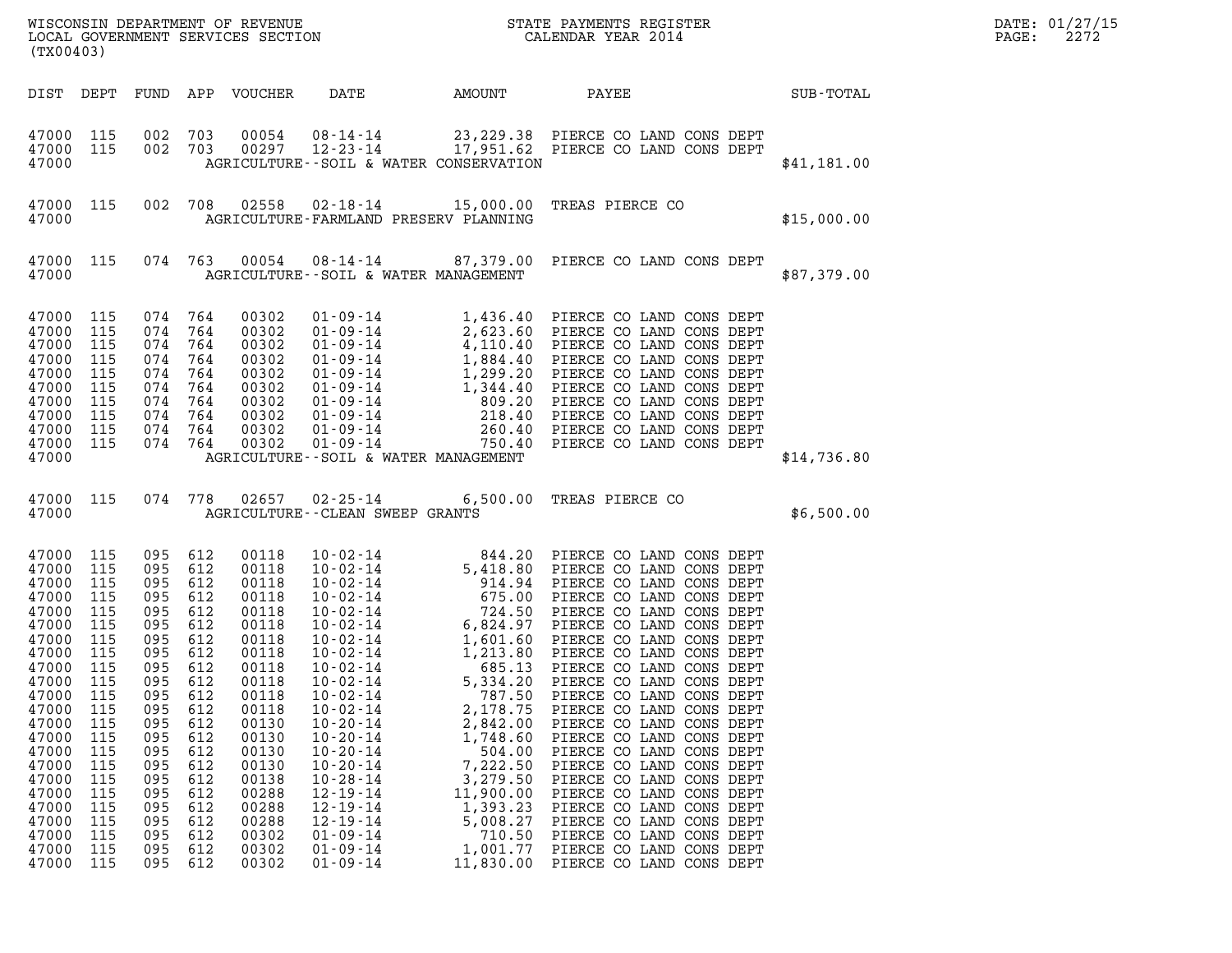| DATE: | 01/27/15 |
|-------|----------|
| PAGE: | 2273     |

| (TX00403)                                                                                                                                                                                                                                                                                                                                                                                                                       | $R = \frac{1}{2}$<br>DATE: 01/27/15<br>PAGE: 2273 |
|---------------------------------------------------------------------------------------------------------------------------------------------------------------------------------------------------------------------------------------------------------------------------------------------------------------------------------------------------------------------------------------------------------------------------------|---------------------------------------------------|
| DIST DEPT FUND APP VOUCHER DATE AMOUNT PAYEE SUB-TOTAL                                                                                                                                                                                                                                                                                                                                                                          |                                                   |
| 47000 115 095 612 00302 01-09-14 3,552.50 PIERCE CO LAND CONS DEPT<br>47000 <b>AGRICULTURE--SOIL &amp; WATER RESOURCE MGMT</b><br>\$78,196.26                                                                                                                                                                                                                                                                                   |                                                   |
| 002  202  00236  09-02-14  23,650.00 TREAS PIERCE CO<br>002  202  00361  09-19-14  2,990.00 TREAS PIERCE CO<br>47000 165<br>47000 165<br>\$26,640.00<br>SAFETY/PROF SERV-PRIVATE SEWAGESYS AIDS<br>47000                                                                                                                                                                                                                        |                                                   |
| 47000 370 012 381 00607 03-28-14 5,628.04 TREAS PIERCE CO<br>NAT RESOURCES - - BOAT PATROL<br>47000<br>\$5,628.04                                                                                                                                                                                                                                                                                                               |                                                   |
| 47000 370 012 549 00167 04-01-14 3,630.00 PIERCE CO LAND CONS DEPT<br>47000 NAT RESOURCES--WILDLIFE DAMAGE<br>\$3,630.00                                                                                                                                                                                                                                                                                                        |                                                   |
| 47000 370 012 550 00607 03-28-14 19,501.16 TREAS PIERCE CO<br>47000 NAT RESOURCES - BOATING ENFORCEMENT AIDS<br>\$19,501.16                                                                                                                                                                                                                                                                                                     |                                                   |
| 47000 370 012 551 00181 09-29-14 3,025.98 TREAS PIERCE CO<br>\$3,025.98<br>47000 NAT RESOURCES--ALL TERRAIN VEHICLE ENF                                                                                                                                                                                                                                                                                                         |                                                   |
| 47000 370 012 552 00136 09-29-14 2,440.79 TREAS PIERCE CO<br>47000 NAT RESOURCES - SNOWMOBILE ENFORCEMENT<br>\$2,440.79                                                                                                                                                                                                                                                                                                         |                                                   |
| 012 553 00167 04-01-14 8,605.80 PIERCE CO LAND CONS DEPT<br>012 553 00167 04-01-14 1,300.00 PIERCE CO LAND CONS DEPT<br>012 553 00167 04-01-14 120.53 PIERCE CO LAND CONS DEPT<br>47000 370<br>47000 370<br>47000 370<br>47000<br>NAT RESOURCES--WILDLIFE DAMAGE CLAIMS<br>\$10,026.33                                                                                                                                          |                                                   |
| 012 563 00856 10-09-14 6,890.00 PIERCE CO LAND CONS DEPT<br>47000 370<br>47000<br>NAT RESOURCES--COUNTY CONSERVATION AIDS<br>\$6,890.00                                                                                                                                                                                                                                                                                         |                                                   |
| 47000 370<br>012 575<br>00123<br>$08 - 06 - 14$<br>27,950.00<br>TREAS PIERCE CO<br>47000<br>575<br>00528<br>$09 - 16 - 14$<br>44,590.53<br>370<br>012<br>TREAS PIERCE CO<br>47000<br>370<br>012<br>575<br>01266<br>$12 - 11 - 14$<br>15, 313.37<br>TREAS PIERCE CO<br>47000<br>370<br>012<br>575<br>01391<br>$01 - 14 - 14$<br>22,487.42<br>TREAS PIERCE CO<br>47000<br>NAT RESOURCES - - SNOWMOBILE TRAIL AIDS<br>\$110,341.32 |                                                   |
| 47000<br>584<br>00075<br>09-30-14<br>TREAS PIERCE CO<br>370<br>012<br>2,663.00<br>47000<br>NAT RESOURCES -- PMT IN LIEU OF TAXES<br>\$2,663.00                                                                                                                                                                                                                                                                                  |                                                   |
| 47000<br>074 670<br>41902<br>370<br>05-23-14<br>190,534.62<br>TREAS PIERCE CO<br>47000<br>\$190,534.62<br>NAT RESOURCES--RU RECYCLING GRANT                                                                                                                                                                                                                                                                                     |                                                   |

47000 370 074 673 41902 05-23-14 10,898.97 TREAS PIERCE CO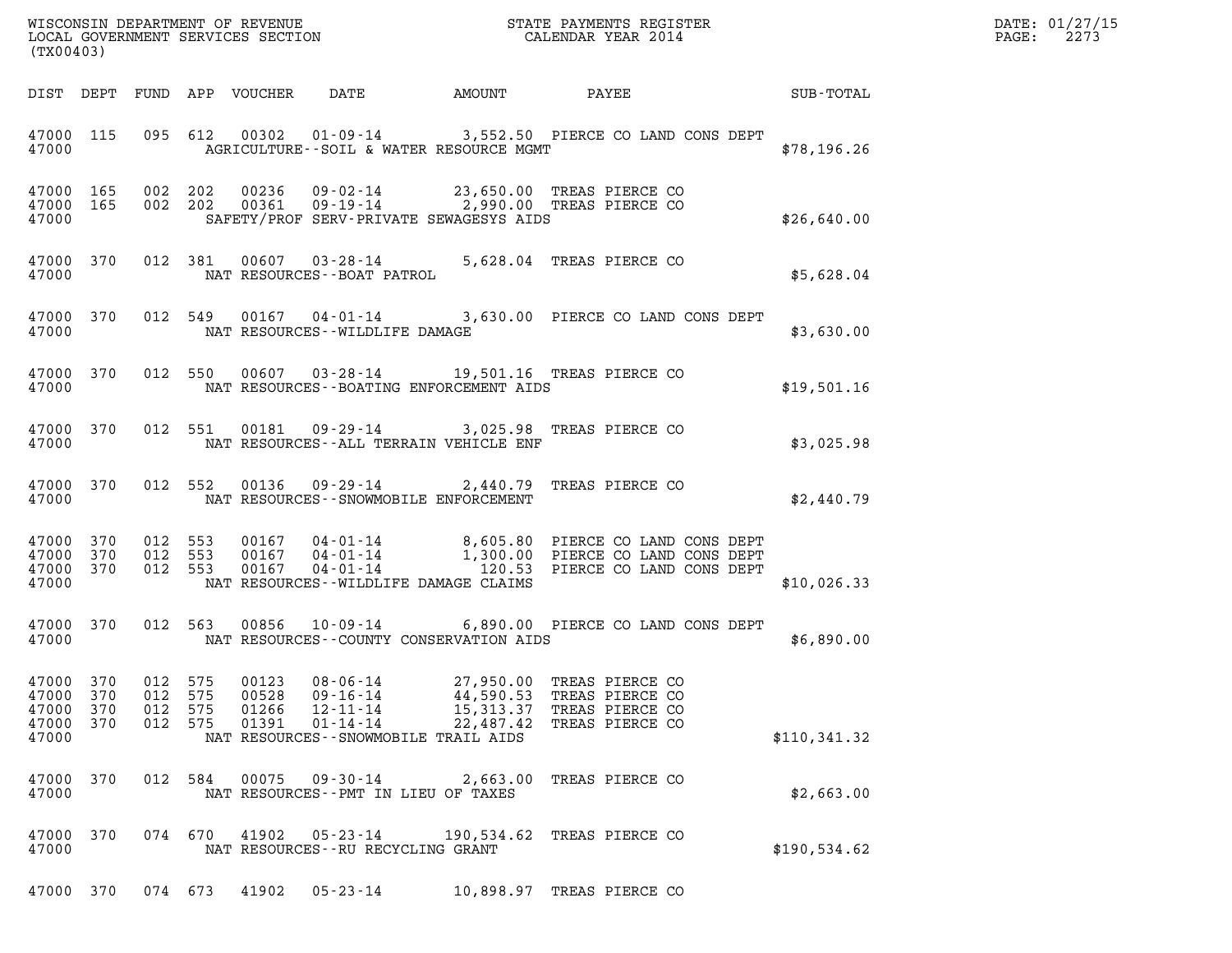| WISCONSIN DEPARTMENT OF REVENUE<br>LOCAL GOVERNMENT SERVICES SECTION<br>. | STATE PAYMENTS REGISTER<br>CALENDAR YEAR 2014 | DATE: 01/27/15<br>2274<br>PAGE: |
|---------------------------------------------------------------------------|-----------------------------------------------|---------------------------------|

| WISCONSIN DEPARTMENT OF REVENUE<br>LOCAL GOVERNMENT SERVICES SECTION FOR THE STATE PAYMENTS REGISTER<br>CALENDAR YEAR 2014<br>(TX00403) |                                                                                         |                                                      |                                                                                                             |                                                                                                                   |                                                                                                                                                     |                                                                                                                                                                                    |                                                                                                                                                      |                | DATE: 01/27/15<br>2274<br>$\mathtt{PAGE}$ : |
|-----------------------------------------------------------------------------------------------------------------------------------------|-----------------------------------------------------------------------------------------|------------------------------------------------------|-------------------------------------------------------------------------------------------------------------|-------------------------------------------------------------------------------------------------------------------|-----------------------------------------------------------------------------------------------------------------------------------------------------|------------------------------------------------------------------------------------------------------------------------------------------------------------------------------------|------------------------------------------------------------------------------------------------------------------------------------------------------|----------------|---------------------------------------------|
|                                                                                                                                         |                                                                                         |                                                      |                                                                                                             | DIST DEPT FUND APP VOUCHER                                                                                        | DATE                                                                                                                                                | AMOUNT                                                                                                                                                                             | PAYEE                                                                                                                                                | SUB-TOTAL      |                                             |
| 47000                                                                                                                                   |                                                                                         |                                                      |                                                                                                             |                                                                                                                   |                                                                                                                                                     | NAT RESOURCES--RU CONSOLIDATED GRANT                                                                                                                                               |                                                                                                                                                      | \$10,898.97    |                                             |
| 47000                                                                                                                                   | 47000 395                                                                               |                                                      |                                                                                                             |                                                                                                                   | TRANSPORTATION--ELDERLY & DISABLED                                                                                                                  |                                                                                                                                                                                    | 011  168  14047  05-05-14  78,601.00  COUNTY OF PIERCE                                                                                               | \$78,601.00    |                                             |
| 47000 395<br>47000<br>47000<br>47000                                                                                                    | 395<br>395                                                                              |                                                      | 011 190<br>011 190<br>011 190                                                                               | 02047<br>18047                                                                                                    | 01-06-14<br>07-07-14<br>28047 10-06-14                                                                                                              | TRANSPORTATION--GENERAL TRANSP AIDS-GTA                                                                                                                                            | 220,893.43 COUNTY OF PIERCE<br>441,786.86 COUNTY OF PIERCE<br>220,893.43 COUNTY OF PIERCE                                                            | \$883,573.72   |                                             |
| 47000<br>47000<br>47000<br>47000<br>47000<br>47000                                                                                      | - 395<br>395<br>395<br>395<br>395                                                       |                                                      | 011 278<br>011 278<br>011 278<br>011 278<br>011 278                                                         | 19277<br>22727<br>22727<br>32407<br>98997                                                                         | 11-26-14<br>$01 - 07 - 14$                                                                                                                          | 90,000.00<br>4,435.50<br>TRANSPORTATION - - LRIP/TRIP/MSIP GRANTS                                                                                                                  | 07-23-14 4,607.83 TREAS PIERCE CO<br>08-26-14 77,412.00 TREAS PIERCE CO<br>08-26-14 130,809.84 TREAS PIERCE CO<br>TREAS PIERCE CO<br>TREAS PIERCE CO | \$307, 265.17  |                                             |
| 47000 410<br>47000                                                                                                                      |                                                                                         |                                                      |                                                                                                             | 002 116 11261                                                                                                     | CORRECTIONS - - LOCAL AID                                                                                                                           |                                                                                                                                                                                    | 11-05-14 50,343.72 TREAS PIERCE CO                                                                                                                   | \$50,343.72    |                                             |
| 47000<br>47000<br>47000<br>47000<br>47000<br>47000<br>47000<br>47000<br>47000<br>47000<br>47000<br>47000<br>47000<br>47000              | 435<br>435<br>435<br>435<br>435<br>435<br>435<br>435<br>435<br>435<br>435<br>435<br>435 | 005<br>005<br>005<br>005<br>005<br>005<br>005<br>005 | 005 000<br>000<br>005 000<br>000<br>000<br>000<br>000<br>000<br>005 000<br>000<br>005 000<br>000<br>005 000 | 90412<br>90415<br>90416<br>90417<br>90419<br>90420<br>90421<br>90500<br>90502<br>90506<br>90508<br>90509<br>90510 | $02 - 01 - 14$<br>$03 - 01 - 14$<br>04-01-14<br>$05 - 01 - 14$<br>$06 - 01 - 14$<br>$06 - 30 - 14$<br>12-01-14<br>HEALTH SERVICES -- STATE/FED AIDS | 01-01-14 79,170.00 PIERCE CO<br>97,923.00 PIERCE CO<br>78,503.00 PIERCE CO.<br>191,598.00 PIERCE CO.<br>129,327.00<br>108,758.00<br>55,248.00<br>260,579.00 PIERCE CO<br>55,699.00 | PIERCE CO<br>PIERCE CO<br>PIERCE CO<br>PIERCE CO<br>PIERCE CO<br>PIERCE CO<br>PIERCE CO<br>PIERCE CO                                                 | \$2,083,286.00 |                                             |
| 47000<br>47000<br>47000<br>47000<br>47000<br>47000<br>47000<br>47000 437                                                                | 437<br>437<br>437<br>437<br>437<br>437<br>437                                           | 005<br>005<br>005<br>005<br>005<br>005<br>005        | 000<br>000<br>000<br>000<br>000<br>000<br>000<br>005 000                                                    | 00000<br>00000<br>00000<br>00000<br>00000<br>00000<br>00000<br>00000                                              | $01 - 06 - 14$<br>$01 - 30 - 14$<br>$02 - 05 - 14$<br>$03 - 05 - 14$<br>$04 - 07 - 14$<br>$04 - 10 - 14$<br>$04 - 30 - 14$<br>$05 - 05 - 14$        | 8,913.23 PIERCE<br>68,541.31<br>9,123.86<br>74,629.78<br>70,497.15<br>22,885.03<br>14.637.15 PIERCE                                                                                | PIERCE CHILD SUPPORT<br>PIERCE<br>PIERCE<br>PIERCE<br>PIERCE CHILD SUPPORT<br>54,644.51 PIERCE CHILD SUPPORT                                         |                |                                             |

| 4/000 | 437 | uus. | <u>UUU</u> | uuuu  | $01 - 06 - 14$ | 8,913.23  | PIERCE |                      |  |
|-------|-----|------|------------|-------|----------------|-----------|--------|----------------------|--|
| 47000 | 437 | 005  | 000        | 00000 | $01 - 30 - 14$ | 68,541.31 |        | PIERCE CHILD SUPPORT |  |
| 47000 | 437 | 005  | 000        | 00000 | $02 - 05 - 14$ | 9,123.86  | PIERCE |                      |  |
| 47000 | 437 | 005  | 000        | 00000 | $03 - 05 - 14$ | 74,629.78 | PIERCE |                      |  |
| 47000 | 437 | 005  | 000        | 00000 | 04 - 07 - 14   | 70,497.15 | PIERCE |                      |  |
| 47000 | 437 | 005  | 000        | 00000 | $04 - 10 - 14$ | 22,885.03 |        | PIERCE CHILD SUPPORT |  |
| 47000 | 437 | 005  | 000        | 00000 | $04 - 30 - 14$ | 54,644.51 |        | PIERCE CHILD SUPPORT |  |
| 47000 | 437 | 005  | 000        | 00000 | $05 - 05 - 14$ | 14,637.15 | PIERCE |                      |  |
| 47000 | 437 | 005  | 000        | 00000 | $06 - 05 - 14$ | 240.72    | PIERCE |                      |  |
| 47000 | 437 | 005  | 000        | 00000 | 06-11-14       | 15,734.40 | PIERCE |                      |  |
| 47000 | 437 | 005  | 000        | 00000 | 06-11-14       | 26,334.80 |        | PIERCE CHILD SUPPORT |  |
| 47000 | 437 | 005  | 000        | 00000 | $07 - 08 - 14$ | 216.77    | PIERCE |                      |  |
|       |     |      |            |       |                |           |        |                      |  |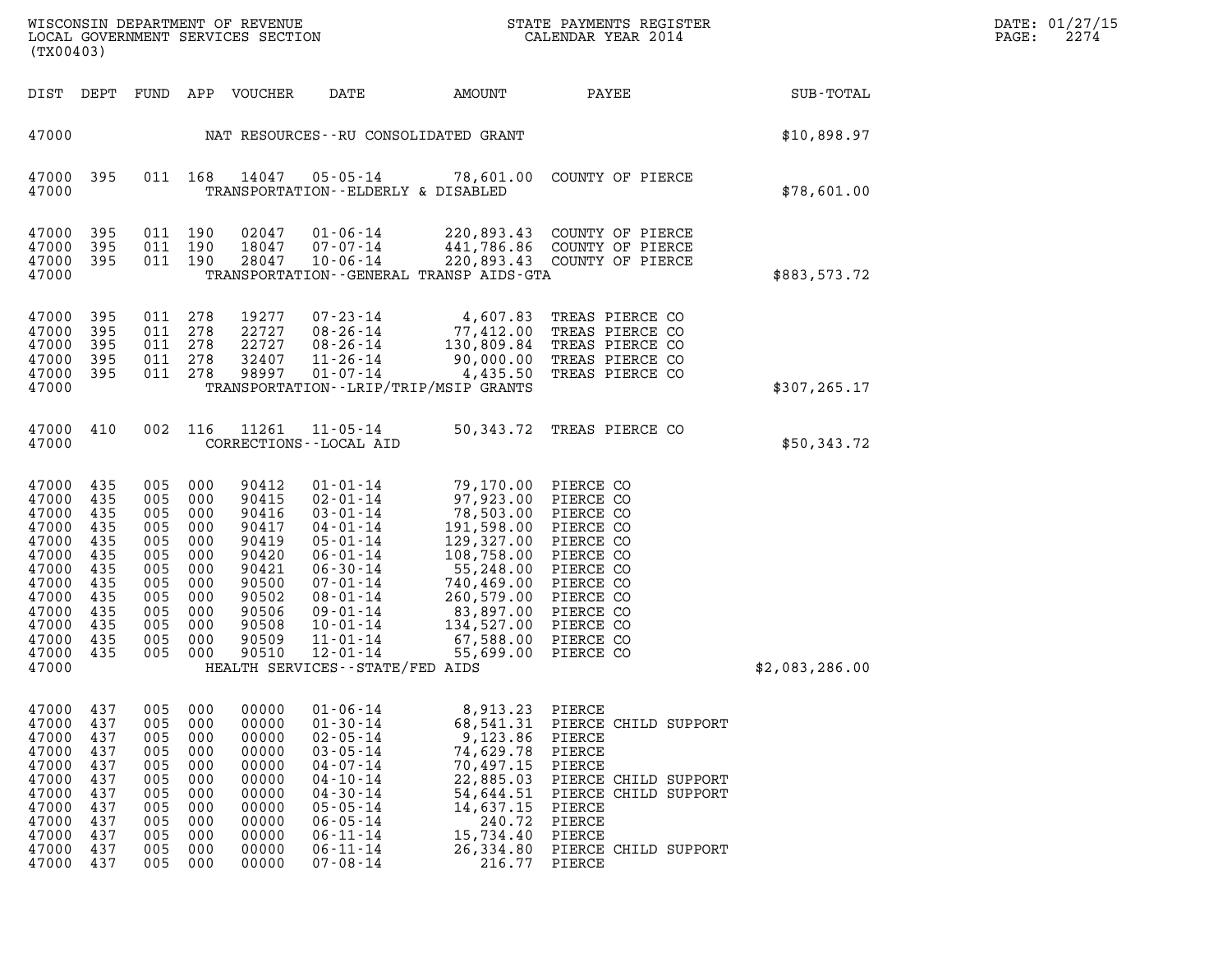| (TX00403)                                                                                                                                                             |                                                                    |                                                                    |                                                                                        |                                                                                                                                                                                  |                                                                                                                                                           |                                                                                                                                                                                                |              |
|-----------------------------------------------------------------------------------------------------------------------------------------------------------------------|--------------------------------------------------------------------|--------------------------------------------------------------------|----------------------------------------------------------------------------------------|----------------------------------------------------------------------------------------------------------------------------------------------------------------------------------|-----------------------------------------------------------------------------------------------------------------------------------------------------------|------------------------------------------------------------------------------------------------------------------------------------------------------------------------------------------------|--------------|
| DIST<br>DEPT                                                                                                                                                          | FUND                                                               | APP                                                                | <b>VOUCHER</b>                                                                         | DATE                                                                                                                                                                             | AMOUNT                                                                                                                                                    | PAYEE                                                                                                                                                                                          | SUB-TOTAL    |
| 437<br>47000<br>47000<br>437<br>47000<br>437<br>437<br>47000<br>47000<br>437<br>437<br>47000<br>47000<br>437<br>437<br>47000<br>47000<br>437<br>437<br>47000<br>47000 | 005<br>005<br>005<br>005<br>005<br>005<br>005<br>005<br>005<br>005 | 000<br>000<br>000<br>000<br>000<br>000<br>000<br>000<br>000<br>000 | 00000<br>00000<br>00000<br>00000<br>00000<br>00000<br>00000<br>00000<br>00000<br>00000 | $07 - 30 - 14$<br>$08 - 05 - 14$<br>$08 - 29 - 14$<br>$09 - 05 - 14$<br>$10 - 30 - 14$<br>$11 - 03 - 14$<br>$11 - 04 - 14$<br>$11 - 10 - 14$<br>$11 - 12 - 14$<br>$12 - 05 - 14$ | 80,871.84<br>31,866.20<br>295,177.00<br>25, 353. 31<br>56,554.43<br>480.00<br>16,849.04<br>42,483.25 PIERCE<br>CHILDREN & FAMILIES - - STATE/FEDERAL AIDS | PIERCE CHILD SUPPORT<br>PIERCE<br>PIERCE<br>PIERCE<br>PIERCE CHILD SUPPORT<br>PIERCE CHILD SUPPORT<br>PIERCE CHILD SUPPORT<br>26,244.25 PIERCE CHILD SUPPORT<br>16,898.72 PIERCE CHILD SUPPORT | \$959,176.75 |
| 47000<br>455<br>47000                                                                                                                                                 | 002                                                                | 221                                                                | 13                                                                                     | $07 - 30 - 14$                                                                                                                                                                   | 860.00<br>JUSTICE -- LAW ENFORCEMENT SERVICES AID                                                                                                         | TREAS PIERCE CNTY                                                                                                                                                                              | \$860.00     |
| 455<br>47000<br>47000<br>455<br>47000                                                                                                                                 | 002<br>002                                                         | 231<br>231                                                         | 01518<br>01662                                                                         | $02 - 21 - 14$<br>$02 - 24 - 14$<br>JUSTICE--LAW ENFORCEMENT TRAINING                                                                                                            | 2,000.00<br>7,040.00                                                                                                                                      | TREAS PIERCE CNTY<br>TREAS PIERCE CNTY                                                                                                                                                         | \$9,040.00   |
| 455<br>47000<br>47000                                                                                                                                                 | 002                                                                | 241                                                                | 02168                                                                                  | $10 - 30 - 14$                                                                                                                                                                   | 180.18<br>JUSTICE -- CEASE AND OTHER FEDERAL GRANTS                                                                                                       | TREAS PIERCE CNTY                                                                                                                                                                              | \$180.18     |
| 455<br>47000<br>455<br>47000<br>47000<br>455<br>455<br>47000<br>47000<br>455<br>47000<br>455<br>47000<br>455<br>47000<br>455<br>47000                                 | 002<br>002<br>002<br>002<br>002<br>002<br>002<br>002               | 251<br>251<br>251<br>251<br>251<br>251<br>251<br>251               | 00358<br>00358<br>02135<br>02194<br>02194<br>02361<br>02510<br>02758                   | $08 - 27 - 14$<br>$08 - 27 - 14$<br>$03 - 25 - 14$<br>$04 - 09 - 14$<br>$04 - 09 - 14$<br>$11 - 12 - 14$<br>$11 - 14 - 14$<br>$05 - 12 - 14$                                     | 2,439.00<br>28,444.00<br>9,999.99<br>9,669.00<br>17,702.00<br>1,563.00<br>1,815.00<br>5,633.00<br>JUSTICE - - TRUANCY PROGRAM - GRANT FUNDS               | TREAS PIERCE CO<br>TREAS PIERCE CO<br>TREAS PIERCE CO<br>TREAS PIERCE CO<br>TREAS PIERCE CO<br>TREAS PIERCE CO<br>TREAS PIERCE CO<br>TREAS PIERCE CO                                           | \$77, 264.99 |
| 455<br>47000<br>47000<br>455<br>47000<br>455<br>47000                                                                                                                 | 002<br>002<br>002                                                  | 271<br>271<br>271                                                  | 00274<br>02526<br>02773                                                                | $08 - 05 - 14$<br>$11 - 17 - 14$<br>$05 - 12 - 14$                                                                                                                               | 21,348.00<br>18,237.00<br>698.00<br>JUSTICE - - TREATMENT ALT/DIVERSION GRANT                                                                             | TREAS PIERCE CO<br>TREAS PIERCE CO<br>TREAS PIERCE CO                                                                                                                                          | \$40, 283.00 |
| 455<br>47000<br>47000<br>455<br>47000                                                                                                                                 | 002<br>002                                                         | 532<br>- 532                                                       | 009                                                                                    | $07 - 22 - 14$<br>$03 - 10 - 14$                                                                                                                                                 | 19,328.93<br>JUSTICE - - VICTIM/WITNESS ASSISTANCE SERV                                                                                                   | TREAS PIERCE CO<br>22,018.90 TREAS PIERCE CO                                                                                                                                                   | \$41,347.83  |
| 47000<br>465<br>47000<br>465<br>47000                                                                                                                                 | 002<br>002                                                         | 337<br>337                                                         | 00867<br>01570                                                                         | $03 - 17 - 14$<br>$07 - 09 - 14$                                                                                                                                                 | 4,761.00<br>MILITARY AFFAIRS-EMERGENCY MGMT PLANNING                                                                                                      | TREAS PIERCE CO<br>5,358.00 TREAS PIERCE CO                                                                                                                                                    | \$10, 119.00 |
| 47000 465                                                                                                                                                             |                                                                    | 002 342                                                            | 01065                                                                                  | 02-07-14                                                                                                                                                                         |                                                                                                                                                           | 18,409.08 TREAS PIERCE CO                                                                                                                                                                      |              |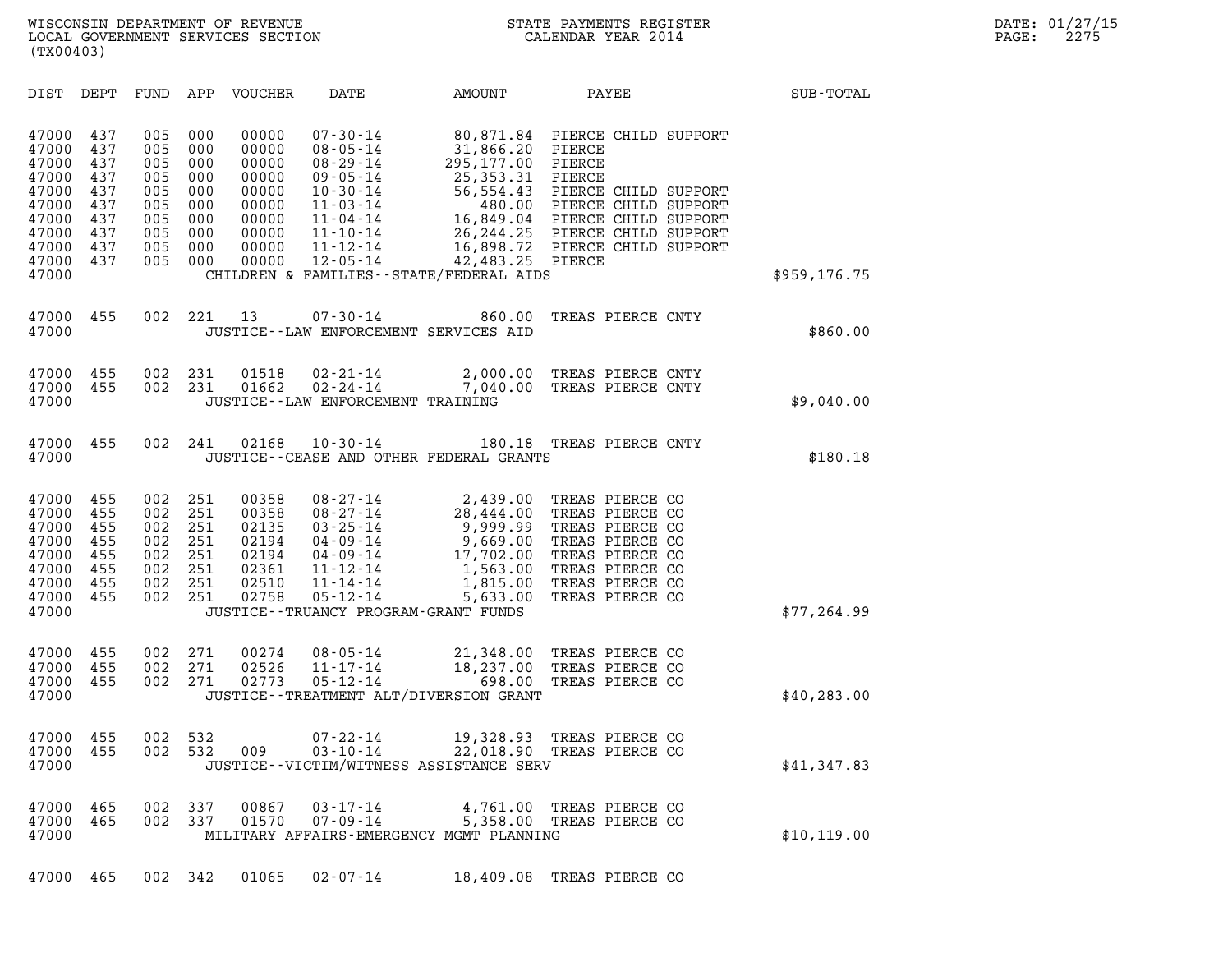| WISCONSIN DEPARTMENT OF REVENUE<br>LOCAL GOVERNMENT SERVICES SECTION<br>(TX00403) | STATE PAYMENTS REGISTER<br>CALENDAR YEAR 2014 | DATE: 01/27/15<br>2276<br>PAGE: |
|-----------------------------------------------------------------------------------|-----------------------------------------------|---------------------------------|

| (TX00403)                                                                                                                                                                                                                                                                                             |                                                                                                                            |                                                                                                                            |                                                                                                                                                                |                                                                                                                                                                                                                                                                                                                                                                          |                                                                                                                                                                                                    |                                                                                                                                                                                                                                                                                                                                                    |              |
|-------------------------------------------------------------------------------------------------------------------------------------------------------------------------------------------------------------------------------------------------------------------------------------------------------|----------------------------------------------------------------------------------------------------------------------------|----------------------------------------------------------------------------------------------------------------------------|----------------------------------------------------------------------------------------------------------------------------------------------------------------|--------------------------------------------------------------------------------------------------------------------------------------------------------------------------------------------------------------------------------------------------------------------------------------------------------------------------------------------------------------------------|----------------------------------------------------------------------------------------------------------------------------------------------------------------------------------------------------|----------------------------------------------------------------------------------------------------------------------------------------------------------------------------------------------------------------------------------------------------------------------------------------------------------------------------------------------------|--------------|
| DEPT<br>DIST                                                                                                                                                                                                                                                                                          | FUND                                                                                                                       | APP                                                                                                                        | VOUCHER                                                                                                                                                        | DATE                                                                                                                                                                                                                                                                                                                                                                     | AMOUNT                                                                                                                                                                                             | PAYEE                                                                                                                                                                                                                                                                                                                                              | SUB-TOTAL    |
| 465<br>47000<br>47000<br>465<br>47000<br>465<br>465<br>47000<br>47000<br>465<br>47000                                                                                                                                                                                                                 | 002<br>002<br>002<br>002<br>002                                                                                            | 342<br>342<br>342<br>342<br>342                                                                                            | 01145<br>01408<br>01432<br>01436<br>01636                                                                                                                      | $05 - 21 - 14$<br>$07 - 29 - 14$<br>$05 - 06 - 14$<br>$07 - 31 - 14$<br>$07 - 11 - 14$                                                                                                                                                                                                                                                                                   | 678.10<br>426.60<br>5,285.27<br>910.08<br>19,101.03<br>MILITARY AFFAIRS-EMERGENCY MGMT-FED FUND                                                                                                    | TREAS PIERCE CO<br>TREAS PIERCE CO<br>TREAS PIERCE CO<br>TREAS PIERCE CO<br>TREAS PIERCE CO                                                                                                                                                                                                                                                        | \$44,810.16  |
| 485<br>47000<br>47000                                                                                                                                                                                                                                                                                 | 002                                                                                                                        | 127                                                                                                                        | 06275                                                                                                                                                          | $06 - 19 - 14$<br>VETERANS AFFAIRS GRANTS                                                                                                                                                                                                                                                                                                                                | 1,000.00                                                                                                                                                                                           | TREAS PIERCE CO                                                                                                                                                                                                                                                                                                                                    | \$1,000.00   |
| 485<br>47000<br>47000                                                                                                                                                                                                                                                                                 | 082                                                                                                                        | 267                                                                                                                        | 06275                                                                                                                                                          | $06 - 19 - 14$<br>VETERANS AFFAIRS -- GRANTS TO COUNTIES                                                                                                                                                                                                                                                                                                                 | 4,500.00                                                                                                                                                                                           | TREAS PIERCE CO                                                                                                                                                                                                                                                                                                                                    | \$4,500.00   |
| 47000<br>485<br>47000                                                                                                                                                                                                                                                                                 | 082                                                                                                                        | 280                                                                                                                        | 03421                                                                                                                                                          | $01 - 30 - 14$<br>VETERANS AFFAIRS - - GRANTS                                                                                                                                                                                                                                                                                                                            | 7,526.27                                                                                                                                                                                           | TREAS PIERCE CO                                                                                                                                                                                                                                                                                                                                    | \$7,526.27   |
| 47000<br>485<br>47000                                                                                                                                                                                                                                                                                 | 083                                                                                                                        | 370                                                                                                                        | 06275                                                                                                                                                          | $06 - 19 - 14$<br>VETERANS AFFAIRS -- GRANTS TO COUNTIES                                                                                                                                                                                                                                                                                                                 | 4,500.00                                                                                                                                                                                           | TREAS PIERCE CO                                                                                                                                                                                                                                                                                                                                    | \$4,500.00   |
| 505<br>47000<br>47000<br>505<br>47000<br>505<br>47000<br>505<br>47000<br>505<br>47000<br>505<br>47000<br>505<br>505<br>47000<br>47000<br>505<br>47000<br>505<br>47000<br>505<br>505<br>47000<br>47000<br>505<br>47000<br>505<br>47000<br>505<br>505<br>47000<br>47000<br>505<br>505<br>47000<br>47000 | 002<br>002<br>002<br>002<br>002<br>002<br>002<br>002<br>002<br>002<br>002<br>002<br>002<br>002<br>002<br>002<br>002<br>002 | 155<br>155<br>155<br>155<br>155<br>155<br>155<br>155<br>155<br>155<br>155<br>155<br>155<br>155<br>155<br>155<br>155<br>155 | 60006<br>60076<br>60157<br>60350<br>60363<br>60363<br>60403<br>60465<br>60465<br>60536<br>60536<br>60618<br>60618<br>60618<br>60687<br>60687<br>60799<br>60799 | $07 - 23 - 14$<br>$08 - 25 - 14$<br>$09 - 23 - 14$<br>$12 - 23 - 14$<br>$12 - 23 - 14$<br>$12 - 23 - 14$<br>$01 - 23 - 14$<br>$02 - 25 - 14$<br>$02 - 25 - 14$<br>$03 - 25 - 14$<br>$03 - 25 - 14$<br>$04 - 23 - 14$<br>$04 - 23 - 14$<br>$04 - 23 - 14$<br>$05 - 23 - 14$<br>$05 - 23 - 14$<br>$07 - 08 - 14$<br>$07 - 08 - 14$<br>DOA-HOUSING ASSISTANCE-FEDERAL FUNDS | 208.00<br>182.00<br>254.00<br>428.00<br>3,536.00<br>864.00<br>1,888.00<br>438.00<br>1,119.00<br>192.00<br>1,124.00<br>1,025.00<br>1,048.00<br>2,105.00<br>670.00<br>1,899.00<br>4,078.00<br>107.00 | TREAS PIERCE CO<br>TREAS PIERCE CO<br>TREAS PIERCE CO<br>TREAS PIERCE CO<br>TREAS PIERCE CO<br>TREAS PIERCE CO<br>TREAS PIERCE CO<br>TREAS PIERCE CO<br>TREAS PIERCE CO<br>TREAS PIERCE CO<br>TREAS PIERCE CO<br>TREAS PIERCE CO<br>TREAS PIERCE CO<br>TREAS PIERCE CO<br>TREAS PIERCE CO<br>TREAS PIERCE CO<br>TREAS PIERCE CO<br>TREAS PIERCE CO | \$21,165.00  |
| 47000<br>505<br>47000<br>505<br>47000<br>505<br>47000<br>505<br>47000                                                                                                                                                                                                                                 | 002<br>002<br>002<br>002                                                                                                   | 743<br>743<br>743<br>743                                                                                                   | 04739<br>06128<br>08290<br>09697                                                                                                                               | $01 - 22 - 14$<br>$02 - 24 - 14$<br>$05 - 12 - 14$<br>$07 - 02 - 14$<br>DOA--HOUSING ASSISTANCE GRANTS                                                                                                                                                                                                                                                                   | 29,829.00<br>16,078.00<br>19,089.00<br>74,494.00                                                                                                                                                   | TREAS PIERCE CO<br>TREAS PIERCE CO<br>TREAS PIERCE CO<br>TREAS PIERCE CO                                                                                                                                                                                                                                                                           | \$139,490.00 |
| 47000<br>505                                                                                                                                                                                                                                                                                          |                                                                                                                            | 035 371                                                                                                                    | 60363                                                                                                                                                          | $12 - 23 - 14$                                                                                                                                                                                                                                                                                                                                                           | 2,580.00                                                                                                                                                                                           | TREAS PIERCE CO                                                                                                                                                                                                                                                                                                                                    |              |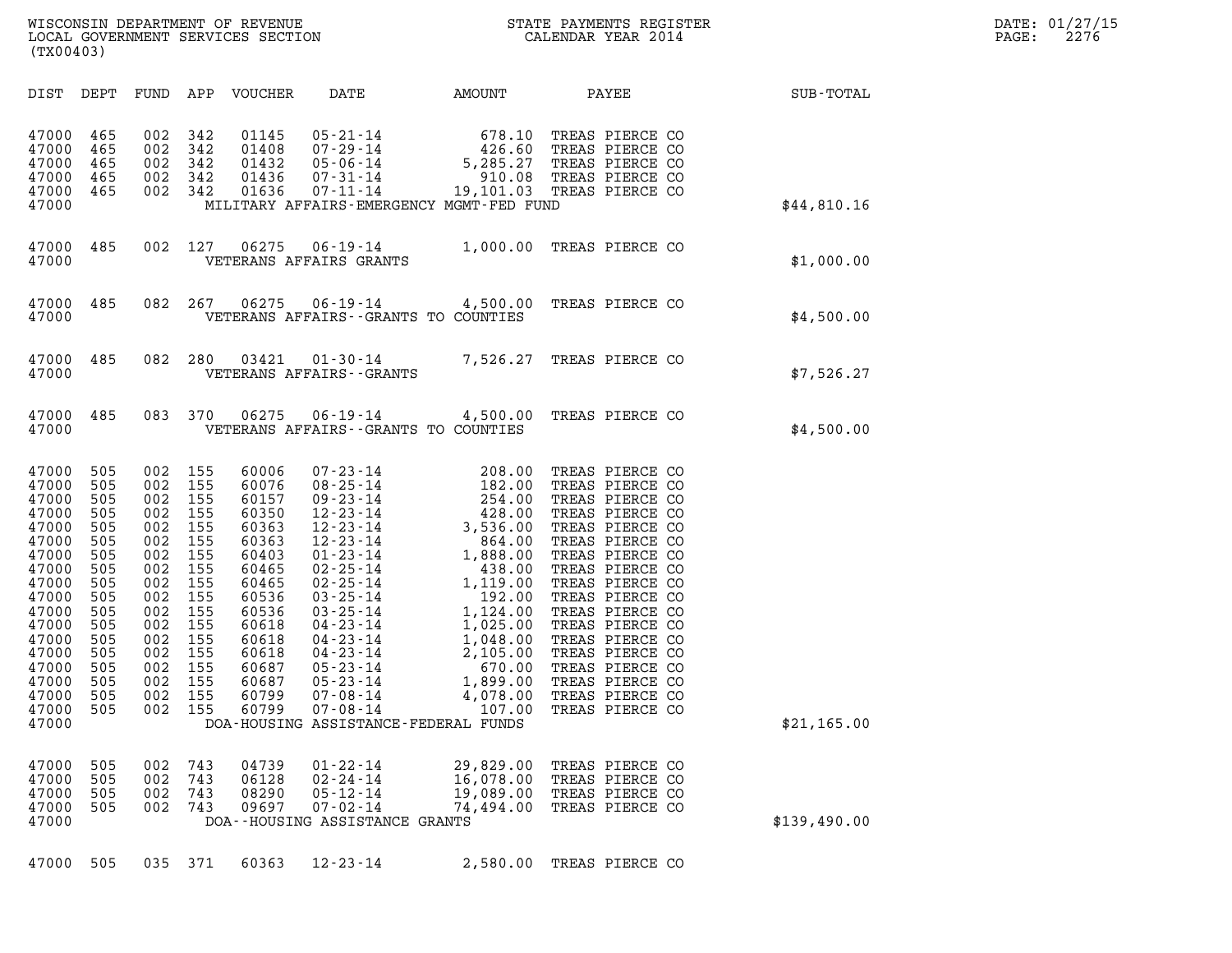| (TX00403)                                                                                                                                                                        |                                                                                                                                   |                                                                                                                                   |                                                                                                                                   |                                                                                                                                                                         |                                   |                                          |                                                                                                  |                 |
|----------------------------------------------------------------------------------------------------------------------------------------------------------------------------------|-----------------------------------------------------------------------------------------------------------------------------------|-----------------------------------------------------------------------------------------------------------------------------------|-----------------------------------------------------------------------------------------------------------------------------------|-------------------------------------------------------------------------------------------------------------------------------------------------------------------------|-----------------------------------|------------------------------------------|--------------------------------------------------------------------------------------------------|-----------------|
| DIST                                                                                                                                                                             | DEPT                                                                                                                              |                                                                                                                                   |                                                                                                                                   | FUND APP VOUCHER                                                                                                                                                        |                                   |                                          | DATE AMOUNT PAYEE                                                                                | SUB-TOTAL       |
| 47000<br>47000<br>47000<br>47000<br>47000<br>47000<br>47000<br>47000<br>47000<br>47000<br>47000<br>47000<br>47000<br>47000<br>47000<br>47000<br>47000<br>47000<br>47000<br>47000 | 505<br>505<br>505<br>505<br>505<br>505<br>505<br>505<br>505<br>505<br>505<br>505<br>505<br>505<br>505<br>505<br>505<br>505<br>505 | 035<br>035<br>035<br>035<br>035<br>035<br>035<br>035<br>035<br>035<br>035<br>035<br>035<br>035<br>035<br>035<br>035<br>035<br>035 | 371<br>371<br>371<br>371<br>371<br>371<br>371<br>371<br>371<br>371<br>371<br>371<br>371<br>371<br>371<br>371<br>371<br>371<br>371 | 60363<br>60363<br>60403<br>60403<br>60403<br>60465<br>60465<br>60465<br>60536<br>60536<br>60536<br>60618<br>60618<br>60687<br>60687<br>60687<br>60799<br>60799<br>60799 | DOA--PUBLIC BENEFITS FUND         |                                          |                                                                                                  | \$17,990.00     |
| 47000<br>47000<br>47000                                                                                                                                                          | 505<br>505                                                                                                                        |                                                                                                                                   | 089 166<br>089 166                                                                                                                |                                                                                                                                                                         | DOA--LAND INFORMATION FUND        |                                          | 00174  08-11-14  16,103.00 TREAS PIERCE CO<br>05133  01-28-14  1,000.00 TREAS PIERCE CO          | \$17,103.00     |
| 47000<br>47000<br>47000                                                                                                                                                          | 835<br>835                                                                                                                        | 002<br>002                                                                                                                        | 105<br>105                                                                                                                        |                                                                                                                                                                         | REVENUE - - STATE SHARED REVENUES |                                          | 44128  07-28-14  146,777.56 TREAS PIERCE CO<br>81234  11-17-14  832,974.71 TREAS PIERCE CO       | \$979,752.27    |
| 47000<br>47000                                                                                                                                                                   | 835                                                                                                                               | 002                                                                                                                               | 109                                                                                                                               |                                                                                                                                                                         | REVENUE--EXEMPT COMPUTER AID      |                                          | 01047  07-28-14  8,900.00 TREAS PIERCE CO                                                        | \$8,900.00      |
| 47000<br>47000<br>47000                                                                                                                                                          | 835<br>835                                                                                                                        | 002<br>002                                                                                                                        | 302<br>302                                                                                                                        |                                                                                                                                                                         |                                   | REVENUE-FIRST DOLLAR/SCHOOL LEVY CREDITS | 10091  07-28-14  4,873,086.97  TREAS PIERCE CO<br>11091  07-28-14  1,027,443.83  TREAS PIERCE CO | \$5,900,530.80  |
| 47000<br>47000                                                                                                                                                                   | 835                                                                                                                               | 021                                                                                                                               | 363                                                                                                                               |                                                                                                                                                                         | REVENUE - - LOTTERY CREDIT -      |                                          | 37372  03-24-14  1,161,190.78  TREAS PIERCE CO                                                   | \$1,161,190.78  |
| 47000                                                                                                                                                                            |                                                                                                                                   |                                                                                                                                   |                                                                                                                                   |                                                                                                                                                                         | DISTRICT TOTAL APPROPRIATIONS     |                                          |                                                                                                  | \$13,485,012.91 |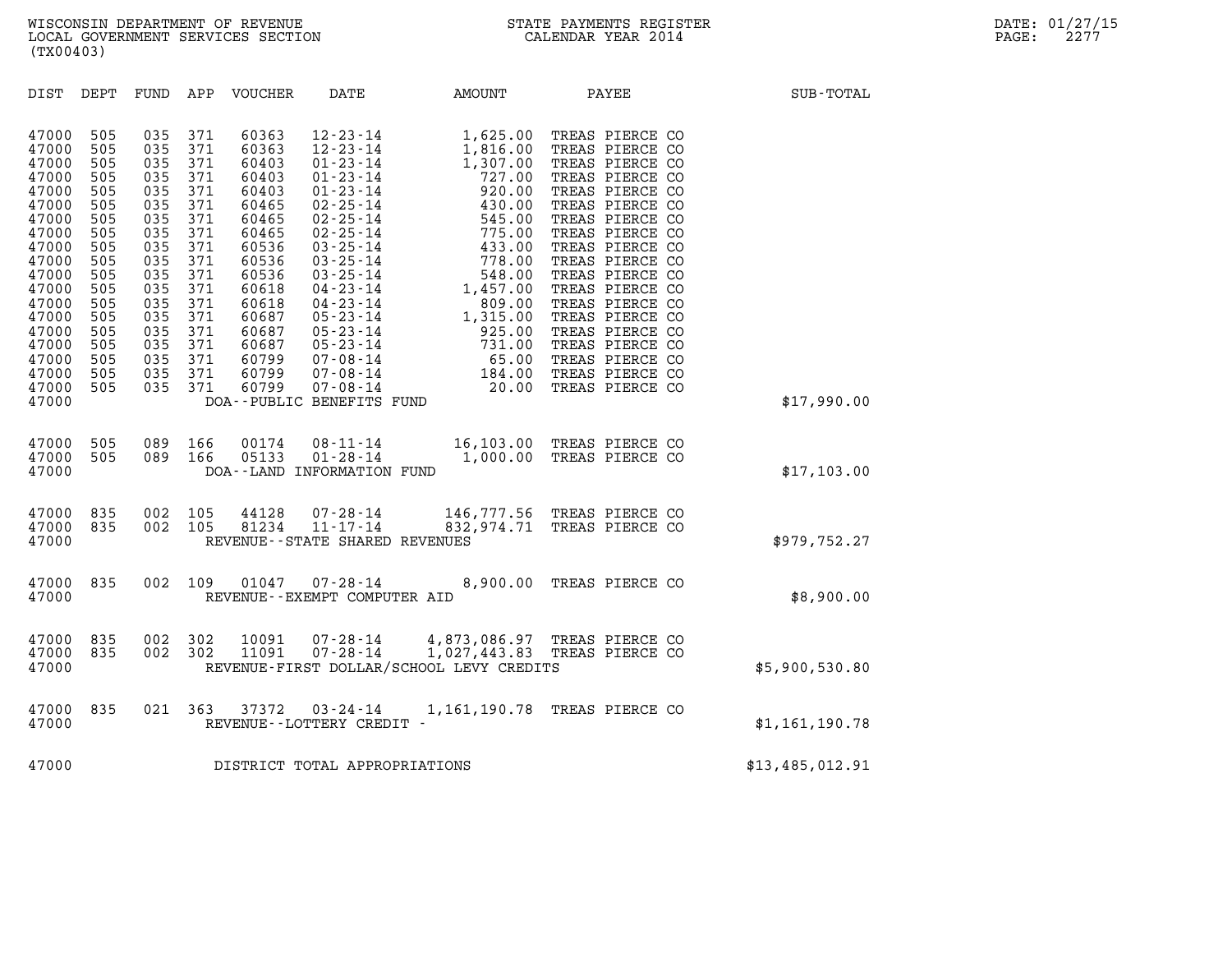| WISCONSIN DEPARTMENT OF REVENUE   | STATE PAYMENTS REGISTER | DATE: 01/27/15 |
|-----------------------------------|-------------------------|----------------|
| LOCAL GOVERNMENT SERVICES SECTION | CALENDAR YEAR 2014      | 2278<br>PAGE:  |

| (TX00403)                                                             |                                                   | WISCONSIN DEPARTMENT OF REVENUE<br>LOCAL GOVERNMENT SERVICES SECTION                                                                               |                         | STATE PAYMENTS REGISTER<br>CALENDAR YEAR 2014                                                          |              |
|-----------------------------------------------------------------------|---------------------------------------------------|----------------------------------------------------------------------------------------------------------------------------------------------------|-------------------------|--------------------------------------------------------------------------------------------------------|--------------|
| DIST<br>DEPT                                                          | FUND                                              | APP VOUCHER<br>DATE                                                                                                                                | <b>AMOUNT</b>           | PAYEE                                                                                                  | SUB-TOTAL    |
| 47002<br>165<br>47002                                                 | 002<br>225                                        | 01163<br>SAFETY/PROF SERV--FIRE INSURANCE DUES                                                                                                     |                         | 06-30-14 8,248.03 TREAS TN CLIFTON                                                                     | \$8, 248.03  |
| 47002<br>370<br>47002<br>370                                          | 002 503<br>002<br>503                             | 17048<br>$02 - 14 - 14$<br>$02 - 14 - 14$<br>17048                                                                                                 | 2,259.62<br>19,477.32   | TREAS TN CLIFTON<br>TREAS TN CLIFTON<br>TOWN SHARE 768.59                                              |              |
| 47002                                                                 |                                                   | NAT RESOURCES--AIDS IN LIEU OF TAXES                                                                                                               |                         |                                                                                                        | \$21,736.94  |
| 47002<br>370<br>47002                                                 | 012<br>571                                        | $06 - 16 - 14$<br>37981<br>NAT RESOURCES - - FOREST CROP/MFL/CO FOREST                                                                             |                         | 150.27 TREAS TN CLIFTON                                                                                | \$150.27     |
| 47002<br>370<br>47002                                                 | 012<br>579                                        | 19618<br>NAT RESOURCES -- AIDS IN LIEU OF TAXES                                                                                                    | $04 - 16 - 14$ 2,350.62 | TREAS TN CLIFTON                                                                                       | \$2,350.62   |
| 395<br>47002<br>395<br>47002<br>47002<br>395<br>395<br>47002<br>47002 | 011 191<br>011<br>191<br>011<br>191<br>011<br>191 | 05162<br>01-06-14<br>$04 - 07 - 14$<br>11162<br>$07 - 07 - 14$<br>21162<br>31162<br>$10 - 06 - 14$<br>TRANSPORTATION - - GENERAL TRANSP AIDS - GTA | 17,714.02               | 17,713.99 TOWN OF CLIFTON<br>17,713.99 TOWN OF CLIFTON<br>17,713.99 TOWN OF CLIFTON<br>TOWN OF CLIFTON | \$70,855.99  |
| 835<br>47002<br>47002<br>835<br>47002                                 | 002<br>105<br>002<br>105                          | 44103<br>$07 - 28 - 14$<br>$11 - 17 - 14$<br>81209<br>REVENUE - - STATE SHARED REVENUES                                                            |                         | 2,431.36 TREAS TN CLIFTON<br>13,777.35 TREAS TN CLIFTON                                                | \$16, 208.71 |
| 835<br>47002<br>47002                                                 | 002<br>109                                        | 03064<br>$07 - 28 - 14$<br>REVENUE--EXEMPT COMPUTER AID                                                                                            | 4.00                    | TREAS TN CLIFTON                                                                                       | \$4.00       |
| 47002<br>835<br>47002                                                 | 002<br>501                                        | 00003<br>$02 - 03 - 14$<br>DOA-PAYMENT FOR MUNICIPAL SERVICES AID                                                                                  | 114.03                  | TREAS TN CLIFTON                                                                                       | \$114.03     |
| 47002                                                                 |                                                   | DISTRICT TOTAL APPROPRIATIONS                                                                                                                      |                         |                                                                                                        | \$119,668.59 |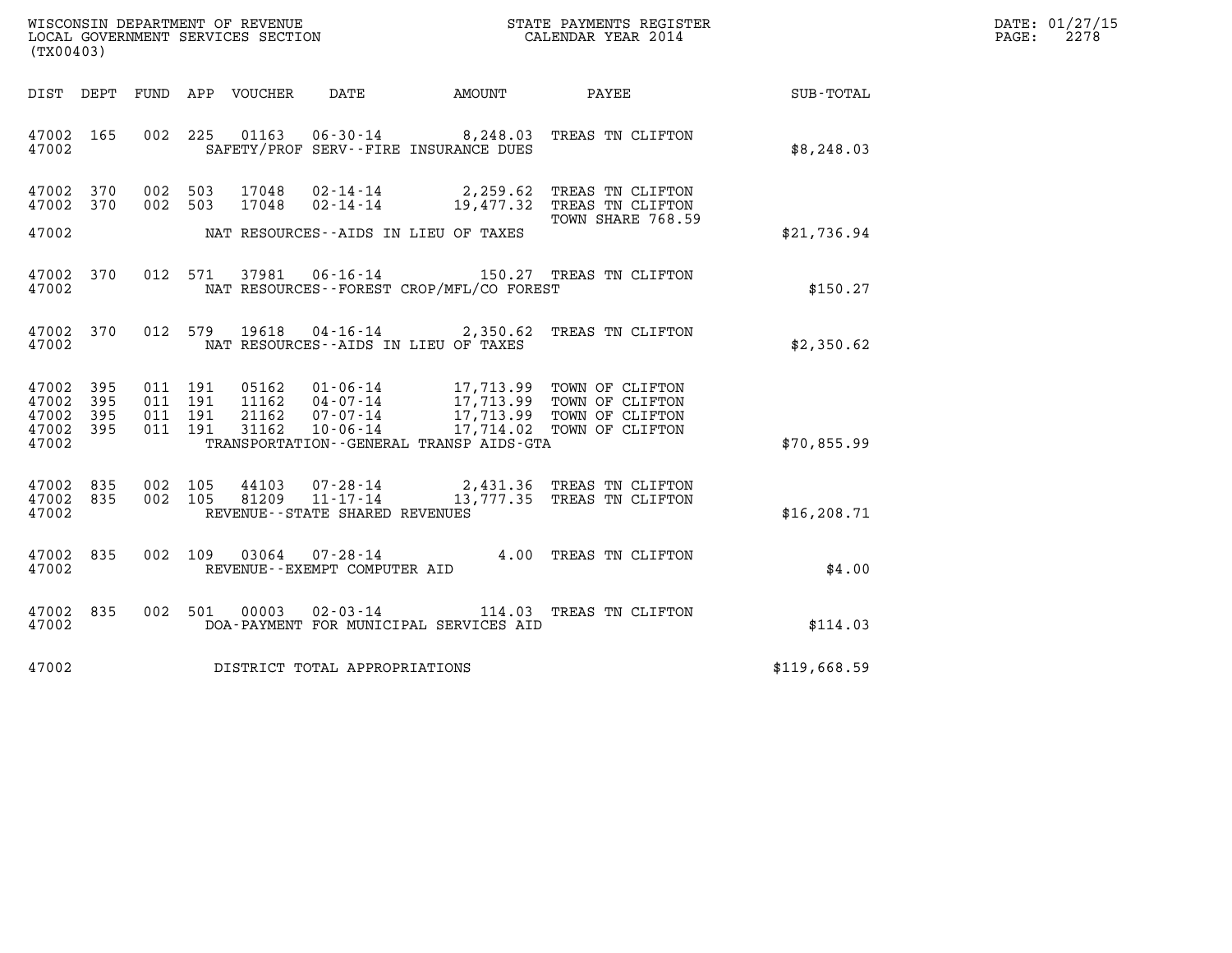| (TX00403)                                             |     |                                          |  |                                |                                          |                                                                                                                                                                                                              |             | DATE: 01/27/15<br>$\mathtt{PAGE:}$<br>2279 |
|-------------------------------------------------------|-----|------------------------------------------|--|--------------------------------|------------------------------------------|--------------------------------------------------------------------------------------------------------------------------------------------------------------------------------------------------------------|-------------|--------------------------------------------|
|                                                       |     |                                          |  |                                |                                          | DIST DEPT FUND APP VOUCHER DATE AMOUNT PAYEE TOTAL                                                                                                                                                           |             |                                            |
| 47004 165<br>47004                                    |     |                                          |  |                                | SAFETY/PROF SERV--FIRE INSURANCE DUES    | 002 225 01164 06-30-14 1,383.66 TREAS TN DIAMOND BLUFF                                                                                                                                                       | \$1,383.66  |                                            |
| 47004 370<br>47004                                    |     |                                          |  |                                | NAT RESOURCES-SEVERANCE/YIELD/WITHDRAWAL | 000 001 02DNR  09-11-14  273.05 TREAS TOWN DIAMOND BLUFF                                                                                                                                                     | \$273.05    |                                            |
| 47004 370<br>47004                                    |     |                                          |  |                                | NAT RESOURCES--FOREST CROP/MFL/CO FOREST | 012 571 37982 06-16-14 154.60 TREAS TN DIAMOND BLUFF                                                                                                                                                         | \$154.60    |                                            |
| 47004 395<br>47004<br>47004 395<br>47004 395<br>47004 | 395 | 011 191<br>011 191<br>011 191<br>011 191 |  |                                | TRANSPORTATION--GENERAL TRANSP AIDS-GTA  | 05163  01-06-14  6,735.25  TOWN OF DIAMOND BLUFF<br>11163  04-07-14  6,735.25  TOWN OF DIAMOND BLUFF<br>21163  07-07-14  6,735.25  TOWN OF DIAMOND BLUFF<br>31163  10-06-14  6,735.28  TOWN OF DIAMOND BLUFF | \$26,941.03 |                                            |
| 47004 835 002 105<br>47004 835<br>47004               |     |                                          |  | REVENUE--STATE SHARED REVENUES |                                          | 002 105 44104 07-28-14 2,688.22 TREAS TN DIAMOND BLUFF 002 105 81210 11-17-14 15,224.76 TREAS TN DIAMOND BLUFF                                                                                               | \$17,912.98 |                                            |
| 47004                                                 |     |                                          |  | REVENUE--EXEMPT COMPUTER AID   |                                          | 47004 835 002 109 03065 07-28-14 2.00 TREAS TN DIAMOND BLUFF                                                                                                                                                 | \$2.00      |                                            |
| 47004                                                 |     |                                          |  | DISTRICT TOTAL APPROPRIATIONS  |                                          |                                                                                                                                                                                                              | \$46,667.32 |                                            |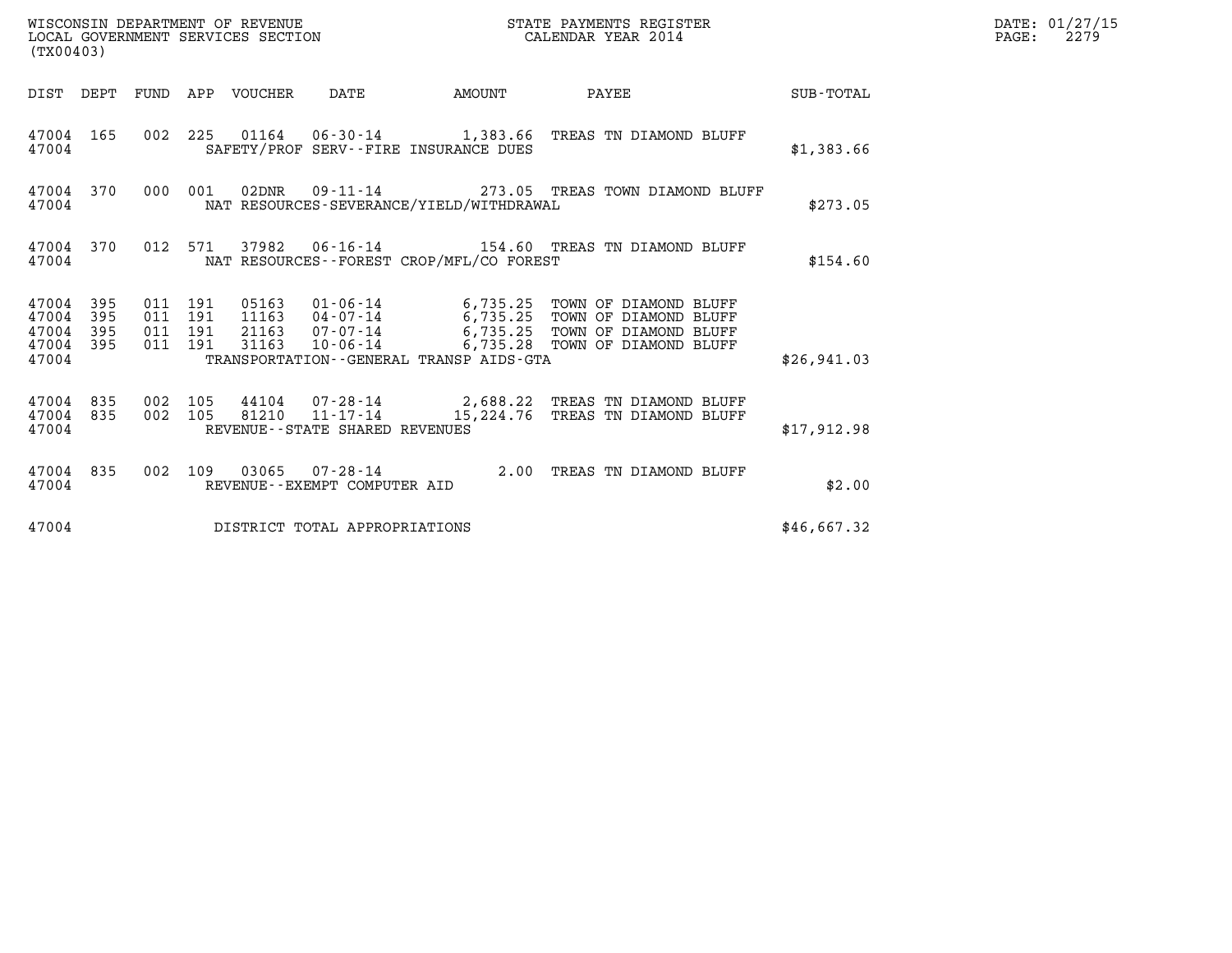| (TX00403)                                 |                          |                                          |         | WISCONSIN DEPARTMENT OF REVENUE<br>LOCAL GOVERNMENT SERVICES SECTION |                                                     |                                             | STATE PAYMENTS REGISTER<br>CALENDAR YEAR 2014                                                                                                                |              | DATE: 01/27/15<br>$\mathtt{PAGE:}$<br>2280 |
|-------------------------------------------|--------------------------|------------------------------------------|---------|----------------------------------------------------------------------|-----------------------------------------------------|---------------------------------------------|--------------------------------------------------------------------------------------------------------------------------------------------------------------|--------------|--------------------------------------------|
|                                           |                          |                                          |         | DIST DEPT FUND APP VOUCHER                                           | DATE                                                | AMOUNT                                      | PAYEE                                                                                                                                                        | SUB-TOTAL    |                                            |
| 47006                                     | 47006 165                |                                          |         |                                                                      |                                                     | SAFETY/PROF SERV--FIRE INSURANCE DUES       | 002 225 01165 06-30-14 3,647.82 TREAS TN ELLSWORTH                                                                                                           | \$3,647.82   |                                            |
| 47006                                     | 47006 370                | 000 001                                  |         |                                                                      |                                                     | NAT RESOURCES-SEVERANCE/YIELD/WITHDRAWAL    | 01DNR  06-19-14  6,372.28 TREAS TOWN ELLSWORTH                                                                                                               | \$6,372.28   |                                            |
| 47006                                     | 47006 370                |                                          | 012 571 |                                                                      |                                                     | NAT RESOURCES - - FOREST CROP/MFL/CO FOREST |                                                                                                                                                              | \$171.95     |                                            |
| 47006<br>47006<br>47006<br>47006<br>47006 | 395<br>395<br>395<br>395 | 011 191<br>011 191<br>011 191<br>011 191 |         | 31164                                                                | 21164 07-07-14<br>10-06-14                          | TRANSPORTATION--GENERAL TRANSP AIDS-GTA     | 05164  01-06-14  24,054.41  TOWN OF ELLSWORTH<br>11164  04-07-14  24,054.41  TOWN OF ELLSWORTH<br>24,054.41 TOWN OF ELLSWORTH<br>24,054.42 TOWN OF ELLSWORTH | \$96, 217.65 |                                            |
| 47006<br>47006<br>47006                   | 835<br>835               | 002 105<br>002 105                       |         |                                                                      | 81211 11-17-14<br>REVENUE - - STATE SHARED REVENUES |                                             | 44105 07-28-14 6,344.46 TREAS TN ELLSWORTH<br>35,951.33 TREAS TN ELLSWORTH                                                                                   | \$42, 295.79 |                                            |
| 47006                                     | 47006 835                |                                          |         |                                                                      | REVENUE - - EXEMPT COMPUTER AID                     |                                             | 002 109 03066 07-28-14 62.00 TREAS TN ELLSWORTH                                                                                                              | \$62.00      |                                            |
| 47006                                     |                          |                                          |         |                                                                      | DISTRICT TOTAL APPROPRIATIONS                       |                                             |                                                                                                                                                              | \$148,767.49 |                                            |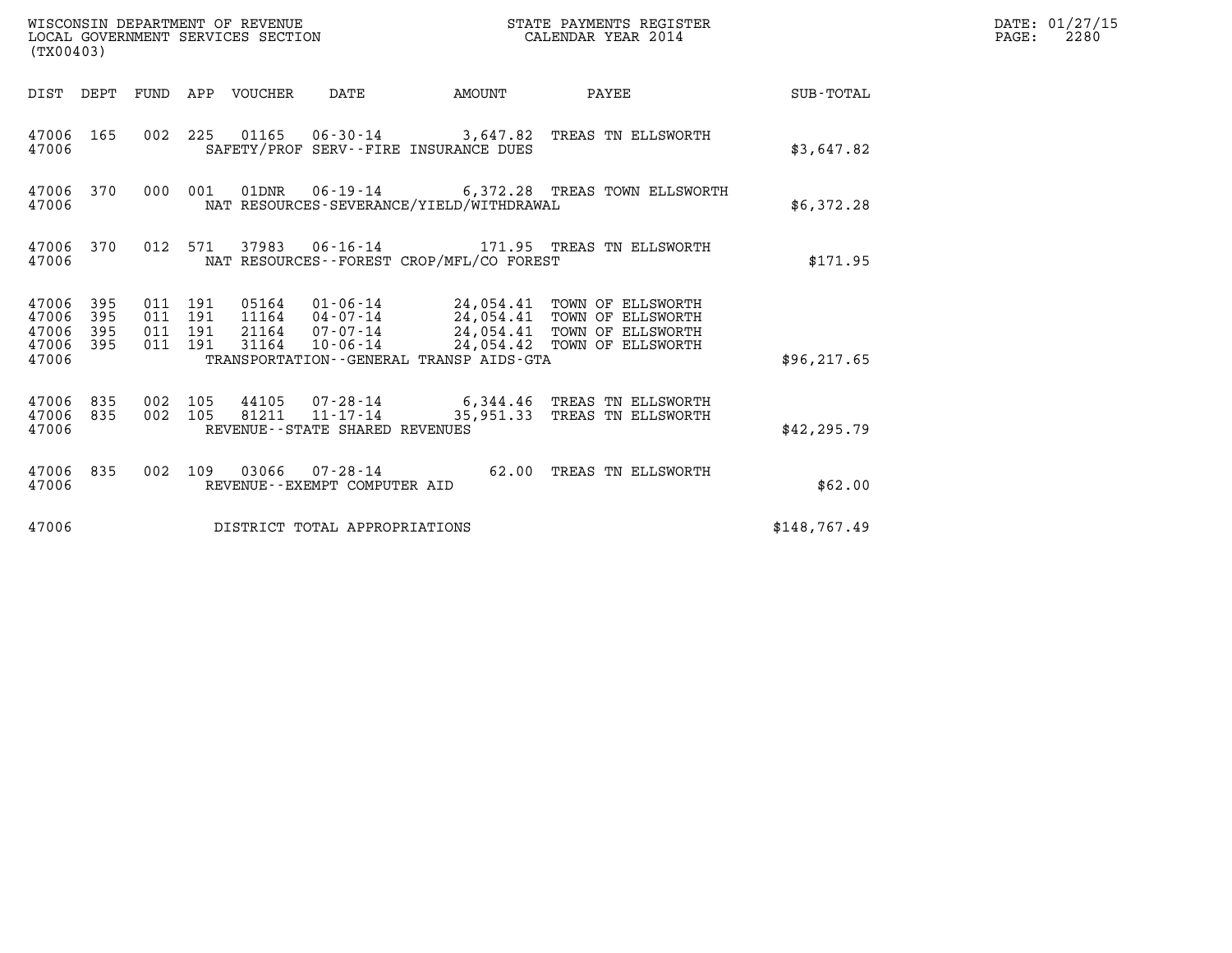| WISCONSIN DEPARTMENT OF REVENUE<br>STATE PAYMENTS REGISTER<br>LOCAL GOVERNMENT SERVICES SECTION<br>CALENDAR YEAR 2014<br>(TX00403) |                     |                                          |  |                                 |                                                  |                                              |                                                                                                                                                                              |              | DATE: 01/27/15<br>$\mathtt{PAGE:}$<br>2281 |
|------------------------------------------------------------------------------------------------------------------------------------|---------------------|------------------------------------------|--|---------------------------------|--------------------------------------------------|----------------------------------------------|------------------------------------------------------------------------------------------------------------------------------------------------------------------------------|--------------|--------------------------------------------|
|                                                                                                                                    |                     |                                          |  | DIST DEPT FUND APP VOUCHER DATE |                                                  | <b>AMOUNT</b>                                | PAYEE SUB-TOTAL                                                                                                                                                              |              |                                            |
| 47008 165<br>47008                                                                                                                 |                     |                                          |  |                                 |                                                  | SAFETY/PROF SERV--FIRE INSURANCE DUES        | 002 225 01166 06-30-14 2,210.26 TREAS TN EL PASO                                                                                                                             | \$2,210.26   |                                            |
| 47008 370<br>47008                                                                                                                 |                     | 000 001                                  |  |                                 |                                                  | NAT RESOURCES-SEVERANCE/YIELD/WITHDRAWAL     | 01DNR  06-19-14  229.89 TREAS TOWN EL PASO                                                                                                                                   | \$229.89     |                                            |
| 47008 370<br>47008                                                                                                                 |                     |                                          |  |                                 |                                                  | NAT RESOURCES--FOREST CROP/MFL/CO FOREST     | 012 571 37984 06-16-14 468.01 TREAS TN EL PASO                                                                                                                               | \$468.01     |                                            |
| 47008<br>47008<br>47008<br>47008 395<br>47008                                                                                      | - 395<br>395<br>395 | 011 191<br>011 191<br>011 191<br>011 191 |  | 31165                           |                                                  | TRANSPORTATION - - GENERAL TRANSP AIDS - GTA | 05165  01-06-14  24,753.02  TOWN OF EL PASO<br>11165  04-07-14  24,753.02  TOWN OF EL PASO<br>21165 07-07-14 24,753.02 TOWN OF EL PASO<br>10-06-14 24,753.03 TOWN OF EL PASO | \$99,012.09  |                                            |
| 47008 835<br>47008 835<br>47008                                                                                                    |                     | 002 105<br>002 105                       |  |                                 | 81212 11-17-14<br>REVENUE--STATE SHARED REVENUES |                                              | 44106 07-28-14 9,135.10 TREAS TN EL PASO<br>28,099.74 TREAS TN EL PASO                                                                                                       | \$37,234.84  |                                            |
| 47008 835<br>47008                                                                                                                 |                     |                                          |  |                                 | REVENUE--EXEMPT COMPUTER AID                     |                                              | 002 109 03067 07-28-14 3.00 TREAS TN EL PASO                                                                                                                                 | \$3.00       |                                            |
| 47008                                                                                                                              |                     |                                          |  |                                 | DISTRICT TOTAL APPROPRIATIONS                    |                                              |                                                                                                                                                                              | \$139,158.09 |                                            |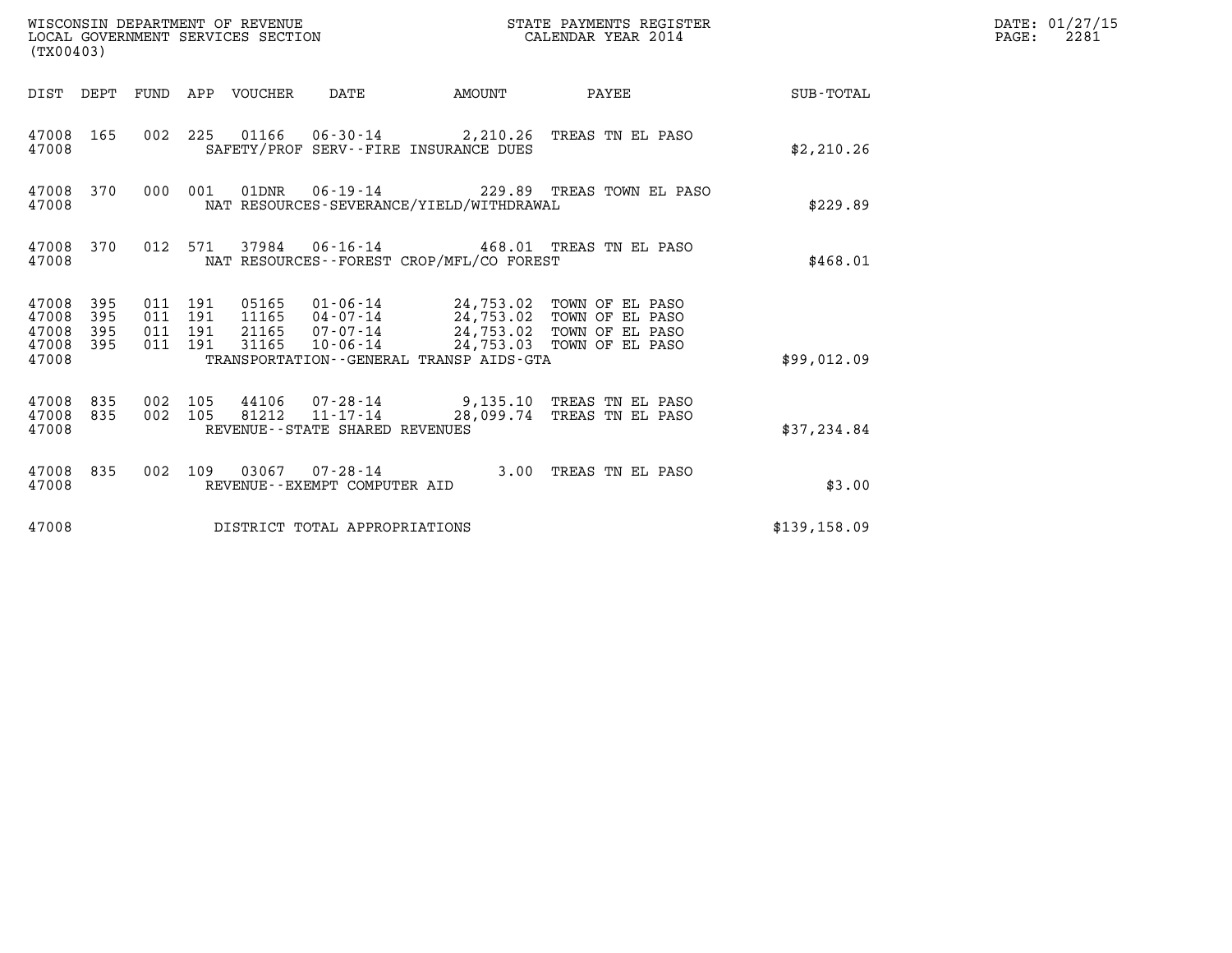| WISCONSIN DEPARTMENT OF REVENUE<br>LOCAL GOVERNMENT SERVICES SECTION<br>(TX00403) |                          |                                      |            |                                  |                                                              | STATE PAYMENTS REGISTER<br>CALENDAR YEAR 2014 |                                                                                                                       |               | DATE: 01/27/15<br>PAGE:<br>2282 |
|-----------------------------------------------------------------------------------|--------------------------|--------------------------------------|------------|----------------------------------|--------------------------------------------------------------|-----------------------------------------------|-----------------------------------------------------------------------------------------------------------------------|---------------|---------------------------------|
| DIST DEPT                                                                         |                          | FUND                                 |            | APP VOUCHER                      | DATE                                                         | AMOUNT                                        | PAYEE                                                                                                                 | SUB-TOTAL     |                                 |
| 47010<br>47010                                                                    | 165                      |                                      | 002 225    |                                  |                                                              | SAFETY/PROF SERV--FIRE INSURANCE DUES         | 01167  06-30-14  3,108.73  TREAS TN GILMAN                                                                            | \$3,108.73    |                                 |
| 47010<br>47010                                                                    | 370                      | 012                                  | 571        | 37985                            | $06 - 16 - 14$                                               | NAT RESOURCES--FOREST CROP/MFL/CO FOREST      | 221.74 TREAS TN GILMAN                                                                                                | \$221.74      |                                 |
| 47010<br>47010<br>47010<br>47010<br>47010                                         | 395<br>395<br>395<br>395 | 011 191<br>011<br>011 191<br>011 191 | 191        | 05166<br>11166<br>21166<br>31166 | 04-07-14<br>07-07-14<br>10-06-14                             | TRANSPORTATION--GENERAL TRANSP AIDS-GTA       | 01-06-14 25,620.99 TOWN OF GILMAN<br>25,620.99 TOWN OF GILMAN<br>25,620.99 TOWN OF GILMAN<br>25,621.00 TOWN OF GILMAN | \$102,483.97  |                                 |
| 47010<br>47010<br>47010                                                           | 835<br>835               | 002<br>002                           | 105<br>105 | 44107<br>81213                   | 07-28-14<br>$11 - 17 - 14$<br>REVENUE--STATE SHARED REVENUES | 28,389.96                                     | 5,100.91 TREAS TN GILMAN<br>TREAS TN GILMAN                                                                           | \$33,490.87   |                                 |
| 47010<br>47010                                                                    | 835                      | 002                                  | 109        | 03068                            | 07-28-14<br>REVENUE - - EXEMPT COMPUTER AID                  | 60.00                                         | TREAS TN GILMAN                                                                                                       | \$60.00       |                                 |
| 47010                                                                             |                          |                                      |            |                                  | DISTRICT TOTAL APPROPRIATIONS                                |                                               |                                                                                                                       | \$139, 365.31 |                                 |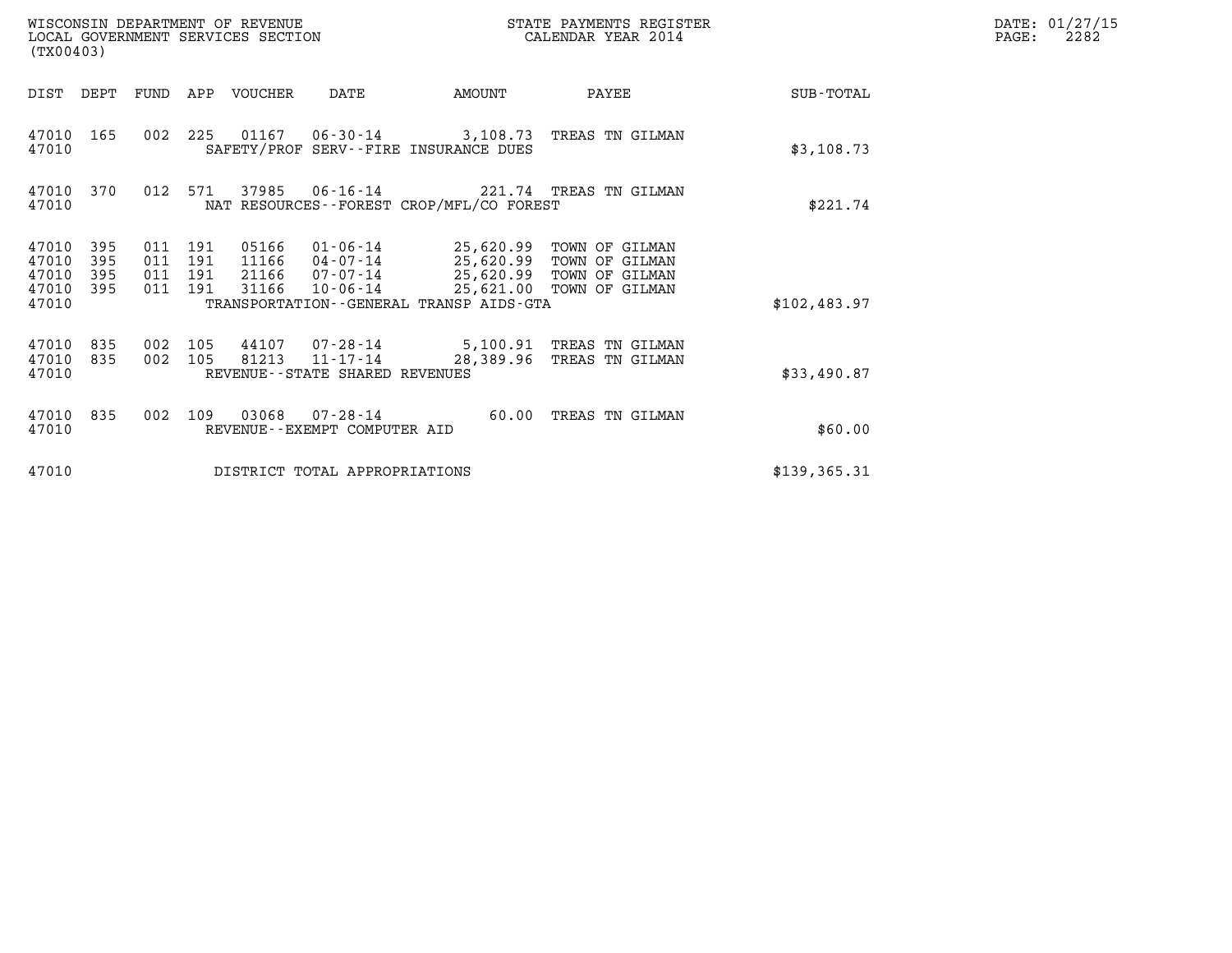| (TX00403)                                                             | WISCONSIN DEPARTMENT OF REVENUE<br>LOCAL GOVERNMENT SERVICES SECTION            |                                                                                         | STATE PAYMENTS REGISTER<br>CALENDAR YEAR 2014                                                                        |              | DATE: 01/27/15<br>PAGE:<br>2283 |
|-----------------------------------------------------------------------|---------------------------------------------------------------------------------|-----------------------------------------------------------------------------------------|----------------------------------------------------------------------------------------------------------------------|--------------|---------------------------------|
| DIST DEPT                                                             | FUND<br>APP VOUCHER                                                             | DATE<br>AMOUNT                                                                          | PAYEE                                                                                                                | SUB-TOTAL    |                                 |
| 47012<br>165<br>47012                                                 | 002 225                                                                         | 01168  06-30-14  2,497.77  TREAS TN HARTLAND<br>SAFETY/PROF SERV--FIRE INSURANCE DUES   |                                                                                                                      | \$2.497.77   |                                 |
| 47012 370<br>47012                                                    | 012<br>37986<br>571                                                             | $06 - 16 - 14$<br>NAT RESOURCES--FOREST CROP/MFL/CO FOREST                              | 297.47 TREAS TN HARTLAND                                                                                             | \$297.47     |                                 |
| 47012<br>395<br>47012<br>395<br>47012<br>395<br>47012<br>395<br>47012 | 011 191<br>05167<br>011<br>191<br>11167<br>011 191<br>21167<br>011 191<br>31167 | 01-06-14<br>04-07-14<br>07-07-14<br>10-06-14<br>TRANSPORTATION--GENERAL TRANSP AIDS-GTA | 26,928.24 TOWN OF HARTLAND<br>26,928.24 TOWN OF HARTLAND<br>26,928.24 TOWN OF HARTLAND<br>26,928.24 TOWN OF HARTLAND | \$107,712.96 |                                 |
| 47012<br>835<br>47012<br>835<br>47012                                 | 002<br>105<br>44108<br>002<br>105<br>81214                                      | 07-28-14<br>$11 - 17 - 14$<br>20,230.58<br>REVENUE - - STATE SHARED REVENUES            | 3,569.14 TREAS TN HARTLAND<br>TREAS TN HARTLAND                                                                      | \$23,799.72  |                                 |
| 47012<br>835<br>47012                                                 | 002<br>109<br>03069                                                             | 07-28-14<br>1.00<br>REVENUE--EXEMPT COMPUTER AID                                        | TREAS TN HARTLAND                                                                                                    | \$1.00       |                                 |
| 47012                                                                 |                                                                                 | DISTRICT TOTAL APPROPRIATIONS                                                           |                                                                                                                      | \$134,308.92 |                                 |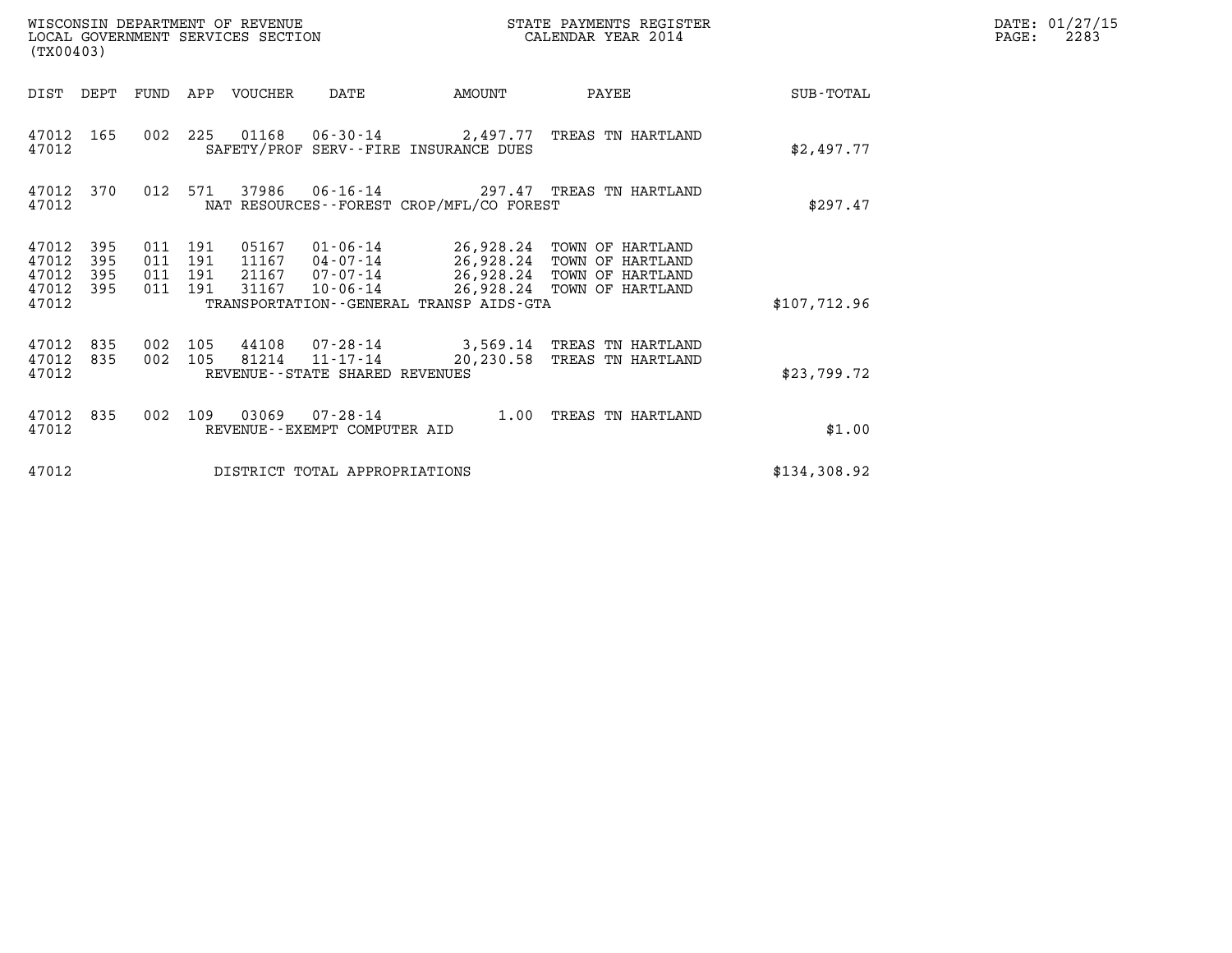| WISCONSIN DEPARTMENT OF REVENUE   | STATE PAYMENTS REGISTER | DATE: 01/27/15 |
|-----------------------------------|-------------------------|----------------|
| LOCAL GOVERNMENT SERVICES SECTION | CALENDAR YEAR 2014      | 2284<br>PAGE:  |

| (TX00403)                                                             |                                                                                          |                                                                                                     |                                              |                                                                              |                  |
|-----------------------------------------------------------------------|------------------------------------------------------------------------------------------|-----------------------------------------------------------------------------------------------------|----------------------------------------------|------------------------------------------------------------------------------|------------------|
| DEPT<br>DIST                                                          | FUND<br>APP<br><b>VOUCHER</b>                                                            | <b>DATE</b>                                                                                         | AMOUNT                                       | PAYEE                                                                        | <b>SUB-TOTAL</b> |
| 165<br>47014<br>47014                                                 | 002<br>225<br>01169                                                                      | $06 - 30 - 14$<br>SAFETY/PROF SERV--FIRE INSURANCE DUES                                             | 790.66                                       | TREAS TN ISABELLE                                                            | \$790.66         |
| 370<br>47014<br>370<br>47014<br>47014                                 | 17049<br>002<br>503<br>002<br>503<br>17049                                               | $02 - 14 - 14$<br>$02 - 14 - 14$<br>NAT RESOURCES -- AIDS IN LIEU OF TAXES                          | 2,532.30<br>6,948.39                         | TREAS TN ISABELLE<br>TREAS TN ISABELLE<br>TOWN SHARE 378.99                  | \$9,480.69       |
| 370<br>47014<br>47014                                                 | 37987<br>012<br>571                                                                      | $06 - 16 - 14$<br>NAT RESOURCES - - FOREST CROP/MFL/CO FOREST                                       |                                              | 66.12 TREAS TN ISABELLE                                                      | \$66.12          |
| 47014<br>370<br>370<br>47014<br>47014                                 | 012<br>579<br>19619<br>579<br>012<br>19619                                               | $04 - 16 - 14$<br>$04 - 16 - 14$<br>NAT RESOURCES -- AIDS IN LIEU OF TAXES                          | 173.97<br>172.60                             | TREAS TN ISABELLE<br>TREAS TN ISABELLE                                       | \$346.57         |
| 47014<br>395<br>395<br>47014<br>47014<br>395<br>47014<br>395<br>47014 | 011<br>191<br>05168<br>11168<br>011<br>191<br>21168<br>011<br>191<br>191<br>31168<br>011 | 01-06-14<br>04-07-14<br>$07 - 07 - 14$<br>$10 - 06 - 14$<br>TRANSPORTATION--GENERAL TRANSP AIDS-GTA | 5,885.26<br>5,885.26<br>5,885.26<br>5,885.26 | TOWN OF ISABELLE<br>TOWN OF ISABELLE<br>TOWN OF ISABELLE<br>TOWN OF ISABELLE | \$23,541.04      |
| 47014<br>835<br>47014<br>835<br>47014                                 | 002<br>105<br>44109<br>002<br>81215<br>105                                               | 07-28-14<br>$11 - 17 - 14$<br>REVENUE - - STATE SHARED REVENUES                                     | 465.35<br>2,636.95                           | TREAS TN ISABELLE<br>TREAS TN ISABELLE                                       | \$3,102.30       |
| 47014                                                                 |                                                                                          | DISTRICT TOTAL APPROPRIATIONS                                                                       |                                              |                                                                              | \$37,327.38      |

LOCAL GOVERNMENT SERVICES SECTION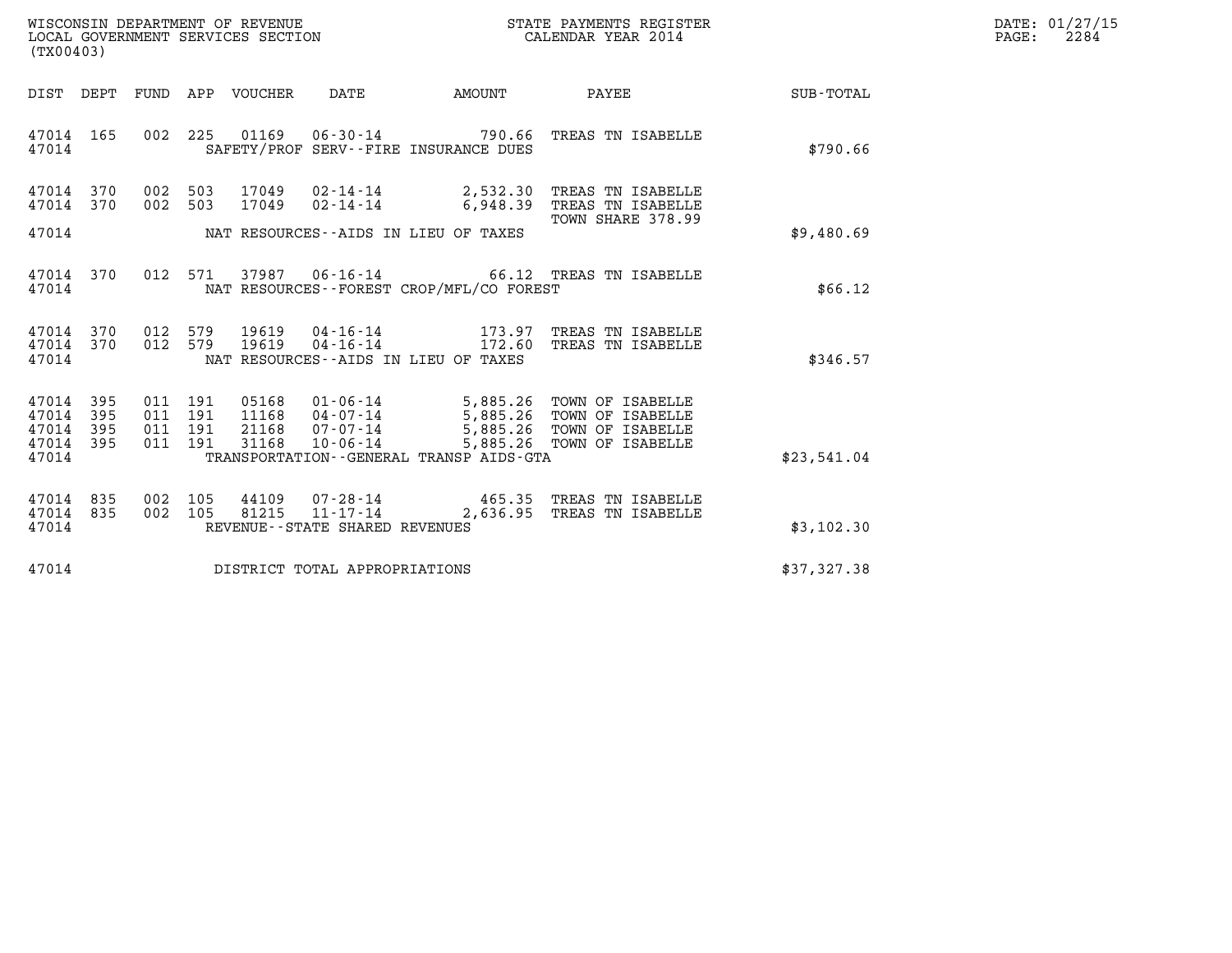| (TX00403)                            |                   |                                          |         |                                  |                                                  |                                          |                                                                                                                                                                      |               | DATE: 01/27/15<br>$\mathtt{PAGE:}$<br>2285 |
|--------------------------------------|-------------------|------------------------------------------|---------|----------------------------------|--------------------------------------------------|------------------------------------------|----------------------------------------------------------------------------------------------------------------------------------------------------------------------|---------------|--------------------------------------------|
|                                      |                   |                                          |         |                                  |                                                  |                                          | DIST DEPT FUND APP VOUCHER  DATE          AMOUNT          PAYEE                                                                                                      | SUB-TOTAL     |                                            |
| 47016 165<br>47016                   |                   |                                          |         |                                  |                                                  | SAFETY/PROF SERV--FIRE INSURANCE DUES    | 002 225 01170 06-30-14 2,084.47 TREAS TN MAIDEN ROCK                                                                                                                 | \$2,084.47    |                                            |
| 47016                                | 47016 370         |                                          | 000 001 |                                  |                                                  | NAT RESOURCES-SEVERANCE/YIELD/WITHDRAWAL | 01DNR  06-19-14  109.15 TREAS TOWN MAIDEN ROCK                                                                                                                       | \$109.15      |                                            |
| 47016 370<br>47016 370               |                   | 002 503                                  | 002 503 |                                  |                                                  |                                          | $17050$ 02-14-14   4,730.12 TREAS TN MAIDEN ROCK<br>17050   02-14-14   108.63 TREAS TN MAIDEN ROCK<br>TOWN SHARE 627.07                                              |               |                                            |
| 47016                                |                   |                                          |         |                                  |                                                  | NAT RESOURCES--AIDS IN LIEU OF TAXES     |                                                                                                                                                                      | \$4,838.75    |                                            |
| 47016                                | 47016 370         |                                          |         |                                  |                                                  | NAT RESOURCES--FOREST CROP/MFL/CO FOREST | 012 571 37988 06-16-14 707.01 TREAS TN MAIDEN ROCK                                                                                                                   | \$707.01      |                                            |
| 47016 370<br>47016 370<br>47016      |                   | 012 579<br>012 579                       |         | 19620<br>19620                   |                                                  | NAT RESOURCES--AIDS IN LIEU OF TAXES     | 04-16-14 55.33 TREAS TN MAIDEN ROCK<br>04-16-14 59.63 TREAS TN MAIDEN ROCK                                                                                           | \$114.96      |                                            |
| 47016 395<br>47016<br>47016<br>47016 | 395<br>395<br>395 | 011 191<br>011 191<br>011 191<br>011 191 |         | 05169<br>11169<br>21169<br>31169 |                                                  |                                          | 01-06-14 31,844.97 TOWN OF MAIDEN ROCK<br>04-07-14 31,844.97 TOWN OF MAIDEN ROCK<br>07-07-14 31,844.97 TOWN OF MAIDEN ROCK<br>10-06-14 31,844.98 TOWN OF MAIDEN ROCK |               |                                            |
| 47016                                |                   |                                          |         |                                  |                                                  | TRANSPORTATION--GENERAL TRANSP AIDS-GTA  |                                                                                                                                                                      | \$127,379.89  |                                            |
| 47016 835<br>47016 835<br>47016      |                   | 002 105<br>002 105                       |         | 44110<br>81216                   | $11 - 17 - 14$<br>REVENUE--STATE SHARED REVENUES |                                          | 07-28-14 5,348.93 TREAS TN MAIDEN ROCK<br>30,560.35 TREAS TN MAIDEN ROCK                                                                                             | \$35,909.28   |                                            |
| 47016 835<br>47016                   |                   |                                          |         |                                  | REVENUE--EXEMPT COMPUTER AID                     |                                          | 002 109 03070 07-28-14 1.00 TREAS TN MAIDEN ROCK                                                                                                                     | \$1.00        |                                            |
| 47016                                |                   |                                          |         |                                  | DISTRICT TOTAL APPROPRIATIONS                    |                                          |                                                                                                                                                                      | \$171, 144.51 |                                            |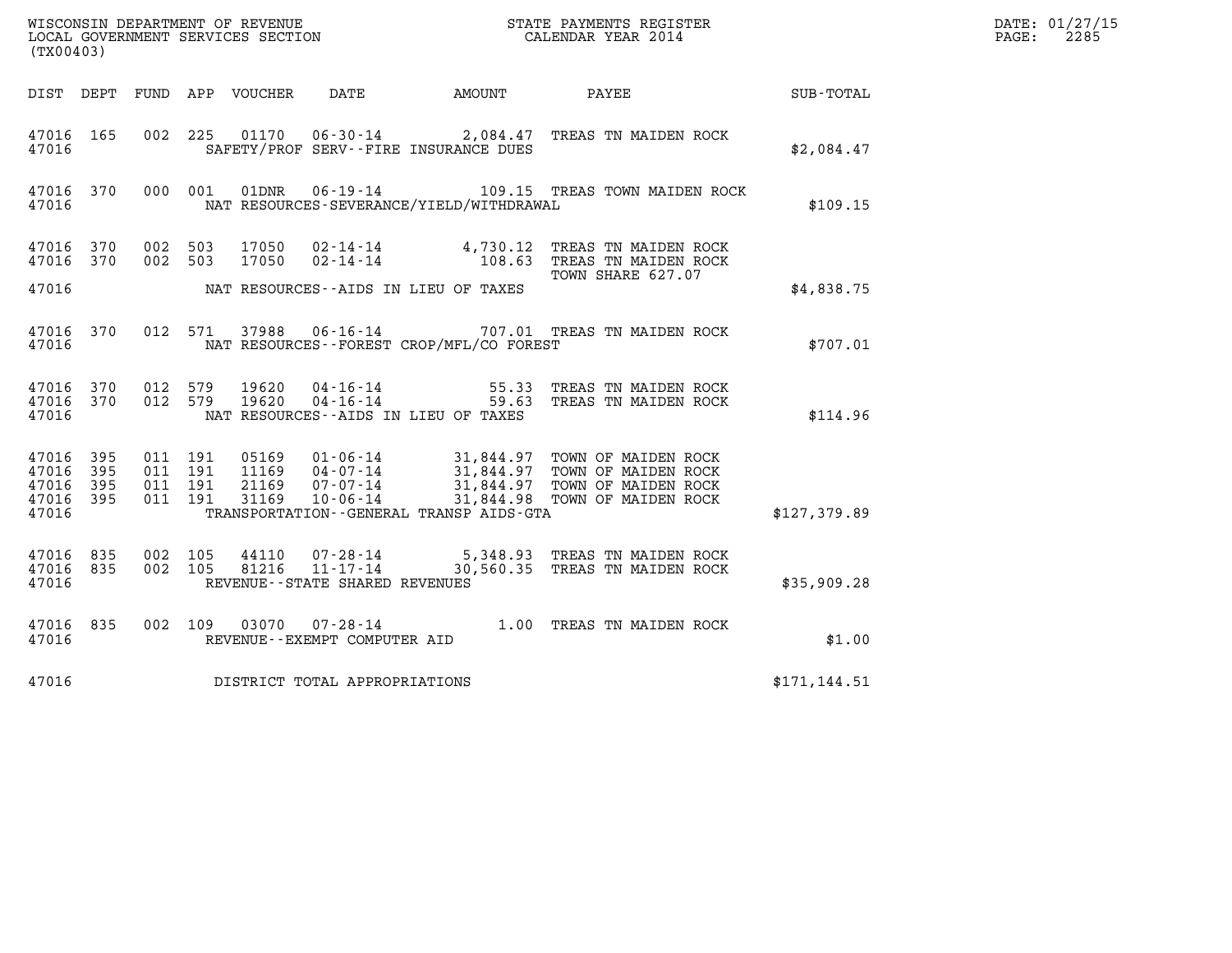| WISCONSIN DEPARTMENT OF REVENUE<br>LOCAL GOVERNMENT SERVICES SECTION<br>(TX00403) |            |                    |  |       |                                                        |                                             | STATE PAYMENTS REGISTER<br>CALENDAR YEAR 2014                                                                                                      |                 | DATE: 01/27/15<br>2286<br>$\mathtt{PAGE:}$ |
|-----------------------------------------------------------------------------------|------------|--------------------|--|-------|--------------------------------------------------------|---------------------------------------------|----------------------------------------------------------------------------------------------------------------------------------------------------|-----------------|--------------------------------------------|
|                                                                                   |            |                    |  |       |                                                        | DIST DEPT FUND APP VOUCHER DATE AMOUNT      |                                                                                                                                                    | PAYEE SUB-TOTAL |                                            |
| 47018 165<br>47018                                                                |            |                    |  |       |                                                        | SAFETY/PROF SERV--FIRE INSURANCE DUES       | 002 225 01171 06-30-14 3,827.52 TREAS TN MARTELL                                                                                                   | \$3,827.52      |                                            |
| 47018 370<br>47018                                                                |            |                    |  |       |                                                        | NAT RESOURCES-SEVERANCE/YIELD/WITHDRAWAL    | 000 001 01DNR 06-19-14 1,021.94 TREAS TOWN MARTELL                                                                                                 | \$1,021.94      |                                            |
| 47018 370                                                                         |            |                    |  |       |                                                        |                                             | 002 503 17051 02-14-14 2,291.24 TREAS TN MARTELL<br>TOWN SHARE 344.79                                                                              |                 |                                            |
| 47018                                                                             |            |                    |  |       |                                                        | NAT RESOURCES--AIDS IN LIEU OF TAXES        |                                                                                                                                                    | \$2,291.24      |                                            |
| 47018 370<br>47018                                                                |            |                    |  |       |                                                        | NAT RESOURCES - - FOREST CROP/MFL/CO FOREST | 012 571 37989 06-16-14 317.44 TREAS TN MARTELL                                                                                                     | \$317.44        |                                            |
| 47018 395<br>47018                                                                | 395        | 011 191<br>011 191 |  |       |                                                        |                                             | 05170   01-06-14   28,690.64   TOWN OF MARTELL<br>11170   04-07-14   28,690.64   TOWN OF MARTELL<br>21170   07-07-14   28,690.64   TOWN OF MARTELL |                 |                                            |
| 47018<br>47018                                                                    | 395<br>395 | 011 191<br>011 191 |  | 31170 | $10 - 06 - 14$                                         |                                             | 28,690.65 TOWN OF MARTELL                                                                                                                          |                 |                                            |
| 47018                                                                             |            |                    |  |       |                                                        | TRANSPORTATION--GENERAL TRANSP AIDS-GTA     |                                                                                                                                                    | \$114.762.57    |                                            |
| 47018 835<br>47018 835<br>47018                                                   |            | 002 105<br>002 105 |  |       | REVENUE - - STATE SHARED REVENUES                      |                                             | 44111  07-28-14  3,040.77  TREAS TN MARTELL<br>81217  11-17-14   17,231.06 TREAS TN MARTELL                                                        | \$20, 271.83    |                                            |
|                                                                                   |            |                    |  |       |                                                        |                                             |                                                                                                                                                    |                 |                                            |
| 47018 835<br>47018                                                                |            |                    |  |       | 002 109 03071 07-28-14<br>REVENUE--EXEMPT COMPUTER AID |                                             | 5.00 TREAS TN MARTELL                                                                                                                              | \$5.00          |                                            |
| 47018                                                                             |            |                    |  |       | DISTRICT TOTAL APPROPRIATIONS                          |                                             |                                                                                                                                                    | \$142,497.54    |                                            |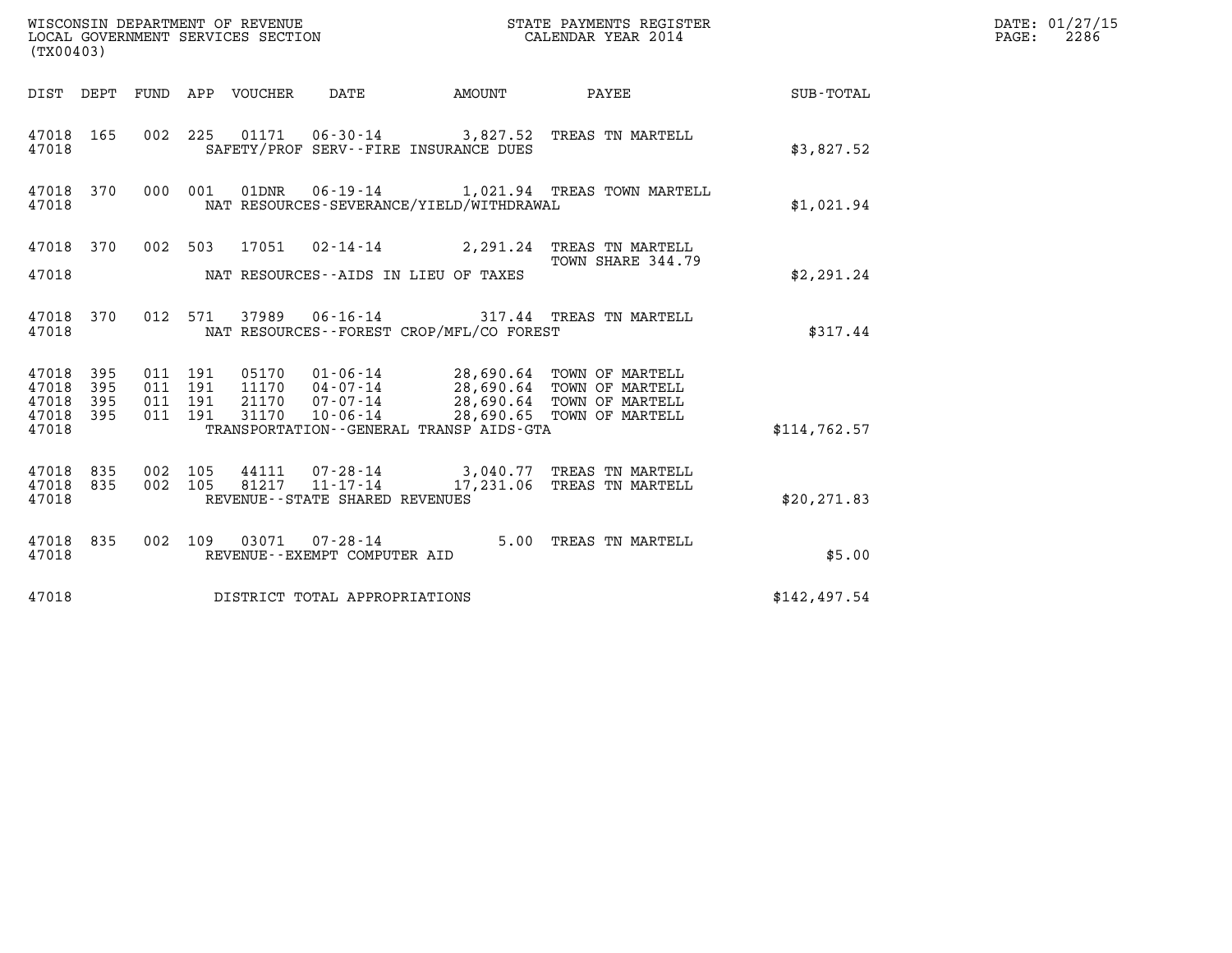| WISCONSIN DEPARTMENT OF REVENUE<br>LOCAL GOVERNMENT SERVICES SECTION<br>(TX00403)                                             |                                                                                                                                                                                           | STATE PAYMENTS REGISTER<br>CALENDAR YEAR 2014              |              | DATE: 01/27/15<br>PAGE:<br>2287 |
|-------------------------------------------------------------------------------------------------------------------------------|-------------------------------------------------------------------------------------------------------------------------------------------------------------------------------------------|------------------------------------------------------------|--------------|---------------------------------|
| FUND APP VOUCHER<br>DIST<br>DEPT                                                                                              | DATE<br>AMOUNT                                                                                                                                                                            | PAYEE                                                      | SUB-TOTAL    |                                 |
| 47020<br>165<br>47020                                                                                                         | 002 225 01172 06-30-14 8,230.06 TREAS TN OAK GROVE<br>SAFETY/PROF SERV--FIRE INSURANCE DUES                                                                                               |                                                            | \$8,230.06   |                                 |
| 012 571<br>47020<br>370<br>47020                                                                                              | 37990<br>06-16-14 197.25 TREAS TN OAK GROVE<br>NAT RESOURCES - - FOREST CROP/MFL/CO FOREST                                                                                                |                                                            | \$197.25     |                                 |
| 47020<br>395<br>011<br>191<br>191<br>47020<br>395<br>011<br>47020<br>395<br>011<br>191<br>47020<br>395<br>011<br>191<br>47020 | 05171<br>01-06-14 30,140.78 TOWN OF OAK GROVE<br>11171<br>04-07-14<br>21171<br>07-07-14 30,140.78 TOWN OF OAK GROVE<br>31171<br>$10 - 06 - 14$<br>TRANSPORTATION--GENERAL TRANSP AIDS-GTA | 30,140.78 TOWN OF OAK GROVE<br>30,140.81 TOWN OF OAK GROVE | \$120,563.15 |                                 |
| 47020<br>835<br>105<br>002<br>47020<br>002 105<br>835<br>47020                                                                | 44112<br>07-28-14<br>81218 11-17-14<br>14,872.81<br>REVENUE - - STATE SHARED REVENUES                                                                                                     | 2,621.37 TREAS TN OAK GROVE<br>TREAS TN OAK GROVE          | \$17,494.18  |                                 |
| 47020<br>835<br>002<br>109<br>47020                                                                                           | 03072<br>$07 - 28 - 14$<br>REVENUE--EXEMPT COMPUTER AID                                                                                                                                   | 31.00 TREAS TN OAK GROVE                                   | \$31.00      |                                 |
| 47020                                                                                                                         | DISTRICT TOTAL APPROPRIATIONS                                                                                                                                                             |                                                            | \$146,515.64 |                                 |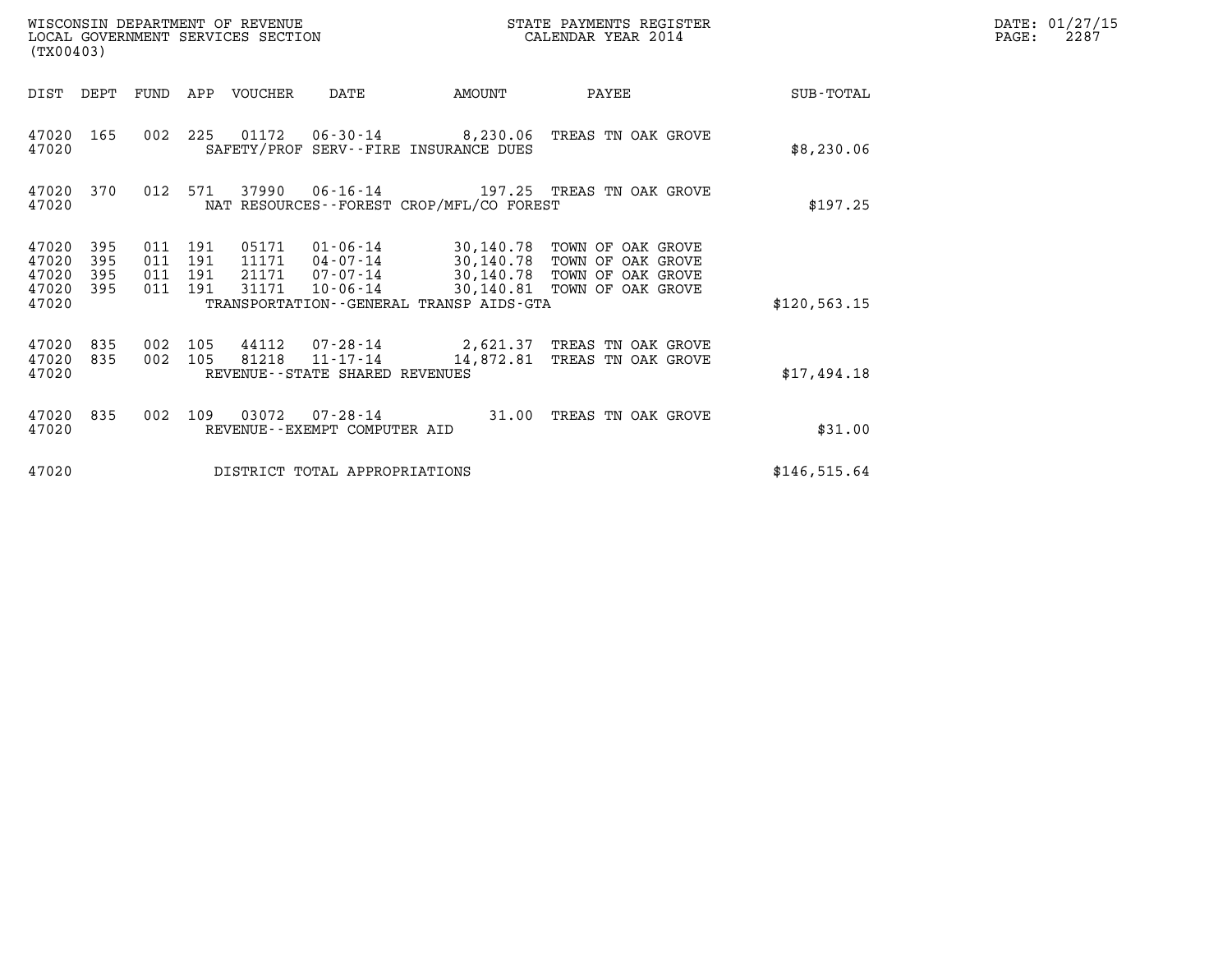| DATE: | 01/27/15 |
|-------|----------|
| PAGE: | 2288     |

| WISCONSIN DEPARTMENT OF REVENUE<br>LOCAL GOVERNMENT SERVICES SECTION<br>CALENDAR YEAR 2014<br>(TX00403) |     |                                          |         |                |                                                  |                                             |                                                                                                                                                                                                          |               | DATE: 01/27/15<br>$\mathtt{PAGE:}$<br>2288 |
|---------------------------------------------------------------------------------------------------------|-----|------------------------------------------|---------|----------------|--------------------------------------------------|---------------------------------------------|----------------------------------------------------------------------------------------------------------------------------------------------------------------------------------------------------------|---------------|--------------------------------------------|
|                                                                                                         |     |                                          |         |                |                                                  |                                             | DIST DEPT FUND APP VOUCHER DATE AMOUNT PAYEE                                                                                                                                                             | SUB-TOTAL     |                                            |
| 47022 165<br>47022                                                                                      |     |                                          |         |                |                                                  | SAFETY/PROF SERV--FIRE INSURANCE DUES       | 002 225 01173 06-30-14 7,798.79 TREAS TN RIVER FALLS                                                                                                                                                     | \$7,798.79    |                                            |
| 47022 370<br>47022 370<br>47022                                                                         |     | 000 001                                  | 000 001 | 01DNR<br>02DNR |                                                  | NAT RESOURCES-SEVERANCE/YIELD/WITHDRAWAL    | 06-19-14 2,502.24 TREAS TOWN RIVER FALLS<br>09-11-14 550.32 TREAS TOWN RIVER FALLS                                                                                                                       | \$3,052.56    |                                            |
| 47022 370<br>47022 370<br>47022                                                                         |     | 002 503<br>002 503                       |         | 17052<br>17052 |                                                  | NAT RESOURCES--AIDS IN LIEU OF TAXES        | 02-14-14 18,867.30 TREAS TN RIVER FALLS<br>02-14-14 1,249.07 TREAS TN RIVER FALLS<br>TOWN SHARE 2207.20                                                                                                  | \$20, 116.37  |                                            |
|                                                                                                         |     |                                          |         |                |                                                  |                                             |                                                                                                                                                                                                          |               |                                            |
| 47022 370<br>47022                                                                                      |     | 012 571                                  |         | 37991          |                                                  | NAT RESOURCES - - FOREST CROP/MFL/CO FOREST | 06-16-14 435.97 TREAS TN RIVER FALLS                                                                                                                                                                     | \$435.97      |                                            |
| 47022 370<br>47022                                                                                      |     |                                          | 074 670 |                |                                                  | NAT RESOURCES--RU RECYCLING GRANT           | 41903  05-23-14  6,306.13  TREAS TN RIVER FALLS                                                                                                                                                          | \$6,306.13    |                                            |
| 47022 395<br>47022<br>47022 395<br>47022 395<br>47022                                                   | 395 | 011 191<br>011 191<br>011 191<br>011 191 |         |                |                                                  | TRANSPORTATION--GENERAL TRANSP AIDS-GTA     | 05172  01-06-14  31,765.58  TOWN OF RIVER FALLS<br>11172  04-07-14  31,765.58  TOWN OF RIVER FALLS<br>21172  07-07-14  31,765.58  TOWN OF RIVER FALLS<br>31172  10-06-14  31,765.60  TOWN OF RIVER FALLS | \$127,062.34  |                                            |
|                                                                                                         |     |                                          |         |                |                                                  |                                             |                                                                                                                                                                                                          |               |                                            |
| 47022 835<br>47022 835<br>47022                                                                         |     | 002 105<br>002 105                       |         | 44113          | 81219 11-17-14<br>REVENUE--STATE SHARED REVENUES |                                             | 07-28-14 4,337.78 TREAS TN RIVER FALLS<br>24,623.55 TREAS TN RIVER FALLS                                                                                                                                 | \$28,961.33   |                                            |
| 47022 835<br>47022                                                                                      |     |                                          | 002 109 |                | REVENUE--EXEMPT COMPUTER AID                     |                                             | 03073  07-28-14  48.00 TREAS TN RIVER FALLS                                                                                                                                                              | \$48.00       |                                            |
| 47022 835<br>47022                                                                                      |     |                                          |         |                | REVENUE--LOTTERY CREDIT -                        |                                             | 021 363 36262 03-24-14 159.68 TREAS TN RIVER FALLS                                                                                                                                                       | \$159.68      |                                            |
| 47022                                                                                                   |     |                                          |         |                | DISTRICT TOTAL APPROPRIATIONS                    |                                             |                                                                                                                                                                                                          | \$193, 941.17 |                                            |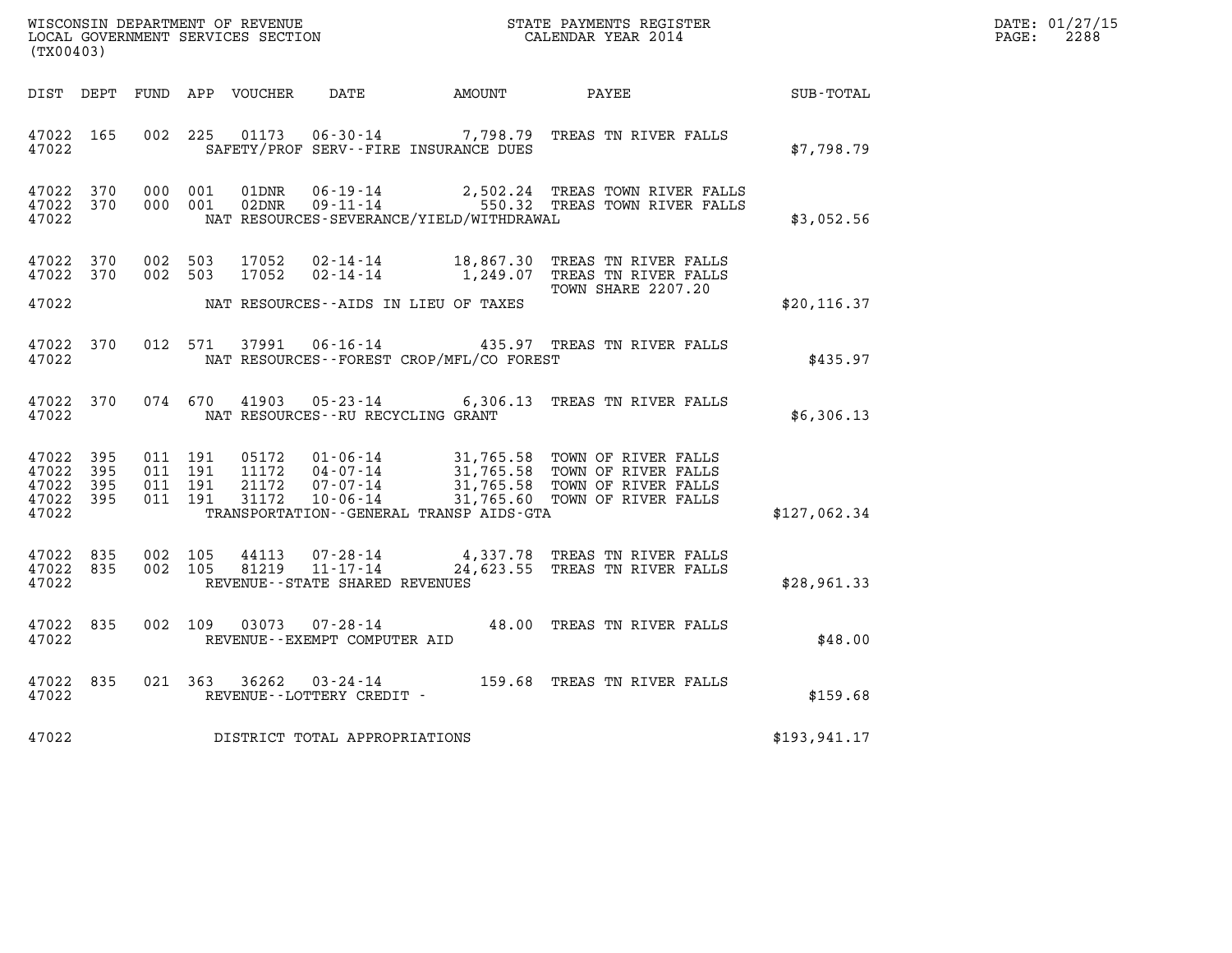| WISCONSIN DEPARTMENT OF REVENUE<br>LOCAL GOVERNMENT SERVICES SECTION<br>(TX00403)                                                                     |                                                                                                                                                     | STATE PAYMENTS REGISTER<br>CALENDAR YEAR 2014            |              | DATE: 01/27/15<br>PAGE:<br>2289 |
|-------------------------------------------------------------------------------------------------------------------------------------------------------|-----------------------------------------------------------------------------------------------------------------------------------------------------|----------------------------------------------------------|--------------|---------------------------------|
| DIST DEPT<br>FUND<br>APP VOUCHER                                                                                                                      | DATE<br>AMOUNT                                                                                                                                      | PAYEE                                                    | SUB-TOTAL    |                                 |
| 47024 165<br>47024                                                                                                                                    | 002 225 01174 06-30-14 1,239.90 TREAS TN ROCK ELM<br>SAFETY/PROF SERV--FIRE INSURANCE DUES                                                          |                                                          | \$1,239.90   |                                 |
| 37992<br>47024 370<br>012 571<br>47024                                                                                                                | 06-16-14 574.24 TREAS TN ROCK ELM<br>NAT RESOURCES--FOREST CROP/MFL/CO FOREST                                                                       |                                                          | \$574.24     |                                 |
| 47024<br>395<br>011 191<br>05173<br>47024<br>395<br>011 191<br>11173<br>47024<br>395<br>011 191<br>21173<br>011 191<br>31173<br>47024<br>395<br>47024 | 01-06-14 22,323.76 TOWN OF ROCK ELM<br>04-07-14 22,323.76 TOWN OF ROCK ELM<br>$07 - 07 - 14$<br>10-06-14<br>TRANSPORTATION--GENERAL TRANSP AIDS-GTA | 22,323.76 TOWN OF ROCK ELM<br>22,323.78 TOWN OF ROCK ELM | \$89, 295.06 |                                 |
| 47024<br>835<br>002<br>105<br>002<br>47024<br>835<br>105<br>47024                                                                                     | 44114 07-28-14<br>81220 11-17-14<br>26,111.48<br>REVENUE--STATE SHARED REVENUES                                                                     | 4,576.37 TREAS TN ROCK ELM<br>TREAS TN ROCK ELM          | \$30,687.85  |                                 |
| 47024<br>835<br>002<br>109<br>47024                                                                                                                   | 03074 07-28-14<br>33.00<br>REVENUE - - EXEMPT COMPUTER AID                                                                                          | TREAS TN ROCK ELM                                        | \$33.00      |                                 |
| 47024                                                                                                                                                 | DISTRICT TOTAL APPROPRIATIONS                                                                                                                       |                                                          | \$121,830.05 |                                 |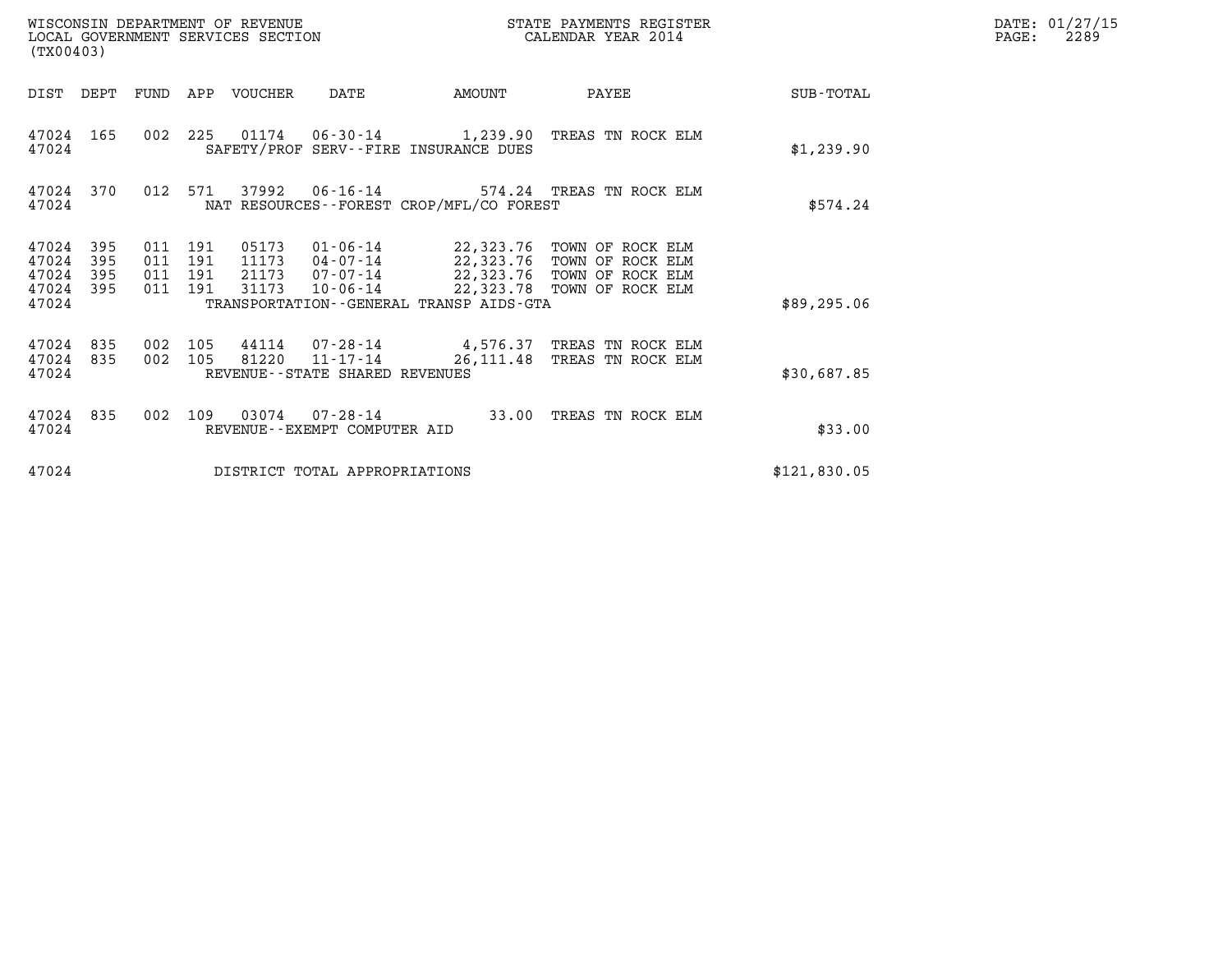| (TX00403)                                             |     |                               |         |                                 |                                      |                                          |                                                                                                                                                                                      |                        | DATE: 01/27/15<br>$\mathtt{PAGE:}$<br>2290 |
|-------------------------------------------------------|-----|-------------------------------|---------|---------------------------------|--------------------------------------|------------------------------------------|--------------------------------------------------------------------------------------------------------------------------------------------------------------------------------------|------------------------|--------------------------------------------|
|                                                       |     |                               |         | DIST DEPT FUND APP VOUCHER DATE |                                      |                                          |                                                                                                                                                                                      | AMOUNT PAYEE SUB-TOTAL |                                            |
| 47026 165<br>47026                                    |     |                               |         |                                 |                                      | SAFETY/PROF SERV--FIRE INSURANCE DUES    | 002 225 01175 06-30-14 1,275.84 TREAS TN SALEM                                                                                                                                       | \$1,275.84             |                                            |
| 47026 370<br>47026                                    |     |                               |         |                                 |                                      | NAT RESOURCES-SEVERANCE/YIELD/WITHDRAWAL | 000 001 01DNR 06-19-14 794.51 TREAS TOWN SALEM                                                                                                                                       | \$794.51               |                                            |
| 47026 370<br>47026                                    |     |                               |         |                                 |                                      | NAT RESOURCES--FOREST CROP/MFL/CO FOREST | 012 571 37993 06-16-14 547.61 TREAS TN SALEM                                                                                                                                         | \$547.61               |                                            |
| 47026                                                 |     |                               |         |                                 | NAT RESOURCES--AIDS IN LIEU OF TAXES |                                          | 47026 370 012 579 19621 04-16-14 31.29 TREAS TN SALEM                                                                                                                                | \$31.29                |                                            |
| 47026 395<br>47026<br>47026 395<br>47026 395<br>47026 | 395 | 011 191<br>011 191<br>011 191 | 011 191 |                                 |                                      | TRANSPORTATION--GENERAL TRANSP AIDS-GTA  | 05174   01-06-14   28,367.80 TOWN OF SALEM<br>11174   04-07-14   28,367.80 TOWN OF SALEM<br>21174   07-07-14   28,367.80 TOWN OF SALEM<br>31174   10-06-14   28,367.80 TOWN OF SALEM | \$113,471.20           |                                            |
| 47026 395<br>47026                                    |     |                               |         |                                 |                                      | TRANSPORTATION - - LRIP/TRIP/MSIP GRANTS | 011 278 10886 04-29-14 108, 251.89 TREAS TN SALEM                                                                                                                                    | \$108, 251.89          |                                            |
| 47026 835<br>47026 835<br>47026                       |     | 002 105<br>002 105            |         |                                 | REVENUE--STATE SHARED REVENUES       |                                          | 44115  07-28-14  3,546.69  TREAS TN SALEM<br>81221  11-17-14  20,097.88  TREAS TN SALEM                                                                                              | \$23,644.57            |                                            |
| 47026 835<br>47026                                    |     |                               |         |                                 | REVENUE--EXEMPT COMPUTER AID         |                                          | 002 109 03075 07-28-14 4.00 TREAS TN SALEM                                                                                                                                           | \$4.00                 |                                            |
| 47026                                                 |     |                               |         |                                 | DISTRICT TOTAL APPROPRIATIONS        |                                          |                                                                                                                                                                                      | \$248,020.91           |                                            |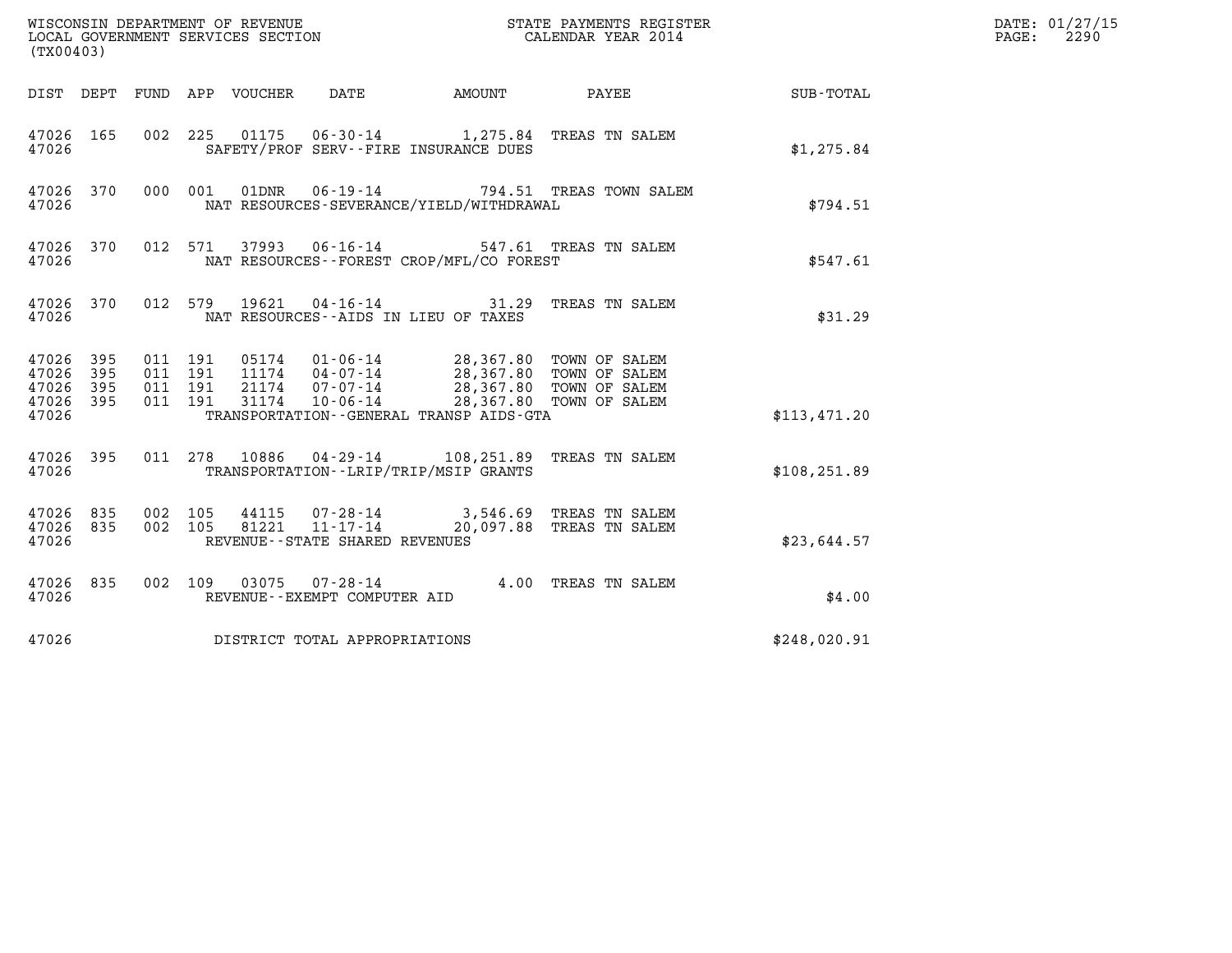| WISCONSIN DEPARTMENT OF REVENUE<br>LOCAL GOVERNMENT SERVICES SECTION<br>(TX00403)                           |                                                                                                                                                                                                                                               | STATE PAYMENTS REGISTER<br>CALENDAR YEAR 2014 | DATE: 01/27/15<br>$\mathtt{PAGE:}$<br>2291 |
|-------------------------------------------------------------------------------------------------------------|-----------------------------------------------------------------------------------------------------------------------------------------------------------------------------------------------------------------------------------------------|-----------------------------------------------|--------------------------------------------|
| DIST DEPT FUND APP VOUCHER DATE                                                                             | <b>EXAMPLE THE AMOUNT</b>                                                                                                                                                                                                                     | <b>PAYEE</b><br>SUB-TOTAL                     |                                            |
| 47028 165<br>47028                                                                                          | 002 225 01176 06-30-14 1,545.38 TREAS TN SPRING LAKE<br>SAFETY/PROF SERV--FIRE INSURANCE DUES                                                                                                                                                 | \$1,545.38                                    |                                            |
| 47028 370<br>000 001<br>47028 370<br>000 001<br>47028                                                       | 06-19-14 769.07 TREAS TOWN SPRING LAKE<br>01DNR<br>$09 - 11 - 14$<br>02DNR<br>NAT RESOURCES-SEVERANCE/YIELD/WITHDRAWAL                                                                                                                        | 396.94 TREAS TOWN SPRING LAKE<br>\$1,166.01   |                                            |
| 370<br>012 571<br>47028<br>47028                                                                            | 37994  06-16-14  514.86  TREAS TN SPRING LAKE<br>NAT RESOURCES--FOREST CROP/MFL/CO FOREST                                                                                                                                                     |                                               | \$514.86                                   |
| 47028 395<br>011 191<br>47028<br>395<br>011 191<br>47028<br>395<br>011 191<br>47028 395<br>011 191<br>47028 | 05175 01-06-14 22,260.25 TOWN OF SPRING LAKE<br>11175 04-07-14 22,260.25 TOWN OF SPRING LAKE<br>21175<br>07-07-14 22,260.25 TOWN OF SPRING LAKE<br>31175<br>10-06-14 22,260.27 TOWN OF SPRING LAKE<br>TRANSPORTATION--GENERAL TRANSP AIDS-GTA | \$89,041.02                                   |                                            |
| 47028<br>835<br>002 105<br>47028 835<br>002 105<br>47028                                                    | 44116  07-28-14  5,902.66  TREAS TN SPRING LAKE<br>81222  11-17-14  33,623.34  TREAS TN SPRING LAKE<br>REVENUE--STATE SHARED REVENUES                                                                                                         | \$39,526.00                                   |                                            |
| 47028<br>835<br>002 109<br>47028                                                                            | 03076  07-28-14  2.00 TREAS TN SPRING LAKE<br>REVENUE--EXEMPT COMPUTER AID                                                                                                                                                                    |                                               | \$2.00                                     |
| 47028                                                                                                       | DISTRICT TOTAL APPROPRIATIONS                                                                                                                                                                                                                 | \$131,795.27                                  |                                            |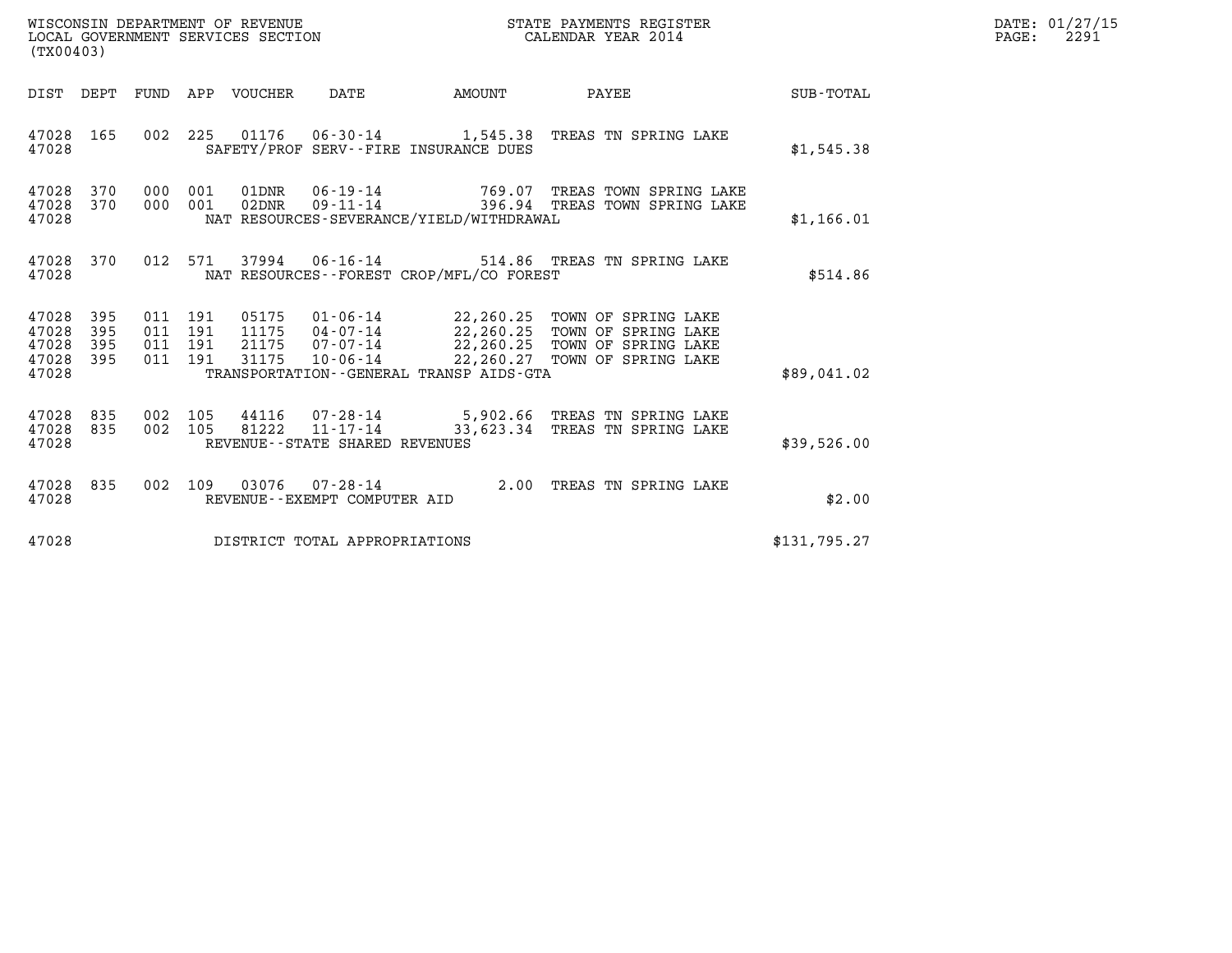| DATE: | 01/27/15 |
|-------|----------|
| PAGE: | 2292     |

| (TX00403)                                             |           |                                          |         |                            |                                                                 |                                             |                                                                                                                                                                                                                            |               | DATE: 01/27/15<br>$\mathtt{PAGE}$ :<br>2292 |
|-------------------------------------------------------|-----------|------------------------------------------|---------|----------------------------|-----------------------------------------------------------------|---------------------------------------------|----------------------------------------------------------------------------------------------------------------------------------------------------------------------------------------------------------------------------|---------------|---------------------------------------------|
|                                                       |           |                                          |         | DIST DEPT FUND APP VOUCHER | DATE                                                            | AMOUNT                                      | PAYEE                                                                                                                                                                                                                      | SUB-TOTAL     |                                             |
| 47030 165<br>47030                                    |           |                                          | 002 225 |                            | 01177   06-30-14                                                | SAFETY/PROF SERV--FIRE INSURANCE DUES       | 5,678.38 TREAS TN TRENTON                                                                                                                                                                                                  | \$5,678.38    |                                             |
| 47030 370<br>47030 370<br>47030                       |           | 000 001<br>000 001                       |         | 02DNR<br>03DNR             | 09-11-14                                                        | NAT RESOURCES-SEVERANCE/YIELD/WITHDRAWAL    | 604.64 TREAS TOWN TRENTON<br>11-04-14 667.80 TREAS TOWN TRENTON                                                                                                                                                            | \$1,272.44    |                                             |
| 47030 370<br>47030 370                                |           | 002 503<br>002 503                       |         | 16634<br>16634             |                                                                 |                                             | 01-30-14 1,084.95 TREAS TN TRENTON<br>01-30-14 518.48 TREAS TN TRENTON                                                                                                                                                     |               |                                             |
| 47030                                                 |           |                                          |         |                            |                                                                 | NAT RESOURCES--AIDS IN LIEU OF TAXES        | TOWN SHARE 162.57                                                                                                                                                                                                          | \$1,603.43    |                                             |
| 47030 370<br>47030                                    |           |                                          | 012 571 |                            |                                                                 | NAT RESOURCES - - FOREST CROP/MFL/CO FOREST | 37995  06-16-14  212.21  TREAS TN TRENTON                                                                                                                                                                                  | \$212.21      |                                             |
| 47030 370<br>47030                                    | 47030 370 | 012 579<br>012 579                       |         | 19622<br>19622             |                                                                 | NAT RESOURCES--AIDS IN LIEU OF TAXES        | 04-16-14 224.35 TREAS TN TRENTON<br>04-16-14 54.75 TREAS TN TRENTON                                                                                                                                                        | \$279.10      |                                             |
| 47030 395<br>47030<br>47030 395<br>47030 395<br>47030 | 395       | 011 191<br>011 191<br>011 191<br>011 191 |         |                            | 11176 04-07-14<br>21176 07-07-14                                | TRANSPORTATION--GENERAL TRANSP AIDS-GTA     | 05176  01-06-14  27,859.72  TOWN OF TRENTON<br>27,859.72 TOWN OF TRENTON<br>27,859.72 TOWN OF TRENTON<br>27,859.72 TOWN OF TRENTON<br>21176 07-07-14 27,859.72 TOWN OF TRENTON<br>31176 10-06-14 27,859.72 TOWN OF TRENTON | \$111,438.88  |                                             |
| 47030 835<br>47030 835<br>47030                       |           | 002 105<br>002 105                       |         | 44117<br>81223             | 07-28-14<br>$11 - 17 - 14$<br>REVENUE - - STATE SHARED REVENUES |                                             | 4,372.75 TREAS TN TRENTON<br>25,149.24 TREAS TN TRENTON                                                                                                                                                                    | \$29,521.99   |                                             |
| 47030 835<br>47030                                    |           |                                          | 002 109 |                            | REVENUE--EXEMPT COMPUTER AID                                    |                                             | 558.00 TREAS TN TRENTON                                                                                                                                                                                                    | \$558.00      |                                             |
| 47030                                                 |           |                                          |         |                            | DISTRICT TOTAL APPROPRIATIONS                                   |                                             |                                                                                                                                                                                                                            | \$150, 564.43 |                                             |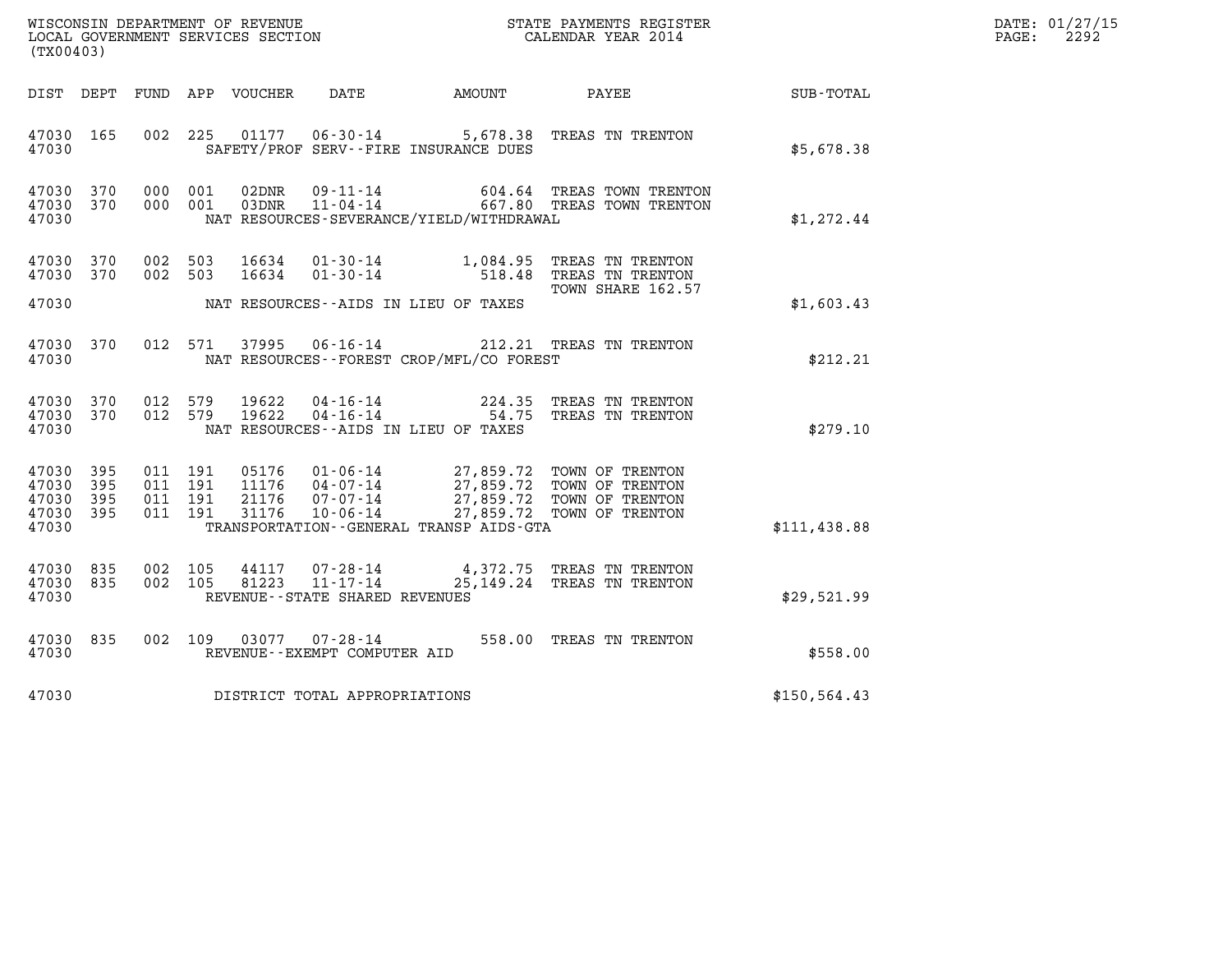| (TX00403)                                                             | WISCONSIN DEPARTMENT OF REVENUE<br>LOCAL GOVERNMENT SERVICES SECTION                                                                                                    | STATE PAYMENTS REGISTER<br>CALENDAR YEAR 2014                                                                                     |              | DATE: 01/27/15<br>PAGE:<br>2293 |
|-----------------------------------------------------------------------|-------------------------------------------------------------------------------------------------------------------------------------------------------------------------|-----------------------------------------------------------------------------------------------------------------------------------|--------------|---------------------------------|
| DIST DEPT<br>FUND                                                     | APP VOUCHER<br>DATE                                                                                                                                                     | AMOUNT<br>PAYEE                                                                                                                   | SUB-TOTAL    |                                 |
| 47032 165<br>47032                                                    | 002 225<br>SAFETY/PROF SERV--FIRE INSURANCE DUES                                                                                                                        | 01178  06-30-14  4,995.54  TREAS TN TRIMBELLE                                                                                     | \$4,995.54   |                                 |
| 47032 370<br>47032                                                    | 012<br>571<br>NAT RESOURCES--FOREST CROP/MFL/CO FOREST                                                                                                                  |                                                                                                                                   | \$123.95     |                                 |
| 47032<br>395<br>47032<br>395<br>47032<br>395<br>395<br>47032<br>47032 | 011 191<br>05177<br>011 191<br>11177<br>04-07-14<br>$07 - 07 - 14$<br>011 191<br>21177<br>011 191<br>31177<br>$10 - 06 - 14$<br>TRANSPORTATION--GENERAL TRANSP AIDS-GTA | 01-06-14 25,446.34 TOWN OF TRIMBELLE<br>25,446.34 TOWN OF TRIMBELLE<br>25,446.34 TOWN OF TRIMBELLE<br>25,446.34 TOWN OF TRIMBELLE | \$101,785.36 |                                 |
| 47032<br>835<br>47032<br>835<br>47032                                 | 002<br>105<br>44118<br>002<br>81224<br>$11 - 17 - 14$<br>105<br>REVENUE - - STATE SHARED REVENUES                                                                       | 07-28-14 5,927.49 TREAS TN TRIMBELLE<br>33,680.64<br>TREAS TN TRIMBELLE                                                           | \$39,608.13  |                                 |
| 47032<br>835<br>47032                                                 | 002<br>109<br>REVENUE - - EXEMPT COMPUTER AID                                                                                                                           | 195.00<br>TREAS TN TRIMBELLE                                                                                                      | \$195.00     |                                 |
| 47032                                                                 | DISTRICT TOTAL APPROPRIATIONS                                                                                                                                           |                                                                                                                                   | \$146,707.98 |                                 |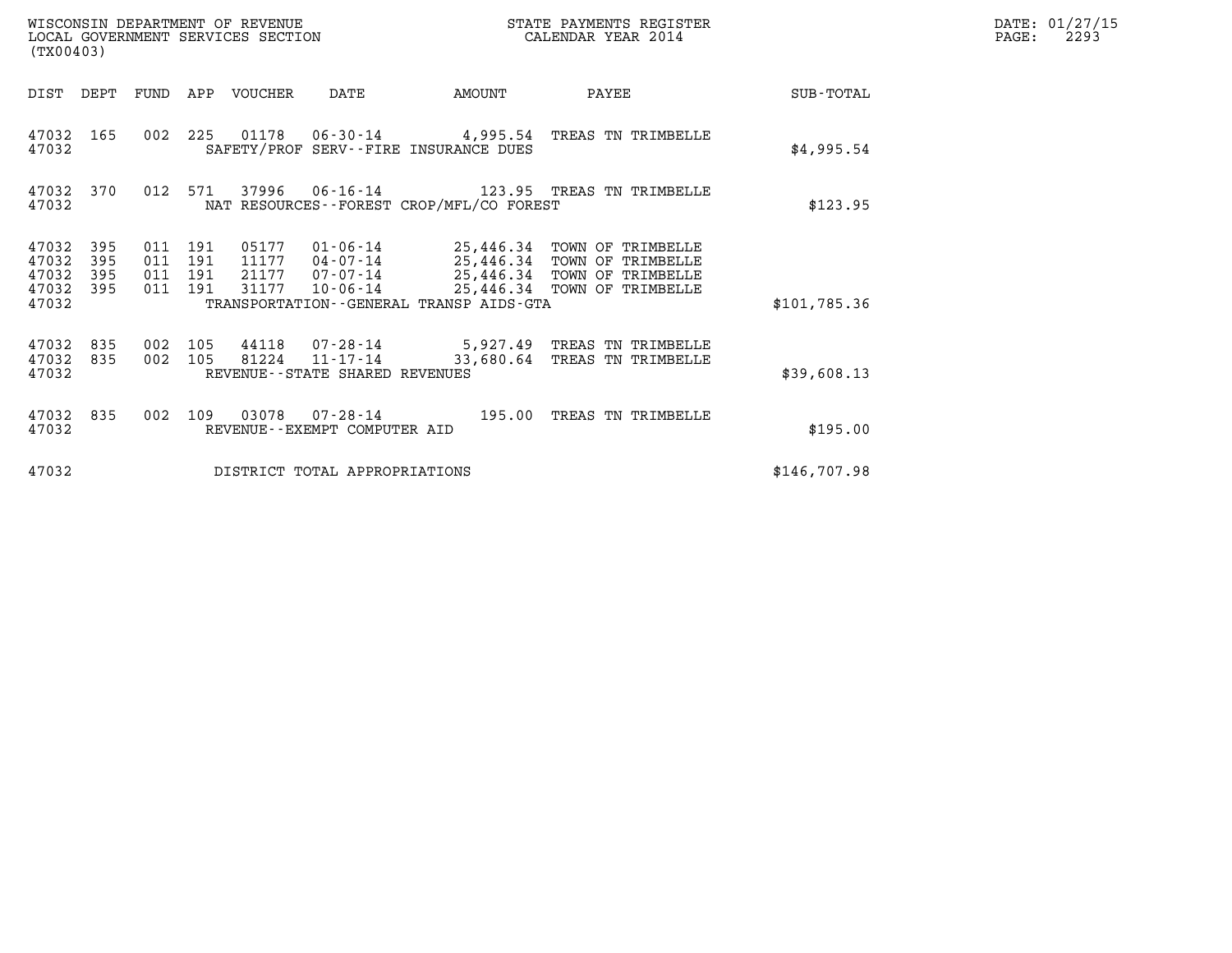| (TX00403)                       |     |                               |  |                            |                                                             |                                                                                                                                                                                                          |                                                                                                               |              | DATE: 01/27/15<br>2294<br>$\mathtt{PAGE:}$ |
|---------------------------------|-----|-------------------------------|--|----------------------------|-------------------------------------------------------------|----------------------------------------------------------------------------------------------------------------------------------------------------------------------------------------------------------|---------------------------------------------------------------------------------------------------------------|--------------|--------------------------------------------|
|                                 |     |                               |  | DIST DEPT FUND APP VOUCHER | DATE                                                        | <b>AMOUNT</b>                                                                                                                                                                                            | PAYEE                                                                                                         | SUB-TOTAL    |                                            |
| 47034 165<br>47034              |     |                               |  |                            |                                                             | SAFETY/PROF SERV--FIRE INSURANCE DUES                                                                                                                                                                    | 002 225 01179 06-30-14 1,814.93 TREAS TN UNION                                                                | \$1,814.93   |                                            |
| 47034 370<br>47034              |     | 000 001                       |  |                            |                                                             | NAT RESOURCES-SEVERANCE/YIELD/WITHDRAWAL                                                                                                                                                                 | 01DNR  06-19-14  415.76  TREAS TOWN UNION                                                                     | \$415.76     |                                            |
|                                 |     |                               |  |                            |                                                             |                                                                                                                                                                                                          | 47034 370 002 503 17053 02-14-14 2,889.72 TREAS TN UNION<br>TOWN SHARE 547.04                                 |              |                                            |
| 47034                           |     |                               |  |                            |                                                             | NAT RESOURCES--AIDS IN LIEU OF TAXES                                                                                                                                                                     |                                                                                                               | \$2,889.72   |                                            |
| 47034 370<br>47034              |     |                               |  |                            |                                                             | NAT RESOURCES - - FOREST CROP/MFL/CO FOREST                                                                                                                                                              | 012 571 37997 06-16-14 334.63 TREAS TN UNION                                                                  | \$334.63     |                                            |
| 47034 395<br>47034<br>47034 395 | 395 | 011 191<br>011 191<br>011 191 |  |                            |                                                             | 05178    01-06-14    25,224.05    TOWN OF UNION<br>11178    04-07-14    25,224.05    TOWN OF UNION<br>21178    07-07-14    25,224.05    TOWN OF UNION<br>31178    10-06-14    25,224.07    TOWN OF UNION |                                                                                                               |              |                                            |
| 47034 395<br>47034              |     | 011 191                       |  |                            |                                                             | TRANSPORTATION--GENERAL TRANSP AIDS-GTA                                                                                                                                                                  |                                                                                                               | \$100,896.22 |                                            |
| 47034 395<br>47034              |     |                               |  |                            |                                                             | TRANSPORTATION--LRIP/TRIP/MSIP GRANTS                                                                                                                                                                    | 011 278 05986 03-06-14 21,591.58 TREAS TN UNION                                                               | \$21,591.58  |                                            |
| 47034 835<br>47034 835<br>47034 |     | 002 105                       |  |                            | 002 105 81225 11-17-14<br>REVENUE - - STATE SHARED REVENUES |                                                                                                                                                                                                          | 44119 07-28-14 6,753.99 TREAS TN UNION<br>81225 11-17-14 38.272.59 TREAS TN UNION<br>38,272.59 TREAS TN UNION | \$45,026.58  |                                            |
| 47034 835<br>47034              |     |                               |  |                            | REVENUE--EXEMPT COMPUTER AID                                |                                                                                                                                                                                                          | 002 109 03079 07-28-14 7.00 TREAS TN UNION                                                                    | \$7.00       |                                            |
| 47034                           |     |                               |  |                            | DISTRICT TOTAL APPROPRIATIONS                               |                                                                                                                                                                                                          |                                                                                                               | \$172,976.42 |                                            |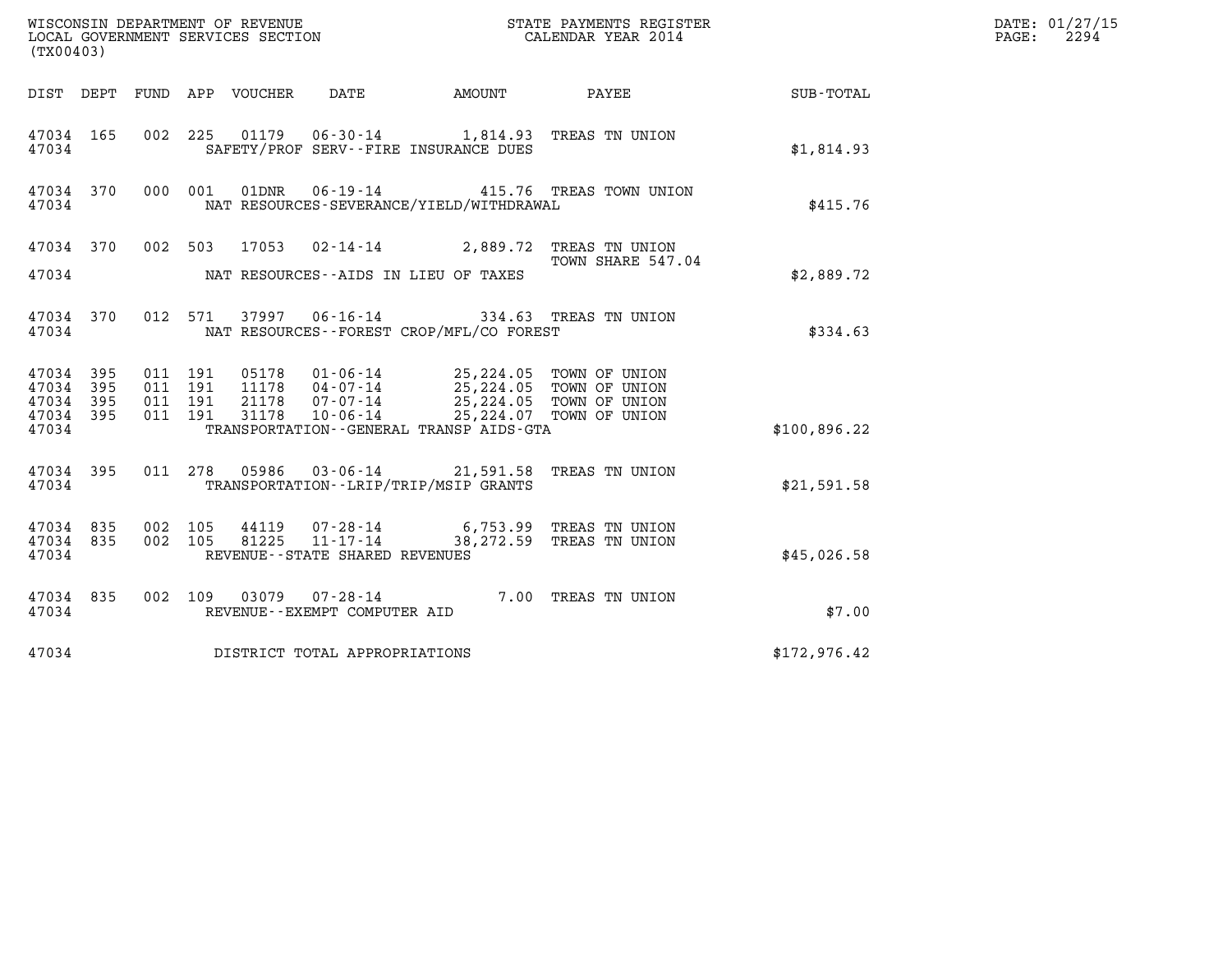| WISCONSIN DEPARTMENT OF REVENUE   | STATE PAYMENTS REGISTER | DATE: 01/27/15 |
|-----------------------------------|-------------------------|----------------|
| LOCAL GOVERNMENT SERVICES SECTION | CALENDAR YEAR 2014      | 2295<br>PAGE:  |

| (TX00403)                                                                                         | WISCONSIN DEPARTMENT OF REVENUE<br>STATE PAYMENTS REGISTER<br>LOCAL GOVERNMENT SERVICES SECTION<br>CALENDAR YEAR 2014                             |                      |                                                                                                                                       |                  |  |  |  |  |  |
|---------------------------------------------------------------------------------------------------|---------------------------------------------------------------------------------------------------------------------------------------------------|----------------------|---------------------------------------------------------------------------------------------------------------------------------------|------------------|--|--|--|--|--|
| DIST<br>DEPT<br><b>FUND</b>                                                                       | APP<br>VOUCHER<br>DATE                                                                                                                            | AMOUNT               | PAYEE                                                                                                                                 | <b>SUB-TOTAL</b> |  |  |  |  |  |
| 165<br>002<br>47106<br>47106                                                                      | 225<br>01180  06-30-14  736.75  TREAS VIL BAY CITY<br>SAFETY/PROF SERV--FIRE INSURANCE DUES                                                       |                      |                                                                                                                                       | \$736.75         |  |  |  |  |  |
| 47106<br>395<br>011<br>47106<br>395<br>011<br>47106<br>395<br>011<br>47106<br>395<br>011<br>47106 | 01-06-14<br>191<br>05179<br>191<br>11179<br>04-07-14<br>191<br>21179<br>$10 - 06 - 14$<br>31179<br>191<br>TRANSPORTATION--GENERAL TRANSP AIDS-GTA |                      | 2,577.44 VILLAGE OF BAY CITY<br>2,577.44 VILLAGE OF BAY CITY<br>07-07-14 2,577.44 VILLAGE OF BAY CITY<br>2,577.47 VILLAGE OF BAY CITY | \$10,309.79      |  |  |  |  |  |
| 835<br>002<br>47106<br>002<br>47106<br>835<br>47106                                               | 105<br>44120<br>105<br>81226<br>REVENUE - - STATE SHARED REVENUES                                                                                 |                      | 07-28-14 12,303.27 TREAS VIL BAY CITY<br>11-17-14 68,909.08 TREAS VIL BAY CITY                                                        | \$81, 212.35     |  |  |  |  |  |
| 835<br>002<br>47106<br>47106                                                                      | 109<br>03080<br>REVENUE - - EXEMPT COMPUTER AID                                                                                                   | $07 - 28 - 14$ 36.00 | TREAS VIL BAY CITY                                                                                                                    | \$36.00          |  |  |  |  |  |
| 835<br>47106<br>021<br>47106                                                                      | 363<br>$36263$ $03 - 24 - 14$<br>REVENUE - - LOTTERY CREDIT -                                                                                     | 3,184.00             | TREAS VIL BAY CITY                                                                                                                    | \$3,184.00       |  |  |  |  |  |
| 47106                                                                                             | DISTRICT TOTAL APPROPRIATIONS                                                                                                                     |                      |                                                                                                                                       | \$95,478.89      |  |  |  |  |  |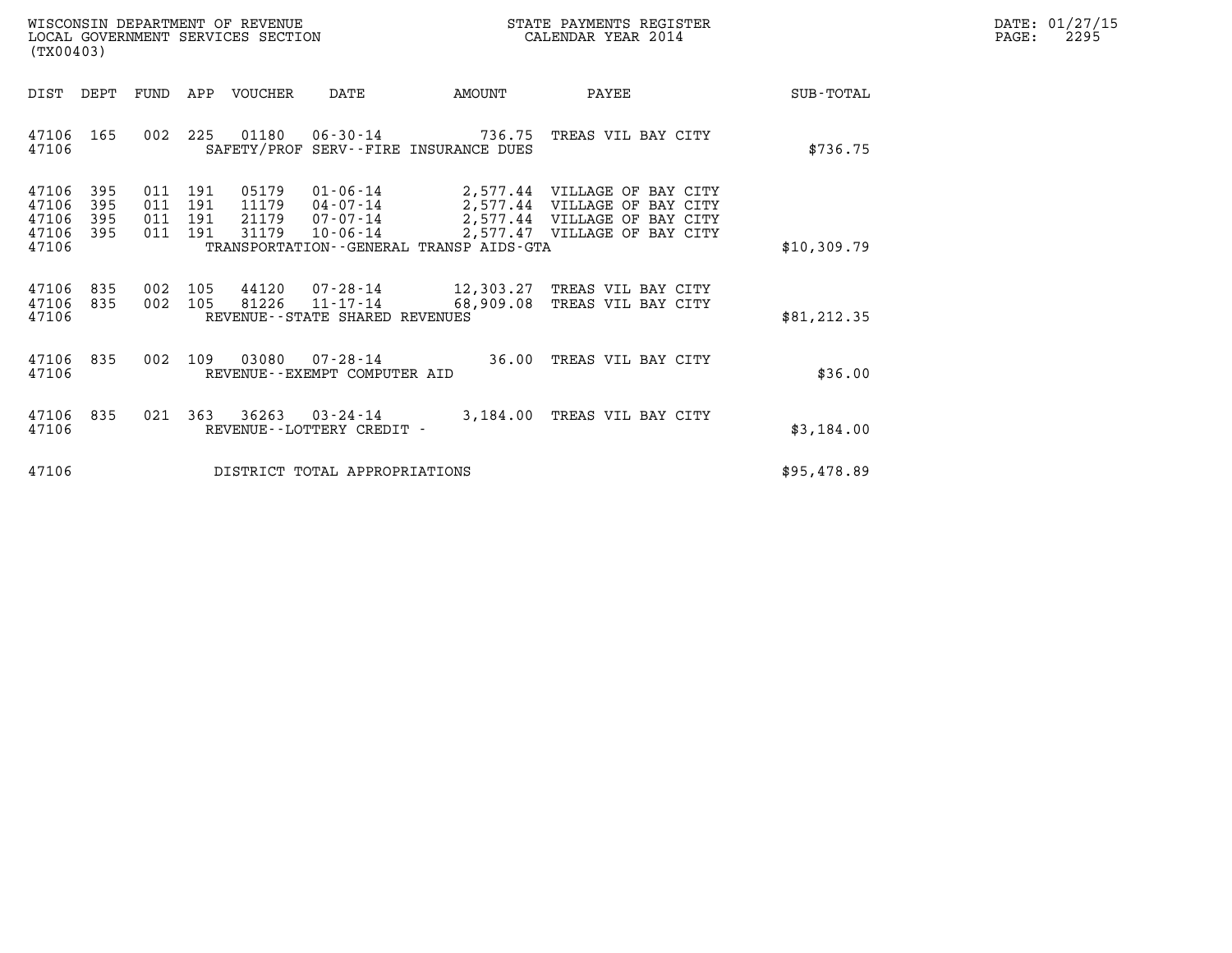| $\mathtt{DATE}$ : | 01/27/15 |
|-------------------|----------|
| PAGE:             | 2296     |

| WISCONSIN DEPARTMENT OF REVENUE<br>LOCAL GOVERNMENT SERVICES SECTION $\rm CALENDAR$ YEAR 2014<br>(TX00403)                    |                                                             |                                                                                                                                  |         |                                                                                                          |                                                                      |                                               |                                                                                                                                                                                                                                                                            |              | DATE: 01/27/15<br>2296<br>$\mathtt{PAGE}$ : |
|-------------------------------------------------------------------------------------------------------------------------------|-------------------------------------------------------------|----------------------------------------------------------------------------------------------------------------------------------|---------|----------------------------------------------------------------------------------------------------------|----------------------------------------------------------------------|-----------------------------------------------|----------------------------------------------------------------------------------------------------------------------------------------------------------------------------------------------------------------------------------------------------------------------------|--------------|---------------------------------------------|
|                                                                                                                               | DIST DEPT                                                   |                                                                                                                                  |         | FUND APP VOUCHER                                                                                         | DATE                                                                 |                                               | AMOUNT PAYEE SUB-TOTAL                                                                                                                                                                                                                                                     |              |                                             |
| 47121 165<br>47121                                                                                                            |                                                             |                                                                                                                                  |         |                                                                                                          |                                                                      | SAFETY/PROF SERV--FIRE INSURANCE DUES         | 002 225 01181 06-30-14 6,702.65 TREAS VIL ELLSWORTH                                                                                                                                                                                                                        | \$6,702.65   |                                             |
| 47121 395<br>47121<br>47121<br>47121<br>47121<br>47121<br>47121<br>47121<br>47121<br>47121<br>47121 395<br>47121 395<br>47121 | 395<br>395<br>395<br>395<br>395<br>395<br>395<br>395<br>395 | 011 185<br>011 185<br>011 185<br>011 185<br>011 185<br>011 185<br>011 185<br>011 185<br>011 185<br>011 185<br>011 185<br>011 185 |         | 01212<br>01212<br>01212<br>08057<br>09955<br>11822<br>13190<br>16829<br>24353<br>24353<br>27418<br>29402 |                                                                      | TRANSPORTATION - - HIGHWAY SAFETY - FEDERAL   | 01-21-14<br>01-21-14<br>01-21-14<br>01-21-14<br>03-31-14<br>03-31-14<br>04-21-14<br>05-12-14<br>05-27-14<br>05-27-14<br>05-27-14<br>05-27-14<br>05-27-14<br>05-17-14<br>05-17-14<br>09-17-14<br>09-17-14<br>09-17-14<br>09-17-14<br>09-17-14<br>09-17-14<br>09-17-14<br>09 | \$6,962.12   |                                             |
| 47121 395<br>47121 395<br>47121 395<br>47121 395<br>47121                                                                     |                                                             | 011 191<br>011 191<br>011 191<br>011 191                                                                                         |         | 05180<br>11180<br>21180<br>31180                                                                         |                                                                      | TRANSPORTATION--GENERAL TRANSP AIDS-GTA       | $\begin{tabular}{c c c c c c c c} \hline 01-06-14 & 39,406.83 & VILLAGE OF ELLSWORTH \\ 04-07-14 & 39,406.83 & VILLAGE OF ELLSWORTH \\ 07-07-14 & 39,406.83 & VILLAGE OF ELLSWORTH \\ 10-06-14 & 39,406.84 & VILLAGE OF ELLSWORTH \\ \hline \end{tabular}$                 | \$157,627.33 |                                             |
| 47121                                                                                                                         | 47121 435                                                   |                                                                                                                                  | 005 162 | 01HSD                                                                                                    |                                                                      | HS--AMBULANCE FUNDING ASSISTANCE GRANTS       | 09-08-14 5,227.34 TREAS VILL ELLSWORTH                                                                                                                                                                                                                                     | \$5,227.34   |                                             |
|                                                                                                                               | 47121 435                                                   |                                                                                                                                  |         |                                                                                                          |                                                                      | 47121 HS--PREPAID MEDICAL TRANSPORT REIMBURSE | 005 163 01LGS 11-17-14 10,900.00 ELLSWORTH AREA AMBULANCE                                                                                                                                                                                                                  | \$10,900.00  |                                             |
| 47121                                                                                                                         | 47121 455                                                   |                                                                                                                                  |         | 002 231 01361                                                                                            | JUSTICE - - LAW ENFORCEMENT TRAINING                                 |                                               | 02-18-14 800.00 TREAS VIL ELLSWORTH                                                                                                                                                                                                                                        | \$800.00     |                                             |
| 47121 835<br>47121 835<br>47121                                                                                               |                                                             | 002 105                                                                                                                          |         | 44121                                                                                                    | 07-28-14<br>002 105 81227 11-17-14<br>REVENUE--STATE SHARED REVENUES |                                               | 101,637.42 TREAS VIL ELLSWORTH<br>428,563.41 TREAS VIL ELLSWORTH                                                                                                                                                                                                           | \$530,200.83 |                                             |
| 47121 835<br>47121 835<br>47121                                                                                               |                                                             | 002 109<br>002 109                                                                                                               |         | 03081<br>05246                                                                                           | 07-28-14<br>REVENUE - - EXEMPT COMPUTER AID                          |                                               | 07-28-14 1,975.00 TREAS VIL ELLSWORTH<br>7,852.00 TREAS VIL ELLSWORTH                                                                                                                                                                                                      | \$9,827.00   |                                             |
| 47121 835<br>47121                                                                                                            |                                                             |                                                                                                                                  |         | 002 501 00003                                                                                            | $02 - 03 - 14$                                                       | DOA-PAYMENT FOR MUNICIPAL SERVICES AID        | 248.97 TREAS VIL ELLSWORTH                                                                                                                                                                                                                                                 | \$248.97     |                                             |
|                                                                                                                               |                                                             |                                                                                                                                  |         |                                                                                                          | 47121 835 021 363 36264 03-24-14                                     |                                               | 3,191.14 TREAS VIL ELLSWORTH                                                                                                                                                                                                                                               |              |                                             |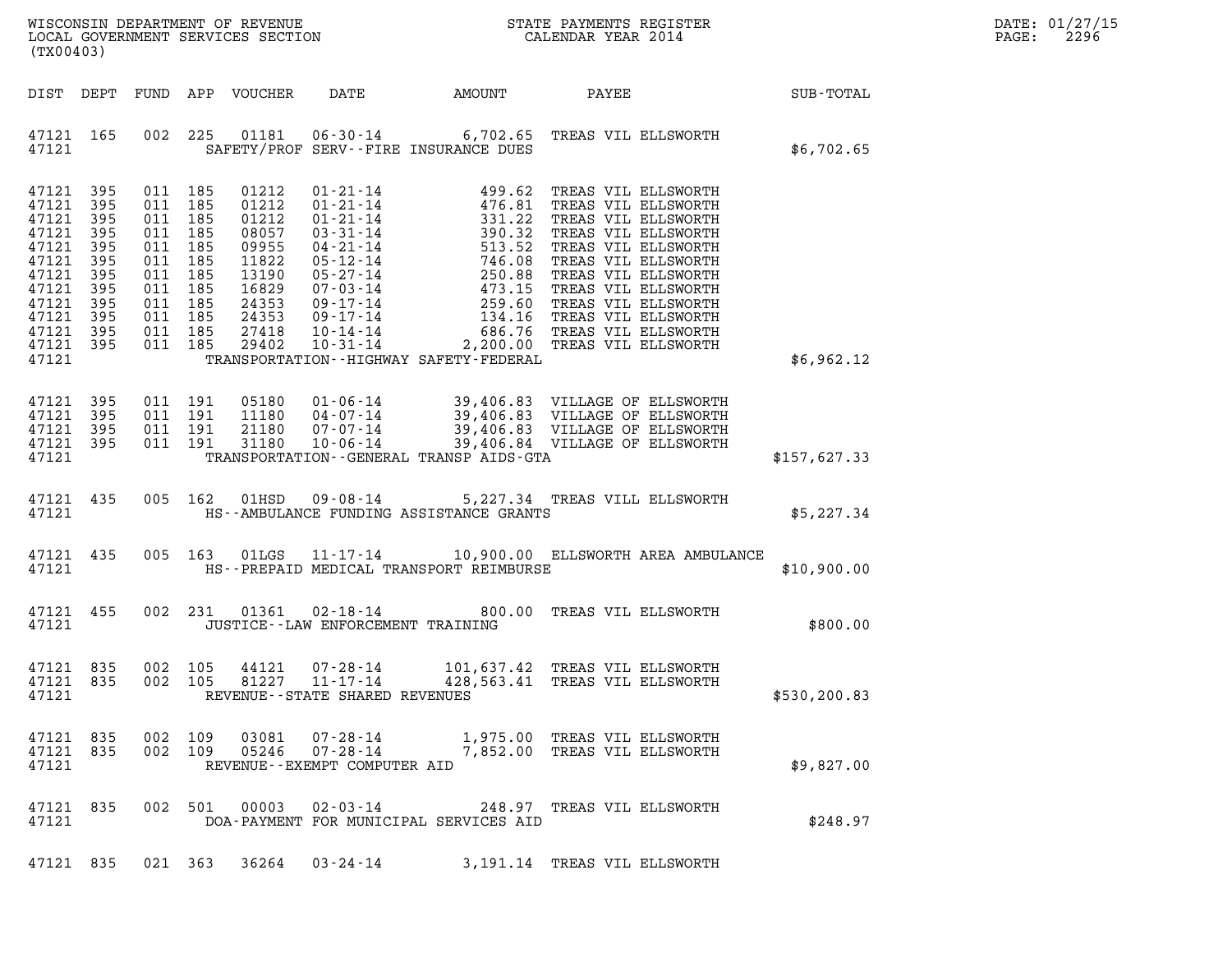| WISCONSIN DEPARTMENT OF REVENUE<br>LOCAL GOVERNMENT SERVICES SECTION<br>(TX00403) |      |      |     |                |                               |        | STATE PAYMENTS REGISTER<br>CALENDAR YEAR 2014 |              | PAGE: | DATE: 01/27/15<br>2297 |
|-----------------------------------------------------------------------------------|------|------|-----|----------------|-------------------------------|--------|-----------------------------------------------|--------------|-------|------------------------|
| DIST                                                                              | DEPT | FUND | APP | <b>VOUCHER</b> | DATE                          | AMOUNT | PAYEE                                         | SUB-TOTAL    |       |                        |
| 47121                                                                             |      |      |     |                | REVENUE - - LOTTERY CREDIT -  |        |                                               | \$3,191.14   |       |                        |
| 47121                                                                             |      |      |     |                | DISTRICT TOTAL APPROPRIATIONS |        |                                               | \$731,687.38 |       |                        |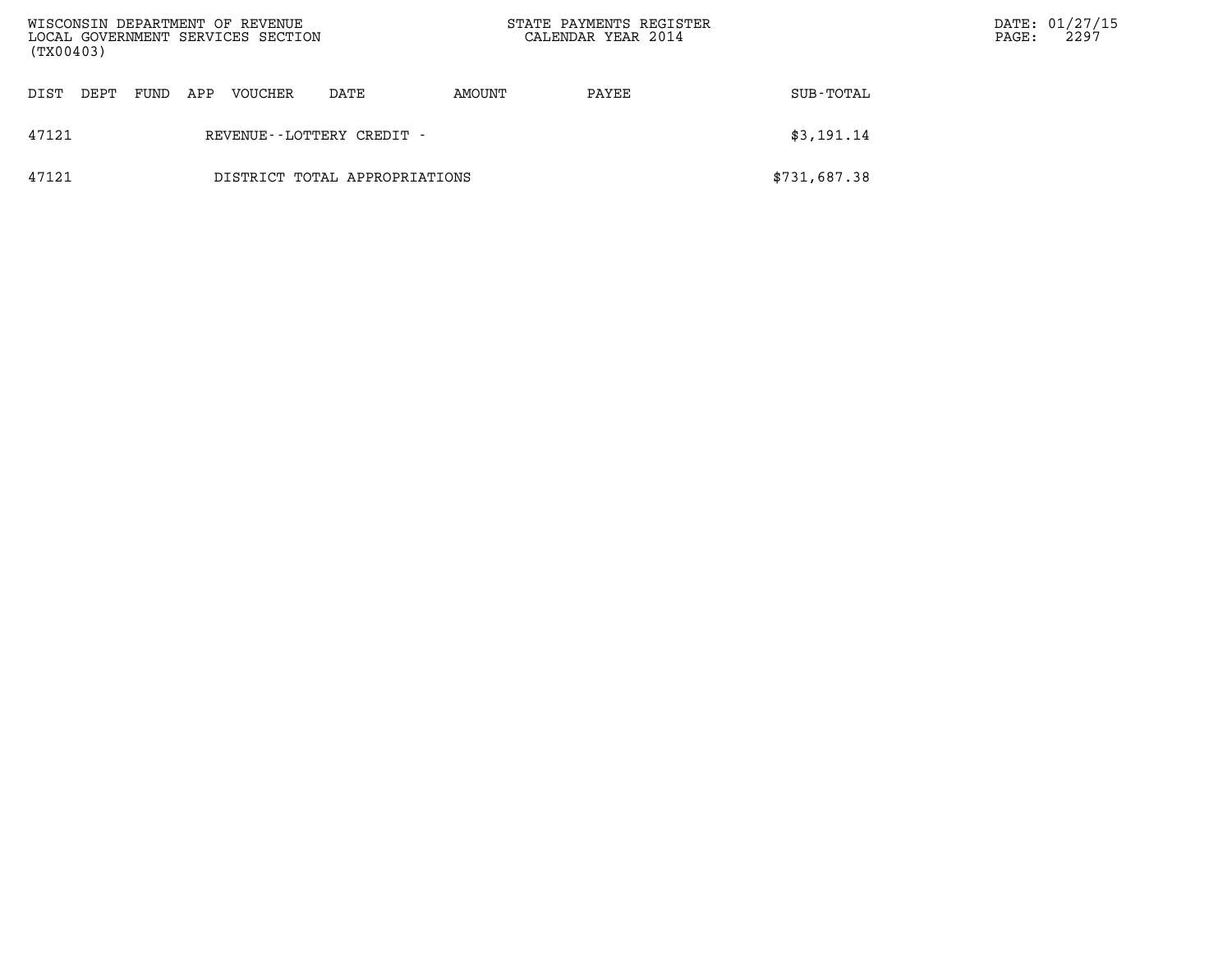| (TX00403)                                                    |                                          |                                |                                             |                                                                                                                                                                                                                          |              | DATE: 01/27/15<br>$\mathtt{PAGE:}$<br>2298 |
|--------------------------------------------------------------|------------------------------------------|--------------------------------|---------------------------------------------|--------------------------------------------------------------------------------------------------------------------------------------------------------------------------------------------------------------------------|--------------|--------------------------------------------|
| DIST DEPT FUND APP VOUCHER DATE                              |                                          |                                |                                             | AMOUNT PAYEE SUB-TOTAL                                                                                                                                                                                                   |              |                                            |
| 47122 165<br>47122                                           |                                          |                                | SAFETY/PROF SERV--FIRE INSURANCE DUES       | 002  225  01182  06-30-14  1,599.29  TREAS VIL ELMWOOD                                                                                                                                                                   | \$1,599.29   |                                            |
| 47122                                                        |                                          |                                | NAT RESOURCES - - FOREST CROP/MFL/CO FOREST | 47122 370 012 571 37998 06-16-14 8.34 TREAS VIL ELMWOOD                                                                                                                                                                  | \$8.34       |                                            |
| 47122                                                        |                                          |                                | TRANSPORTATION - - HIGHWAY SAFETY - FEDERAL | 47122 395 011 185 29403 10-31-14 4,070.37 TREAS VIL ELMWOOD                                                                                                                                                              | \$4,070.37   |                                            |
| 47122 395<br>395<br>47122<br>47122 395<br>47122 395<br>47122 | 011 191<br>011 191<br>011 191<br>011 191 |                                | TRANSPORTATION--GENERAL TRANSP AIDS-GTA     | 05181    01-06-14    7,599.51    VILLAGE OF ELMWOOD<br>11181    04-07-14    7,599.51    VILLAGE OF ELMWOOD<br>21181    07-07-14    7,599.51    VILLAGE OF ELMWOOD<br>31181    10-06-14    7,599.52    VILLAGE OF ELMWOOD | \$30,398.05  |                                            |
| 47122 835<br>47122 835<br>47122                              | 002 105<br>002 105                       | REVENUE--STATE SHARED REVENUES |                                             | 44122  07-28-14  30,402.86  TREAS VIL ELMWOOD<br>81228  11-17-14  172,282.40 TREAS VIL ELMWOOD                                                                                                                           | \$202,685.26 |                                            |
| 47122 835<br>47122 835<br>47122                              | 002 109<br>002 109                       | REVENUE--EXEMPT COMPUTER AID   |                                             |                                                                                                                                                                                                                          | \$134.00     |                                            |
| 47122                                                        |                                          | DISTRICT TOTAL APPROPRIATIONS  |                                             |                                                                                                                                                                                                                          | \$238,895.31 |                                            |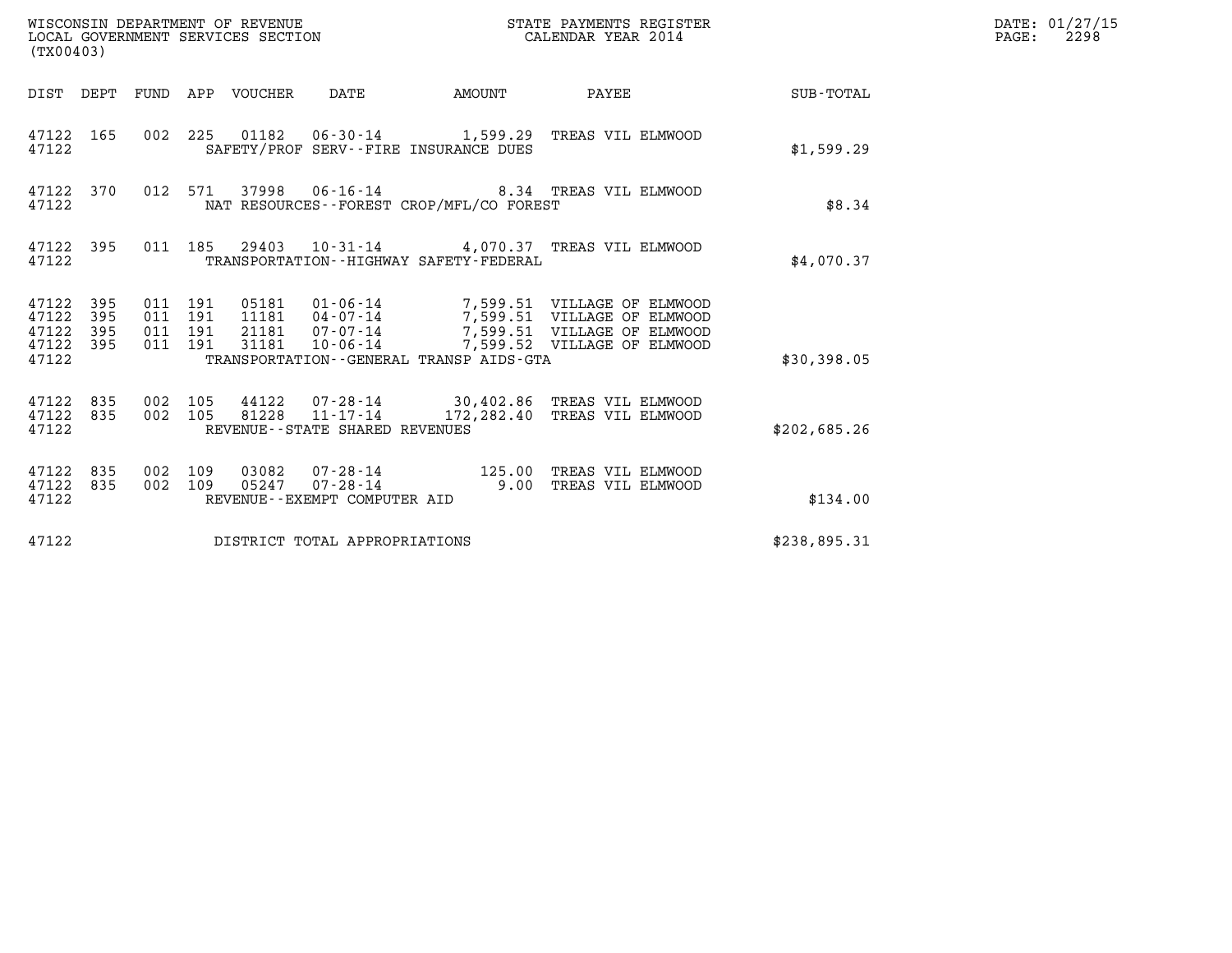| DATE: | 01/27/15 |
|-------|----------|
| PAGE: | 2299     |

| WISCONSIN DEPARTMENT OF REVENUE<br>LOCAL GOVERNMENT SERVICES SECTION<br>CALENDAR YEAR 2014<br>(TX00403) |                    |                                          |  |       |                                    |                                             |                                                                                                                                                                                                                  |              | DATE: 01/27/15<br>$\mathtt{PAGE:}$<br>2299 |
|---------------------------------------------------------------------------------------------------------|--------------------|------------------------------------------|--|-------|------------------------------------|---------------------------------------------|------------------------------------------------------------------------------------------------------------------------------------------------------------------------------------------------------------------|--------------|--------------------------------------------|
|                                                                                                         |                    |                                          |  |       |                                    |                                             |                                                                                                                                                                                                                  |              |                                            |
|                                                                                                         |                    |                                          |  |       |                                    |                                             | DIST DEPT FUND APP VOUCHER DATE AMOUNT PAYEE PATE SUB-TOTAL                                                                                                                                                      |              |                                            |
| 47151 165<br>47151                                                                                      |                    |                                          |  |       |                                    | SAFETY/PROF SERV--FIRE INSURANCE DUES       | 002 225 01183 06-30-14 664.87 TREAS VIL MAIDEN ROCK                                                                                                                                                              | \$664.87     |                                            |
| 47151                                                                                                   | 47151 370          |                                          |  |       |                                    | NAT RESOURCES - - FOREST CROP/MFL/CO FOREST | 012 571 37999 06-16-14 16.00 TREAS VIL MAIDEN ROCK                                                                                                                                                               | \$16.00      |                                            |
| 47151                                                                                                   |                    |                                          |  |       | NAT RESOURCES - - STEWARDSHIP 2000 |                                             | 47151 370 095 512 00621 09-23-14 20,309.20 TREAS VIL MAIDEN ROCK 47151 370 095 512 01465 01-28-14 20,410.50 TREAS VIL MAIDEN ROCK                                                                                | \$40,719.70  |                                            |
| 47151 395<br>47151 395<br>47151 395<br>47151                                                            | 47151 395          | 011 191<br>011 191<br>011 191<br>011 191 |  |       |                                    | TRANSPORTATION--GENERAL TRANSP AIDS-GTA     | 05182  01-06-14  1,655.00  VILLAGE OF MAIDEN ROCK<br>11182  04-07-14  1,655.00  VILLAGE OF MAIDEN ROCK<br>21182  07-07-14  1,655.00  VILLAGE OF MAIDEN ROCK<br>31182  10-06-14  1,655.00  VILLAGE OF MAIDEN ROCK | \$6,620.00   |                                            |
|                                                                                                         |                    |                                          |  |       |                                    |                                             |                                                                                                                                                                                                                  |              |                                            |
| 47151                                                                                                   | 47151 395          |                                          |  |       |                                    | TRANSPORTATION - - LRIP/TRIP/MSIP GRANTS    | 011 278 17812 07-10-14 15,022.87 TREAS VIL MAIDEN ROCK                                                                                                                                                           | \$15,022.87  |                                            |
| 47151                                                                                                   | 47151 435          |                                          |  |       |                                    | HS--AMBULANCE FUNDING ASSISTANCE GRANTS     | 005 162 01HSD 09-08-14 4,082.37 TREAS VILL MAIDEN ROCK                                                                                                                                                           | \$4,082.37   |                                            |
|                                                                                                         | 47151 435<br>47151 |                                          |  |       |                                    | HS--PREPAID MEDICAL TRANSPORT REIMBURSE     | 005 163 01LGS 11-17-14 2,000.00 MAIDEN ROCK PLUM CITY                                                                                                                                                            | \$2,000.00   |                                            |
| 47151 835<br>47151                                                                                      | 47151 835          | 002 105<br>002 105                       |  | 44123 | REVENUE--STATE SHARED REVENUES     |                                             | 07-28-14 8,510.34 TREAS VIL MAIDEN ROCK<br>81229  11-17-14  46,225.29  TREAS VIL MAIDEN ROCK                                                                                                                     | \$54,735.63  |                                            |
| 47151                                                                                                   | 47151 835          |                                          |  |       | REVENUE--EXEMPT COMPUTER AID       |                                             | 002 109 03083 07-28-14 13.00 TREAS VIL MAIDEN ROCK                                                                                                                                                               | \$13.00      |                                            |
| 47151                                                                                                   |                    |                                          |  |       | DISTRICT TOTAL APPROPRIATIONS      |                                             |                                                                                                                                                                                                                  | \$123,874.44 |                                            |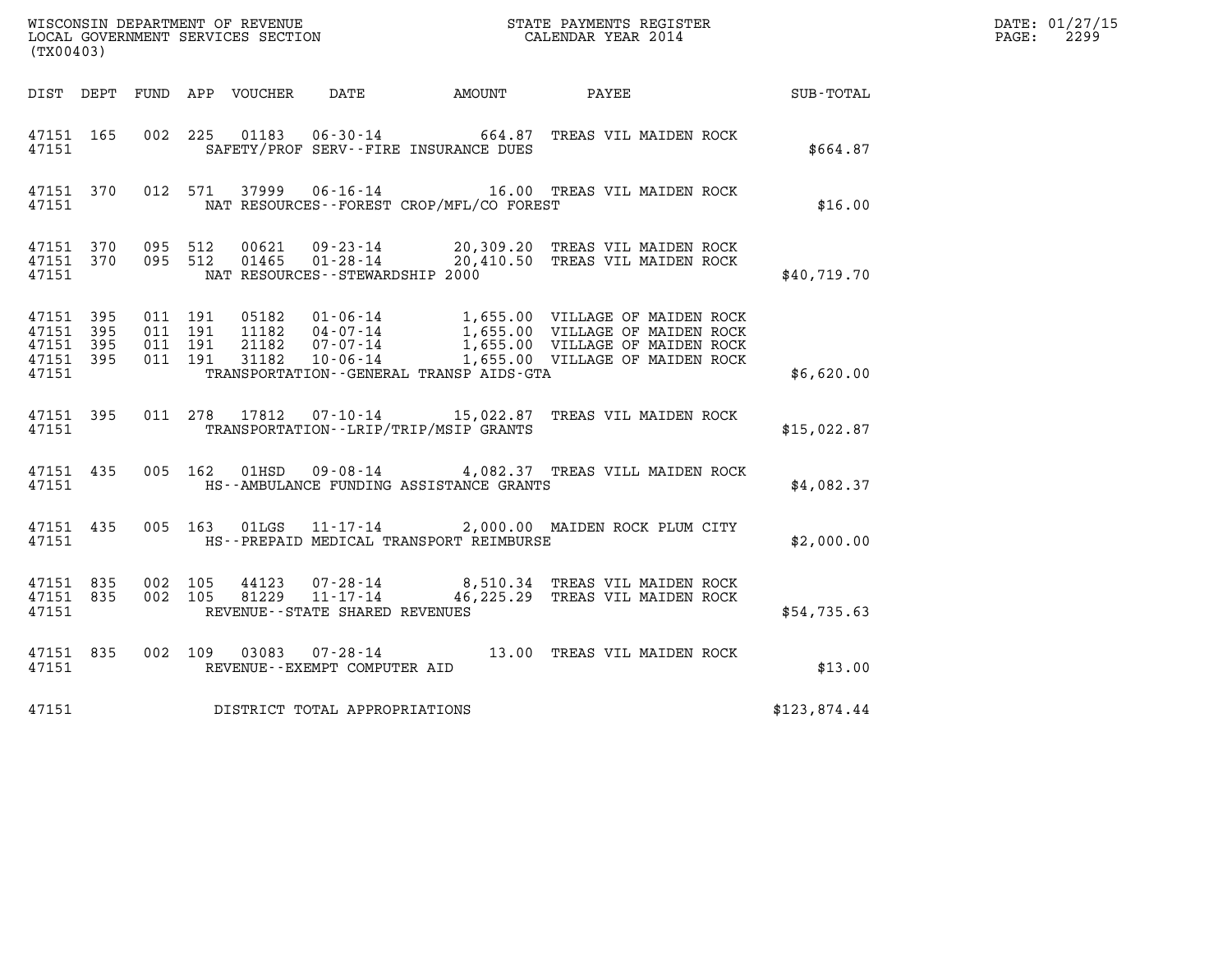| (TX00403)                                                 |  | WISCONSIN DEPARTMENT OF REVENUE<br>LOCAL GOVERNMENT SERVICES SECTION | STATE PAYMENTS REGISTER<br>CALENDAR YEAR 2014 |                                                                                                                                                                                                                              | DATE: 01/27/15<br>PAGE: 2300 |  |
|-----------------------------------------------------------|--|----------------------------------------------------------------------|-----------------------------------------------|------------------------------------------------------------------------------------------------------------------------------------------------------------------------------------------------------------------------------|------------------------------|--|
|                                                           |  |                                                                      |                                               |                                                                                                                                                                                                                              | SUB-TOTAL                    |  |
| 47171                                                     |  | SAFETY/PROF SERV--FIRE INSURANCE DUES                                |                                               | 47171 165 002 225 01184 06-30-14 1,203.96 TREAS VIL PLUM CITY                                                                                                                                                                | \$1,203.96                   |  |
| 47171                                                     |  | NAT RESOURCES - - RECREATION RESOURCE - FED                          |                                               | 47171 370 012 583 02992 06–20–14               236.87 VIL PLUM CITY, TOWN OF UN                                                                                                                                              | \$236.87                     |  |
| 47171 395<br>47171 395<br>47171 395<br>47171 395<br>47171 |  | TRANSPORTATION--GENERAL TRANSP AIDS-GTA                              |                                               | 011 191 05183 01-06-14 9,642.69 VILLAGE OF PLUM CITY<br>011 191 11183 04-07-14 9,642.69 VILLAGE OF PLUM CITY<br>011 191 21183 07-07-14 9,642.69 VILLAGE OF PLUM CITY<br>011 191 31183 10-06-14 9,642.70 VILLAGE OF PLUM CITY | \$38,570.77                  |  |
| 47171                                                     |  | TRANSPORTATION--LRIP/TRIP/MSIP GRANTS                                |                                               | 47171 395 011 278 31054 11-12-14 14,895.79 TREAS VIL PLUM CITY                                                                                                                                                               | \$14,895.79                  |  |
| 47171                                                     |  | REVENUE--STATE SHARED REVENUES                                       |                                               | 47171 835 002 105 44124 07–28–14 23,699.27 TREAS VIL PLUM CITY<br>47171 835 002 105 81230 11–17–14 125,170.58 TREAS VIL PLUM CITY                                                                                            | \$148,869.85                 |  |
| 47171                                                     |  | REVENUE--EXEMPT COMPUTER AID                                         |                                               | 47171 835 002 109 03084 07-28-14 81.00 TREAS VIL PLUM CITY                                                                                                                                                                   | \$81.00                      |  |
| 47171                                                     |  | REVENUE--LOTTERY CREDIT -                                            |                                               | 47171 835 021 363 36265 03-24-14 666.84 TREAS VIL PLUM CITY                                                                                                                                                                  | \$666.84                     |  |
| 47171                                                     |  | DISTRICT TOTAL APPROPRIATIONS                                        |                                               |                                                                                                                                                                                                                              | \$204,525.08                 |  |
|                                                           |  |                                                                      |                                               |                                                                                                                                                                                                                              |                              |  |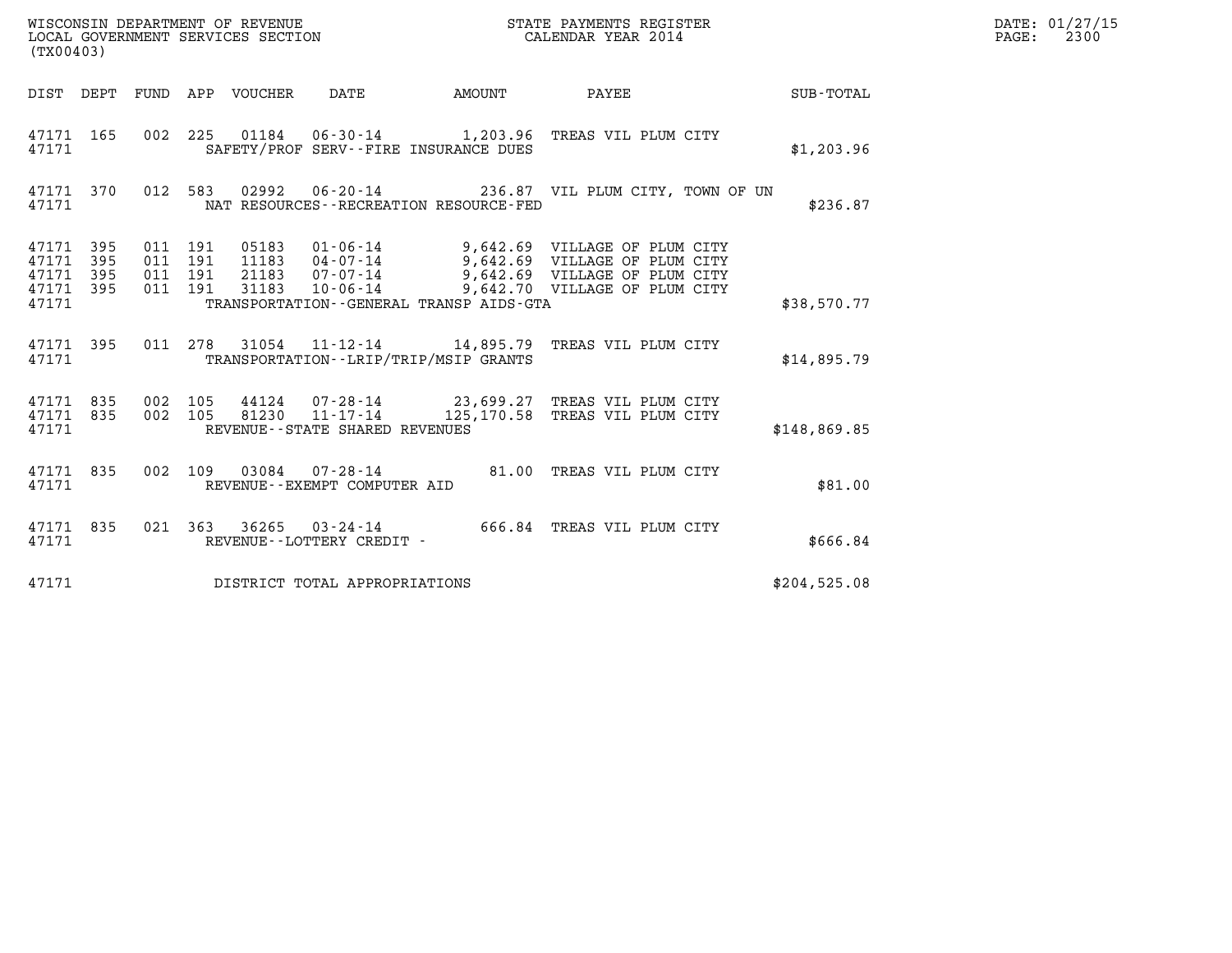| %WISCONSIN DEPARTMENT OF REVENUE $$\tt STATE$ PAYMENTS REGISTER LOCAL GOVERNMENT SERVICES SECTION $$\tt CALEINDAR$ YEAR 2014<br>(TX00403) |  |       |  |  |                                            |                                                  |                                                                                                                                                                                                                                                                                                                                            | PATE: 01/27/1<br>PAGE: 2301 | DATE: 01/27/15 |
|-------------------------------------------------------------------------------------------------------------------------------------------|--|-------|--|--|--------------------------------------------|--------------------------------------------------|--------------------------------------------------------------------------------------------------------------------------------------------------------------------------------------------------------------------------------------------------------------------------------------------------------------------------------------------|-----------------------------|----------------|
|                                                                                                                                           |  |       |  |  |                                            |                                                  | DIST DEPT FUND APP VOUCHER DATE AMOUNT PAYEE PATE SUB-TOTAL                                                                                                                                                                                                                                                                                |                             |                |
|                                                                                                                                           |  |       |  |  |                                            | 47181 SAFETY/PROF SERV--FIRE INSURANCE DUES      | 47181 165 002 225 01185 06-30-14 2,749.34 TREAS VIL SPRING VALLEY                                                                                                                                                                                                                                                                          | \$2,749.34                  |                |
|                                                                                                                                           |  |       |  |  |                                            | 47181 NAT RESOURCES--FOREST CROP/MFL/CO FOREST   | 47181 370 012 571 38000 06-16-14 45.04 TREAS VIL SPRING VALLEY                                                                                                                                                                                                                                                                             | \$45.04                     |                |
|                                                                                                                                           |  | 47181 |  |  |                                            |                                                  | 47181 395 011 185 19963 08-04-14 4,000.00 TREAS VIL SPRING VALLEY<br>TRANSPORTATION - - HIGHWAY SAFETY - FEDERAL                                                                                                                                                                                                                           | \$4,000.00                  |                |
|                                                                                                                                           |  |       |  |  |                                            | 47181 TRANSPORTATION - GENERAL TRANSP AIDS - GTA | $\begin{array}{cccccccc} 47181 & 395 & 011 & 191 & 05184 & 01\cdot 06\cdot 14 & 14\,, 970\,.72 & \text{VILLAGE OF SPRING VALLEY} \\ 47181 & 395 & 011 & 191 & 11184 & 04\cdot 07\cdot 14 & 14\,, 970\,.72 & \text{VILLAGE OF SPRING VALLEY} \\ 47181 & 395 & 011 & 191 & 21184 & 07\cdot 07\cdot 14 & 14\,, 970\,.72 & \text{VILLAGE OF S$ | \$59,882.89                 |                |
|                                                                                                                                           |  |       |  |  |                                            | 47181 THIS--AMBULANCE FUNDING ASSISTANCE GRANTS  | 47181 435 005 162 01HSD 09-08-14 4,242.00 TREAS VILL SPRING VALLEY                                                                                                                                                                                                                                                                         | \$4,242.00                  |                |
|                                                                                                                                           |  |       |  |  |                                            |                                                  | 47181 435 005 163 01LGS 11-17-14 2,000.00 SPRING VALLEY AREA AMBULANCE<br>47181 MES-PREPAID MEDICAL TRANSPORT REIMBURSE                                                                                                                                                                                                                    | \$2,000.00                  |                |
|                                                                                                                                           |  |       |  |  | 47181 JUSTICE - - LAW ENFORCEMENT TRAINING |                                                  | 47181 455 002 231 01752 02-26-14 480.00 TREAS VIL SPRING VALLEY                                                                                                                                                                                                                                                                            | \$480.00                    |                |
|                                                                                                                                           |  |       |  |  | 47181 REVENUE - STATE SHARED REVENUES      |                                                  | 47181 835 002 105 44125 07-28-14 36,628.97 TREAS VIL SPRING VALLEY<br>47181 835 002 105 81231 11-17-14 149,102.83 TREAS VIL SPRING VALLEY                                                                                                                                                                                                  | \$185,731.80                |                |
|                                                                                                                                           |  |       |  |  | 47181 REVENUE - - EXEMPT COMPUTER AID      |                                                  | $\begin{array}{cccccccc} 47181 & 835 & 002 & 109 & 03085 & 07\,\text{-}\,28\,\text{-}\,14 & & & & 425\,\text{-}\,00 & \text{TREAS VII SPRING VALLEY} \\ 47181 & 835 & 002 & 109 & 05248 & 07\,\text{-}\,28\,\text{-}\,14 & & & & 362\,\text{-}\,00 & \text{TREAS VII SPRING VALLEY} \end{array}$                                           | \$787.00                    |                |
|                                                                                                                                           |  |       |  |  | 47181 REVENUE--LOTTERY CREDIT -            |                                                  | 47181 835 021 363 36266 03-24-14 2,325.89 TREAS VIL SPRING VALLEY                                                                                                                                                                                                                                                                          | \$2,325.89                  |                |
| 47181                                                                                                                                     |  |       |  |  | DISTRICT TOTAL APPROPRIATIONS              |                                                  |                                                                                                                                                                                                                                                                                                                                            | \$262, 243.96               |                |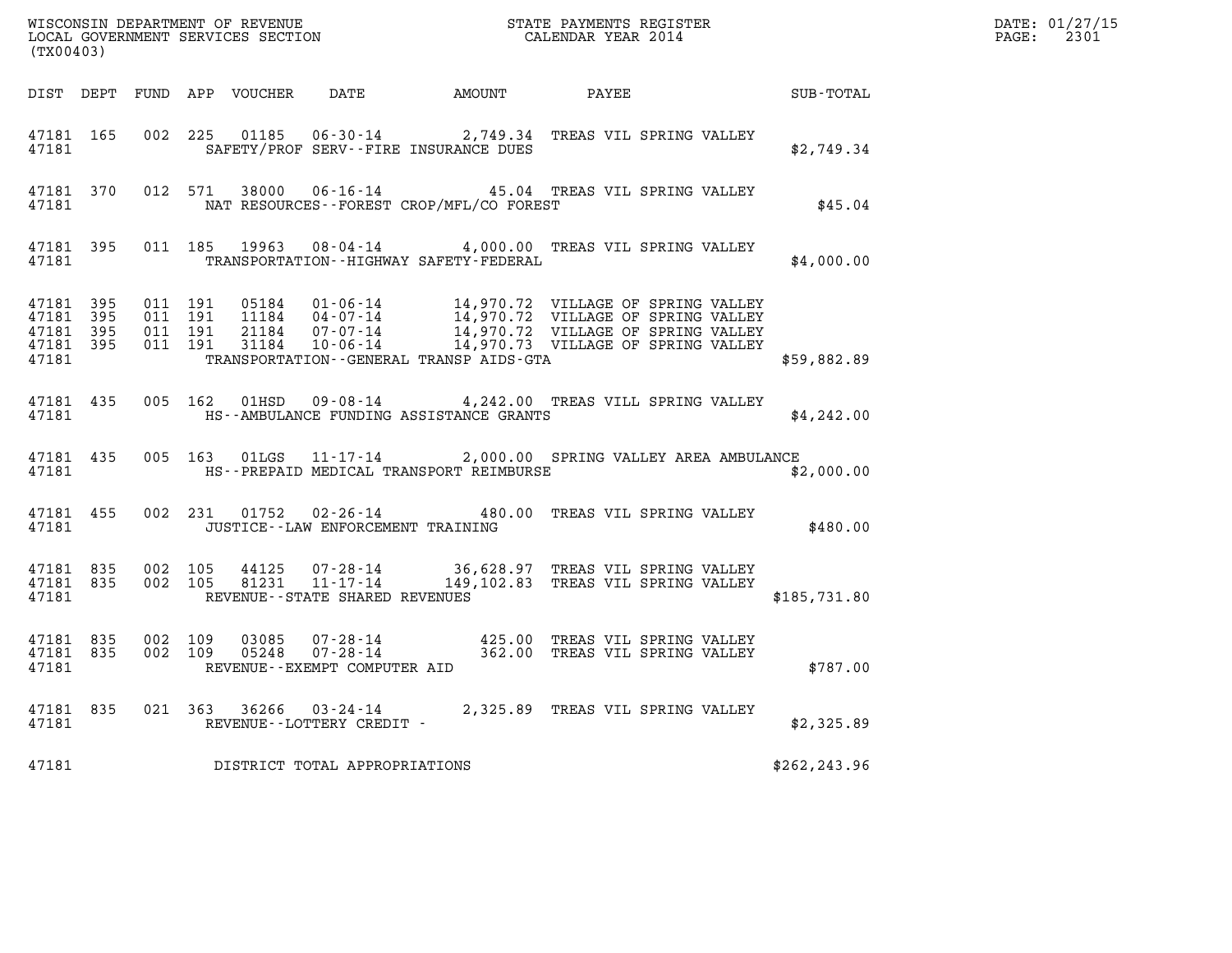| $\mathtt{DATE}$ : | 01/27/15 |
|-------------------|----------|
| PAGE:             | 2302     |

| ${\tt WISCONSIM\ DEPARTMENT\ OF\ REVENUE}\qquad \qquad {\tt STATE\ PAYMENTS\ REGISTER} \\ {\tt LOCAL\ GOVERNMENT\ SERVICES\ SECTION}\qquad \qquad {\tt CALENDAR\ YEAR\ 2014}$<br>(TX00403) |                                                             |                                                                                                            |         |                                                                                        |                                                               |                                             |                                                                                                                                                                                                                                                          |                 | DATE: 01/27/15<br>2302<br>PAGE: |
|--------------------------------------------------------------------------------------------------------------------------------------------------------------------------------------------|-------------------------------------------------------------|------------------------------------------------------------------------------------------------------------|---------|----------------------------------------------------------------------------------------|---------------------------------------------------------------|---------------------------------------------|----------------------------------------------------------------------------------------------------------------------------------------------------------------------------------------------------------------------------------------------------------|-----------------|---------------------------------|
| DIST DEPT                                                                                                                                                                                  |                                                             |                                                                                                            |         | FUND APP VOUCHER                                                                       | DATE                                                          | AMOUNT                                      |                                                                                                                                                                                                                                                          | PAYEE SUB-TOTAL |                                 |
| 47271 165<br>47271                                                                                                                                                                         |                                                             |                                                                                                            | 002 225 |                                                                                        |                                                               | SAFETY/PROF SERV--FIRE INSURANCE DUES       | 01186  06-30-14   11,320.82   TREAS CITY PRESCOTT                                                                                                                                                                                                        | \$11,320.82     |                                 |
| 47271<br>47271<br>47271<br>47271<br>47271<br>47271<br>47271<br>47271<br>47271<br>47271 395<br>47271                                                                                        | 395<br>395<br>395<br>395<br>395<br>395<br>395<br>395<br>395 | 011 185<br>011 185<br>011 185<br>011 185<br>011 185<br>011 185<br>011 185<br>011 185<br>011 185<br>011 185 |         | 04772<br>04772<br>04772<br>08058<br>11823<br>16715<br>17768<br>21236<br>25144<br>25639 |                                                               | TRANSPORTATION - - HIGHWAY SAFETY - FEDERAL | 02-24-14<br>02-24-14<br>02-24-14<br>138.72 TREAS CITY PRESCOTT<br>02-24-14<br>138.72 TREAS CITY PRESCOTT<br>03-31-14<br>487.88 TREAS CITY PRESCOTT<br>05-12-14<br>156.56 TREAS CITY PRESCOTT<br>07-02-14<br>08-14-14<br>156.56 TREAS CITY PRESCOTT<br>09 | \$4,510.71      |                                 |
| 47271<br>47271<br>47271<br>47271<br>47271                                                                                                                                                  | 395<br>395<br>395<br>395                                    | 011 191<br>011 191<br>011 191<br>011 191                                                                   |         | 05185<br>11185<br>21185<br>31185                                                       | 10-06-14                                                      | TRANSPORTATION--GENERAL TRANSP AIDS-GTA     | 01-06-14 50,595.02 CITY OF PRESCOTT<br>04-07-14 50,595.02 CITY OF PRESCOTT<br>07-07-14 50,595.02 CITY OF PRESCOTT<br>50,595.04 CITY OF PRESCOTT                                                                                                          | \$202,380.10    |                                 |
| 47271 435<br>47271                                                                                                                                                                         |                                                             |                                                                                                            | 005 162 | 01HSD                                                                                  |                                                               | HS--AMBULANCE FUNDING ASSISTANCE GRANTS     | 09-08-14 4,641.35 TREAS CITY PRESCOTT                                                                                                                                                                                                                    | \$4,641.35      |                                 |
| 47271 455<br>47271                                                                                                                                                                         |                                                             |                                                                                                            |         |                                                                                        | JUSTICE - - LAW ENFORCEMENT TRAINING                          |                                             | 002 231 01678 02-24-14 960.00 TREAS CITY PRESCOTT                                                                                                                                                                                                        | \$960.00        |                                 |
| 47271 835<br>47271 835<br>47271                                                                                                                                                            |                                                             | 002 105<br>002 105                                                                                         |         |                                                                                        | REVENUE--STATE SHARED REVENUES                                |                                             | 44126  07-28-14  103,326.98 TREAS CITY PRESCOTT<br>81232  11-17-14  245,542.95 TREAS CITY PRESCOTT                                                                                                                                                       | \$348,869.93    |                                 |
| 47271 835<br>47271 835<br>47271                                                                                                                                                            |                                                             | 002 109<br>002 109                                                                                         |         | 03086<br>05249                                                                         | $07 - 28 - 14$<br>07-28-14<br>REVENUE - - EXEMPT COMPUTER AID |                                             | 974.00 TREAS CITY PRESCOTT<br>3,660.00 TREAS CITY PRESCOTT                                                                                                                                                                                               | \$4,634.00      |                                 |
| 47271 835<br>47271                                                                                                                                                                         |                                                             |                                                                                                            |         |                                                                                        | 021 363 36267 03-24-14<br>REVENUE--LOTTERY CREDIT -           |                                             | 4,648.35 TREAS CITY PRESCOTT                                                                                                                                                                                                                             | \$4.648.35      |                                 |
| 47271                                                                                                                                                                                      |                                                             |                                                                                                            |         |                                                                                        | DISTRICT TOTAL APPROPRIATIONS                                 |                                             |                                                                                                                                                                                                                                                          | \$581,965.26    |                                 |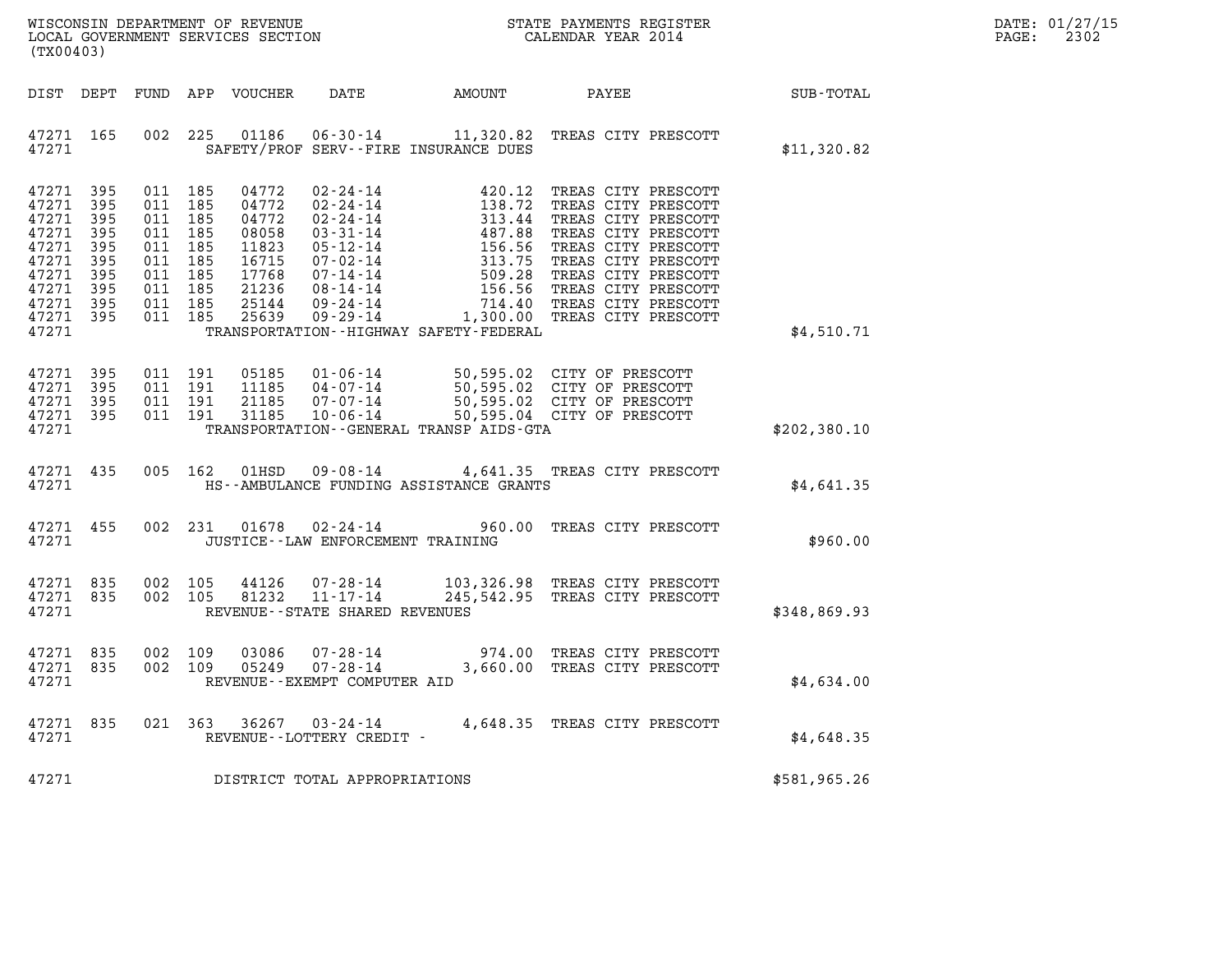| WISCONSIN DEPARTMENT OF REVENUE<br>LOCAL GOVERNMENT SERVICES SECTION<br>LOCAL GOVERNMENT SERVICES SECTION<br>(TX00403) |                          |  |                                          |                                  |                                                                                            |                                           | STATE PAYMENTS REGISTER<br>CALENDAR YEAR 2014                                                                                                                           |              | DATE: 01/27/15<br>$\mathtt{PAGE}$ :<br>2303 |
|------------------------------------------------------------------------------------------------------------------------|--------------------------|--|------------------------------------------|----------------------------------|--------------------------------------------------------------------------------------------|-------------------------------------------|-------------------------------------------------------------------------------------------------------------------------------------------------------------------------|--------------|---------------------------------------------|
|                                                                                                                        |                          |  |                                          | DIST DEPT FUND APP VOUCHER       | DATE                                                                                       | AMOUNT                                    | PAYEE                                                                                                                                                                   | SUB-TOTAL    |                                             |
| 47276 165<br>47276                                                                                                     |                          |  |                                          |                                  |                                                                                            | SAFETY/PROF SERV--FIRE INSURANCE DUES     | 002 225 01187 06-30-14 33,854.65 TREAS CITY RIVER FALLS                                                                                                                 | \$33,854.65  |                                             |
| 47276 370<br>47276                                                                                                     |                          |  | 002 503                                  | 17101                            | 02-14-14                                                                                   | NAT RESOURCES--AIDS IN LIEU OF TAXES      | 394.49 TREAS CITY RIVER FALLS<br>CITY SHARE 94.10                                                                                                                       | \$394.49     |                                             |
| 47276<br>47276<br>47276<br>47276<br>47276                                                                              | 395<br>395<br>395<br>395 |  | 011 162<br>011 162<br>011 162<br>011 162 | 06077<br>12077<br>22077<br>32077 | $04 - 07 - 14$<br>07-07-14<br>10-06-14                                                     | TRANSPORTATION - CONNECTING HIGHWAY AIDS  | 01-06-14 4,813.30 CITY OF RIVER FALLS<br>4,813.30 CITY OF RIVER FALLS<br>4,813.30 CITY OF RIVER FALLS<br>4,813.32 CITY OF RIVER FALLS                                   | \$19, 253.22 |                                             |
| 47276<br>47276<br>47276<br>47276<br>47276                                                                              | 395<br>395<br>395<br>395 |  | 011 177<br>011 177<br>011 177<br>011 177 | 16044<br>24044<br>26044<br>42044 | $06 - 04 - 14$<br>07-07-14<br>09-30-14<br>$12 - 30 - 14$<br>TRANSPORTATION - - TRANSIT AID |                                           | 15,407.00 CITY OF RIVER FALLS<br>15,406.00 CITY OF RIVER FALLS<br>15,406.00 CITY OF RIVER FALLS<br>9,244.00 CITY OF RIVER FALLS                                         | \$55,463.00  |                                             |
| 47276<br>47276<br>47276<br>47276<br>47276                                                                              | 395<br>395<br>395<br>395 |  | 011 182<br>011 182<br>011 182<br>011 182 | 02685<br>26803<br>26804<br>31122 | 11-17-14                                                                                   | TRANSPORTATION - - TRANSIT AIDS - FEDERAL | 02-04-14 18,309.00 TREAS CITY RIVER FALLS<br>10-09-14 22,061.00 TREAS CITY RIVER FALLS<br>10-09-14 22,288.00 TREAS CITY RIVER FALLS<br>21,740.00 TREAS CITY RIVER FALLS | \$84,398.00  |                                             |
| 47276<br>47276<br>47276<br>47276<br>47276                                                                              | 395<br>395<br>395<br>395 |  | 011 191<br>011 191<br>011 191<br>011 191 | 05186<br>11186<br>21186<br>31186 | $01 - 06 - 14$<br>04-07-14<br>07-07-14<br>$10 - 06 - 14$                                   | TRANSPORTATION--GENERAL TRANSP AIDS-GTA   | 122,192.30 CITY OF RIVER FALLS<br>122,192.30 CITY OF RIVER FALLS<br>122,192.30 CITY OF RIVER FALLS<br>122, 192.31 CITY OF RIVER FALLS                                   | \$488,769.21 |                                             |
| 47276 435<br>47276                                                                                                     |                          |  | 005 162                                  | 01HSD                            | $09 - 08 - 14$                                                                             | HS--AMBULANCE FUNDING ASSISTANCE GRANTS   | 7,235.59 TREAS CIY RIVER FALLS                                                                                                                                          | \$7,235.59   |                                             |
| 47276                                                                                                                  |                          |  |                                          | 47276 435 005 163 01LGS          |                                                                                            | HS--PREPAID MEDICAL TRANSPORT REIMBURSE   | 11-17-14 33,200.00 RIVER FALLS AREA AMBULANCE                                                                                                                           | \$33,200.00  |                                             |
| 47276 455<br>47276 455<br>47276                                                                                        |                          |  | 002 231                                  | 01465<br>002 231 01704           |                                                                                            | JUSTICE -- LAW ENFORCEMENT TRAINING       | 10-01-14 5,398.03 TREAS CITY RIVER FALLS<br>02-24-14 3,360.00 TREAS CITY RIVER FALLS                                                                                    | \$8,758.03   |                                             |
| 47276 505<br>47276                                                                                                     |                          |  |                                          |                                  | DOA--FEDERAL ENERGY GRANTS                                                                 |                                           | 002 142 00556 08-18-14 10,000.00 TREAS CITY RIVER FALLS                                                                                                                 | \$10,000.00  |                                             |
|                                                                                                                        |                          |  |                                          |                                  |                                                                                            |                                           | 47276 835 002 105 44127 07-28-14 357,964.75 TREAS CITY RIVER FALLS                                                                                                      |              |                                             |